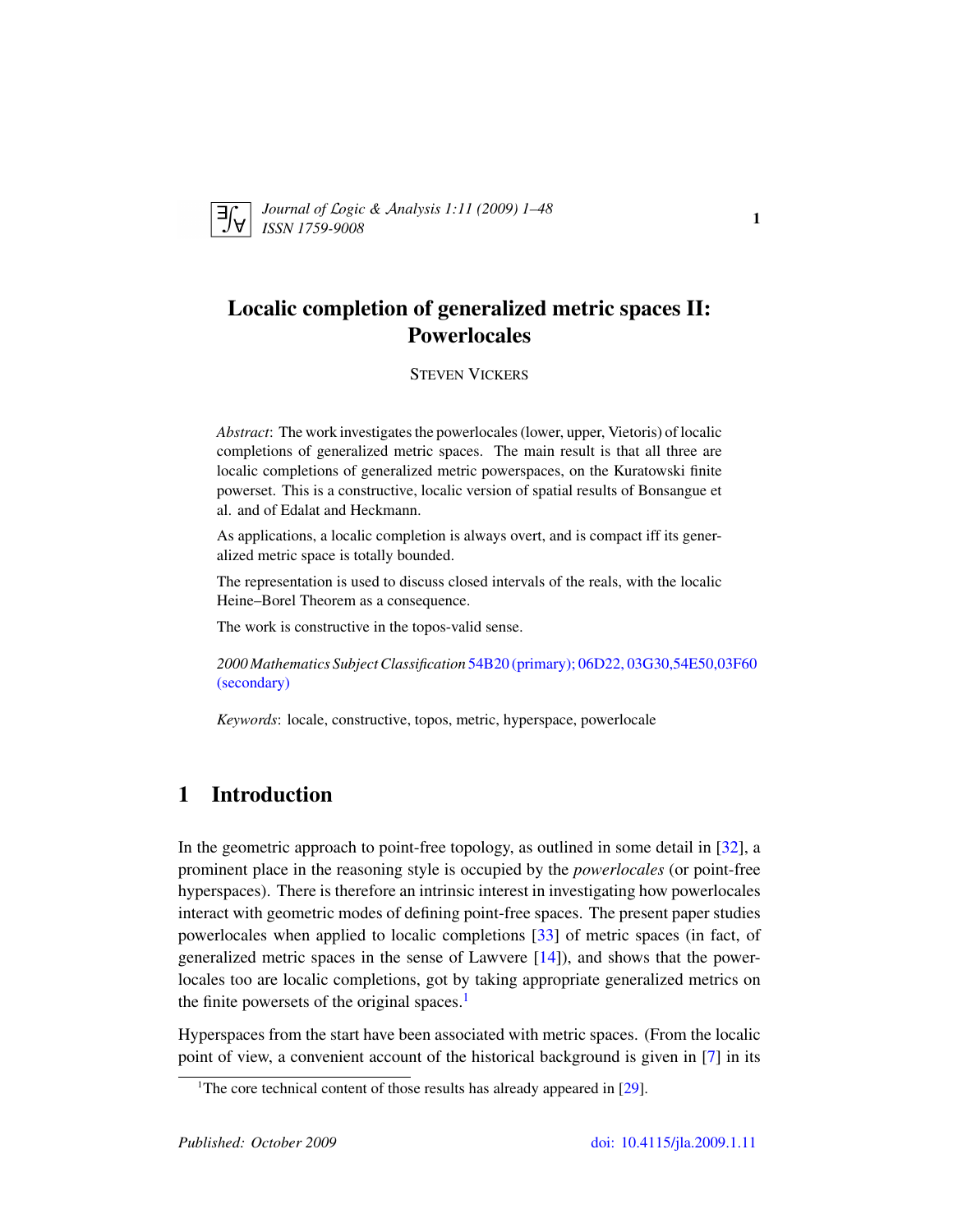description of the Vietoris powerlocale. Another interesting summary, from the point of view of non-standard analysis, is in [\[39\]](#page-47-3).) If *X* is a metric space, then the Hausdorff metric on the powerset  $\mathcal{P}X$  is defined by

$$
d_H(A, B) = \max(m(A, B), m(B, A))
$$

where

$$
m(A, B) = \sup_{a \in A} \inf_{b \in B} d(a, b).
$$

In this generality we have that *m* and  $d_H$  satisfy the triangle inequality, that  $d_H(A, A)$  =  $m(A, A) = 0$ , and that  $d_H$  (though not *m*) is symmetric. However, they are not metrics as they stand. First,  $m(A, B)$  may be infinite if *A* is unbounded or *B* is empty. Next,  $d_H(A, C(A)) = 0$  where  $C(A)$  is the closure of *A* – indeed,  $m(A, B) = 0$  iff  $A \subseteq C(B)$ . We get a metric space by restricting  $d<sub>H</sub>$  to the closed, bounded, non-empty subspaces of *X*.

Restricting to compact non-empty subspaces, the topology induced by the Hausdorff metric can also be got by purely topological means, from the Vietoris topology on P*X*. This is given by a subbase of opens, comprising sets of the form

$$
\Box U = \{ A \mid A \subseteq U \}
$$
  

$$
\Diamond U = \{ A \mid A \cap U \neq \emptyset \}
$$

where *U* is open in *X*. This Vietoris topology motivated Johnstone's construction [\[9\]](#page-45-1) of what we now call the Vietoris powerlocale. (It is also described in preliminary form – with an unnecessary restriction to the compact regular case – in [\[7\]](#page-45-0), together with detailed historical notes.) The aim of the present paper is to reconstruct in localic terms the connection between Hausdorff metric and Vietoris topology. We shall see the metric reappearing at the level of *finite* subsets of the metric space.

It is also natural to ask how the hyperspace theory might appear in the setting of generalizations such as quasimetrics (for which the symmetry axiom is dropped). In fact the whole of the present paper depends on this, since the upper and lower powerspaces are non-symmetric. Another example is the lower reals (Definition [7.5\)](#page-36-0); in fact nonsymmetry goes naturally with non- $T_1$  spaces (non-discrete specialization order). It is then fruitful to modify the definition of the Hausdorff metric, so that it is not automatically symmetric. If we take  $m$ , as defined above, as a *lower* quasimetric  $d<sub>L</sub>$  on sets, and define an *upper* quasimetric  $d_U(A, B) = \sup_{b \in B} \inf_{a \in A} d(a, b)$  (which would equal  $m(B, A)$  if *d* were symmetric), then we can take  $d_H(A, B) = \max(d_L(A, B), d_U(A, B))$ .

Bonsangue et al. [\[2\]](#page-45-2) have already studied hyperspaces for Lawvere's generalized metric spaces, in which the only assumptions are zero self-distance and the triangle inequality: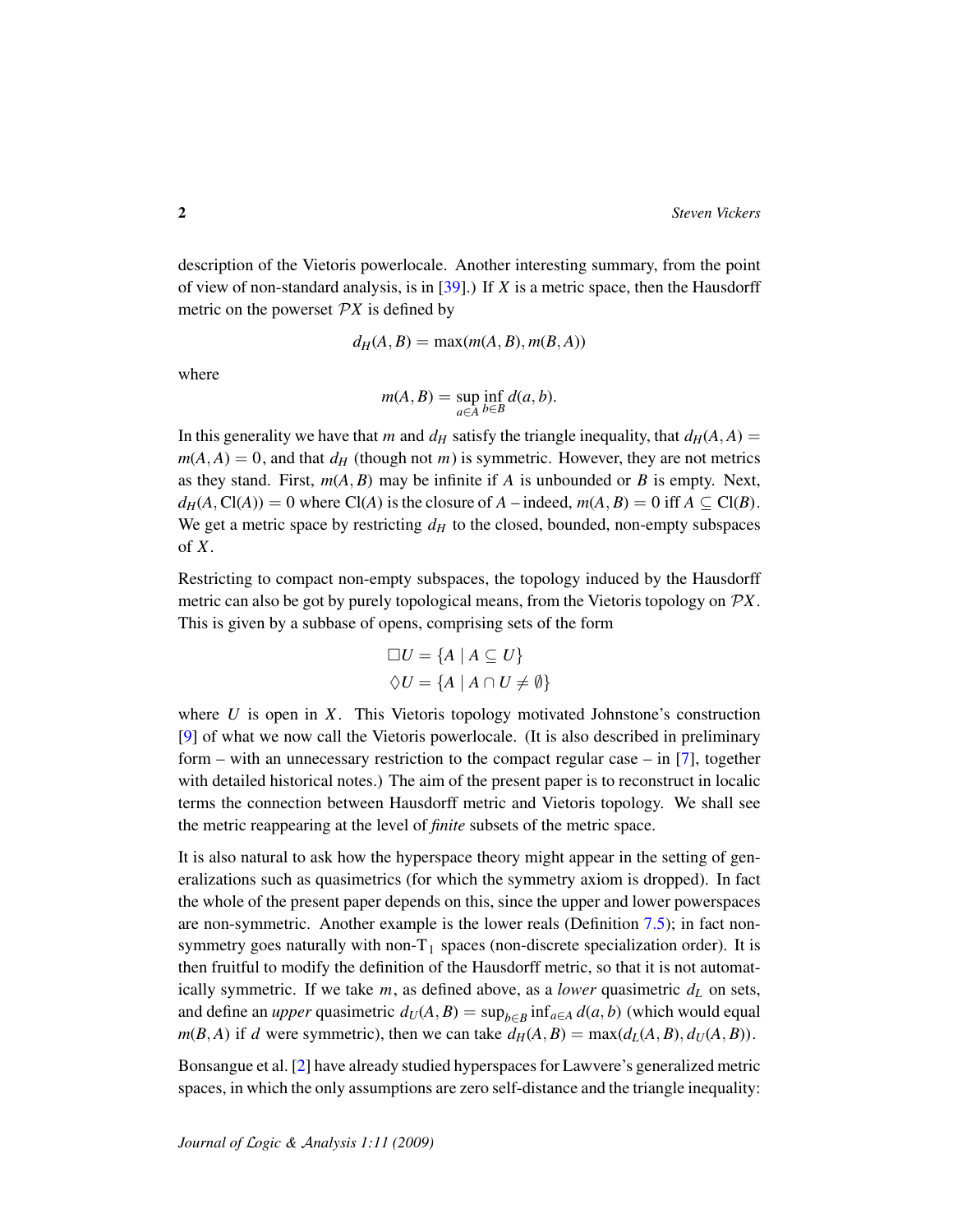the metric may be asymmetric, may take infinite values, and may fail the axiom that if  $d(x, y) = d(y, x) = 0$  then  $x = y$ . In [\[2\]](#page-45-2) the approach to hyperspaces is adopted from domain theory, which distinguishes between the convex powerdomain, analogous to the Vietoris hyperspace, and two other "lower" and "upper" powerdomains. Given a complete generalized metric space *X*, equipped with what they define as a "basis" *B*, they define the "lower powerdomain" of *X* as a certain subspace of a continuous dcpo *B* that can also be understood as the lower powerdomain of a *ball domain*, a continuous dcpo as developed in  $\lceil 3 \rceil$  and  $\lceil 20 \rceil$ . Having defined this lower powerdomain,  $\lceil 2 \rceil$ shows that it can also be got by completing the finite powerset  $\mathcal{F}B$  equipped with a "lower metric" (in effect, one part of the Vietoris metric). The paper also sketches similar results for upper and convex powerdomains. To summarize, hyperspaces (powerdomains; lower, upper or convex) of generalized metric space completions can be got as completions of finite powersets equipped with an appropriate generalized metric (lower, upper or convex).

There are analogous constructions in [\[3\]](#page-45-3) for the convex powerdomain (Vietoris hyperspace) of an ordinary metric space, and there we see extensive use of the ball domain idea. This embeds the metric space as the maximal points in a continuous dcpo of formal balls, the maximal points being balls of zero radius. The idea seems to originate in the interval domain  $[21]$ , where the same idea is applied to the reals. Once the embedding has been made, techniques of continuous dcpo theory can be applied to gain results about the metric space.

Our companion paper [\[33\]](#page-47-1) describes a localic treatment of generalized metric space completion: for each generalized metric space *X*, it defines a locale  $\overline{X}$ , its "localic completion". The points of  $\overline{X}$  are Cauchy filters of formal open balls in *X*. In the symmetric case these are classically equivalent to equivalence classes of Cauchy sequences, and more generally to the elements of the completion described in [\[2\]](#page-45-2). However, the descriptions used in [\[2\]](#page-45-2) and in [\[33\]](#page-47-1) are radically different. The completion in [\[2\]](#page-45-2) is a "least subset closed under limits", and even in classical mathematics it is not amenable to localic development – the classical equivalence proof in [\[33\]](#page-47-1) is rather intricate. From the localic point of view, the completion by Cauchy filters of formal balls is much more satisfactory, essentially because those Cauchy filters are the models of a propositional geometric theory. (One might argue that in any case the construction is simpler than that in  $[2]$ .) Moreover, the reasoning is easily done constructively – one great advantage of the localic approach to topology is that it gives better constructive results.

The effect of the present paper is to translate the powerdomain results of [\[2\]](#page-45-2) into the setting of the localic completion. However, their definitions of powerdomains are re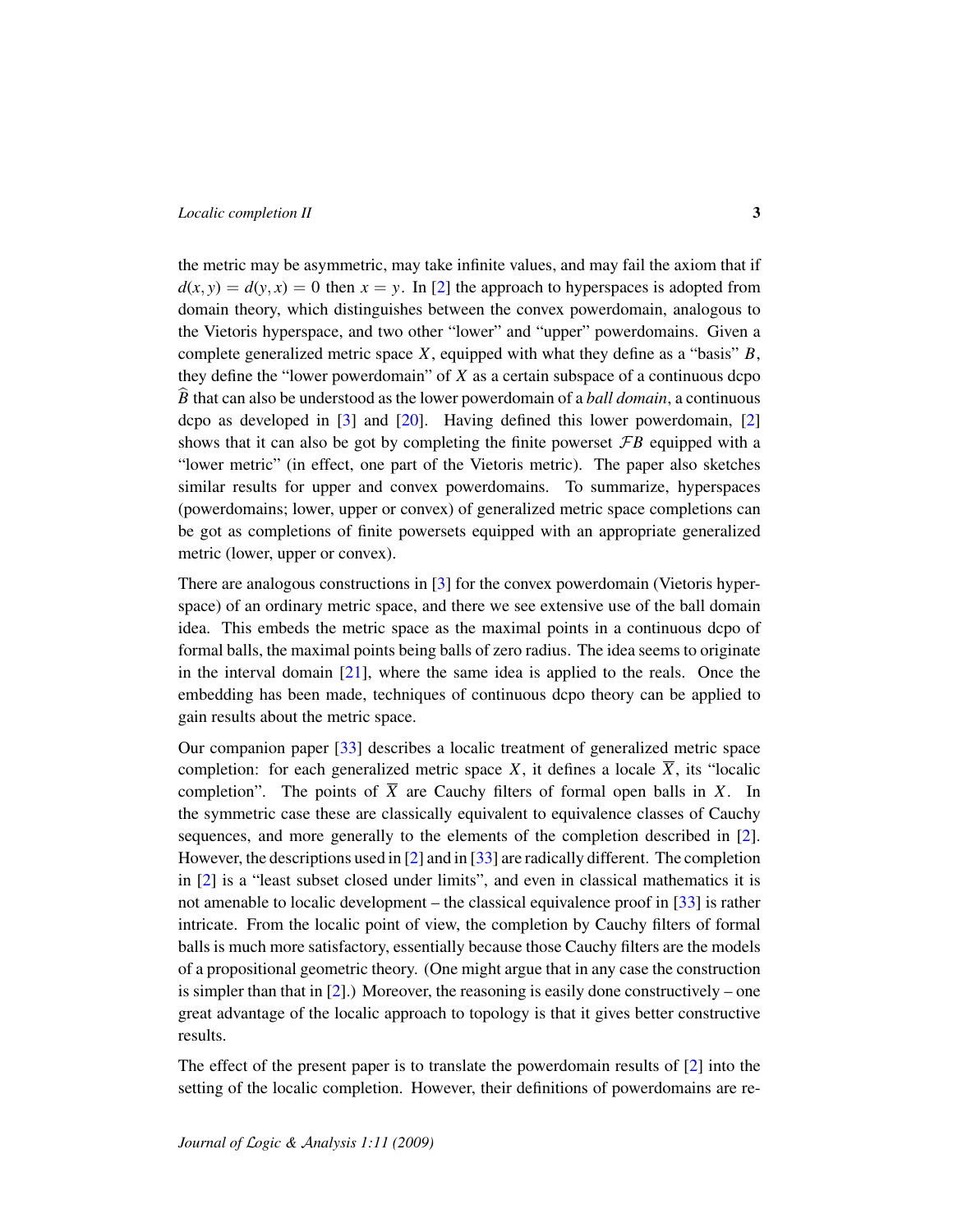placed by the localic constructions of powerlocales, the localic version of hyperspaces, and for this reason the technical development here is almost entirely new and somewhat algebraic in nature. There is still a measure of comparison through our use of ball domains, and in that respect the present paper gives a localic account of a generalization (to generalized metric spaces and to all three powerdomains) of [\[3\]](#page-45-3). We shall show that the powerlocales of  $\overline{X}$  may themselves also be described as localic completions, with respect to three different generalized metrics on the (Kuratowski) finite powerset F*X* of *X*. The Vietoris powerlocale, which is by definition analogous to the Vietoris hyperspace topology, in this situation uses the Hausdorff metric restricted to finite subsets. The lower and upper powerlocales correspond to different topologies with subbases given by the opens  $\Box U$  and  $\Diamond U$  respectively. Their corresponding metrics are asymmetric, even for symmetric *X*.

We give two sets of applications. The first exploits the fact that some properties of locales can be expressed as structure existing in the powerlocales. For instance, a locale is compact iff its upper powerlocale is colocal (has, in a certain universal sense, a top point). This then makes it easy to characterize compactness of  $\overline{X}$  in terms of a total boundedness property on the generalized metric space *X*. A similar argument with the lower powerlocale yields the result that all completions  $\overline{X}$  are overt (open) as locales, a property that is classically trivial but constructively important.

The second set of applications is to the real line  $\mathbb R$ , as completion  $\overline{\mathbb Q}$  of the rationals. Our techniques make it easy to define the closed interval  $[0, 1]$  as a point of the Vietoris powerlocale *V*R, and then its compactness (the Heine–Borel Theorem) follows immediately from the way points of *VX* (for any locale *X*) correspond to certain compact sublocales of *X*. The localic Heine–Borel Theorem is, of course, known already [\[4\]](#page-45-4), and is a good example of how in constructive mathematics, ordinary topology works better with a point-free approach. With the powerlocales we can strengthen this by defining the interval  $[x, y]$  for general  $x \leq y$ , and indeed we see how [*x*, *y*] depends continuously on *x* and *y*. This is developed further in [\[38\]](#page-47-4), with an account of the Intermediate Value Theorem.

The paper is constructive throughout in the sense of topos validity.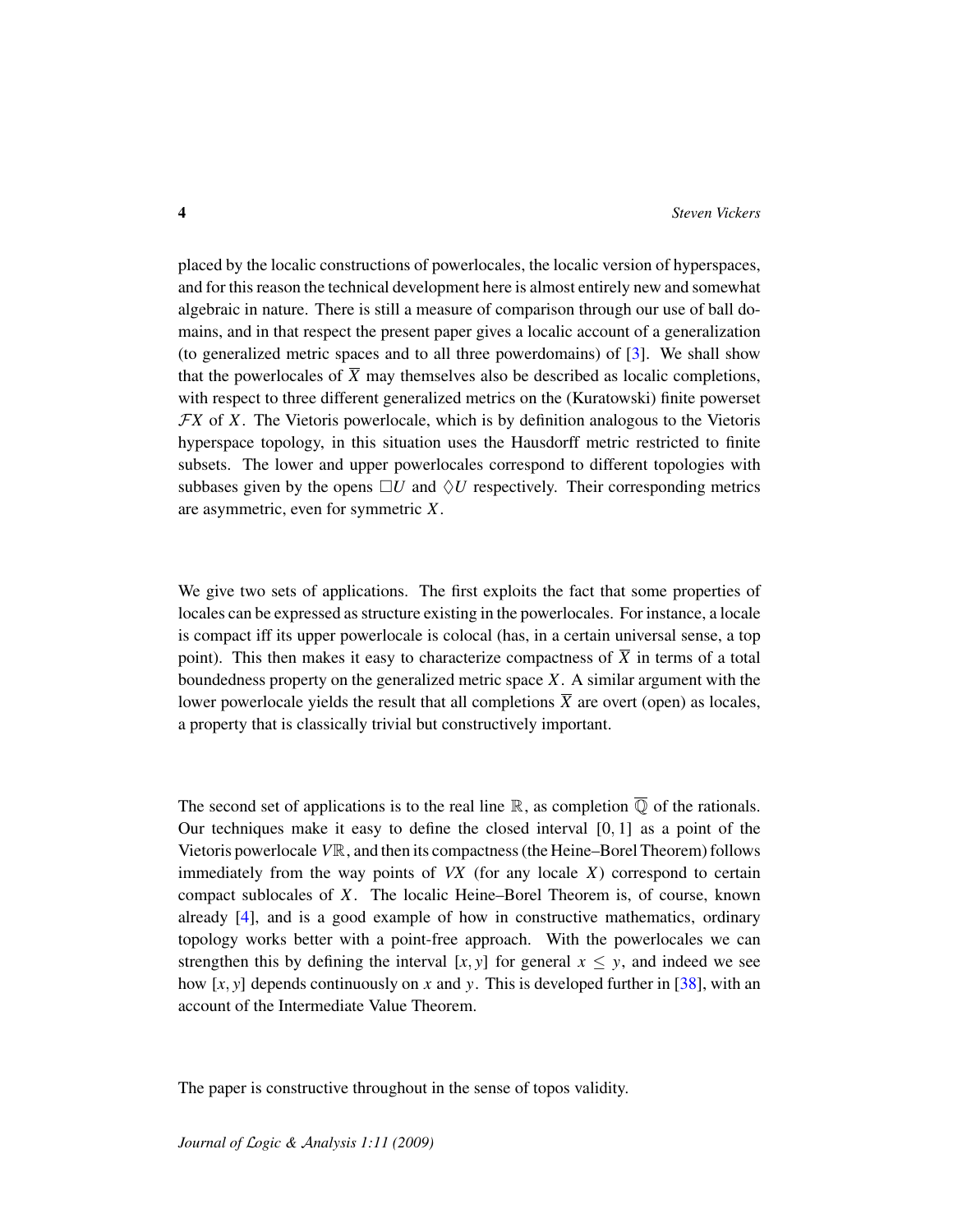### <span id="page-4-0"></span>1.1 Outline of development

We shall be working within a context of categories



where Loc, gms and cis are the categories of locales, generalized metric spaces and continuous information systems (Sections [2.1,](#page-5-0) [2.4](#page-16-0) and [2.3\)](#page-12-0).

The functor of central interest is the localic completion functor  $Comp(X) = \overline{X}$ . Our main result (Theorem [5.4\)](#page-29-0) is that each powerlocale *P*<sup>∼</sup> (lower, upper or Vietoris) applied to a completion  $\overline{X}$  can be got by completing an elementary construction based on the finite powerset  $FX$ . We find three *powerspace* constructions  $\mathcal{F}_{\sim}$  on gms (Section [3\)](#page-18-0), and natural isomorphisms

$$
v_{\sim}:\ \text{Comp}\circ\mathcal{F}_{\sim}\cong P_{\sim}\circ\text{Comp}.
$$

While the diagram is in front of us, let us mention that in our context Comp is not an endofunctor and does not lead to a completion monad over which some power monad might distribute. We do not at present have notions of "generalized metric locale", or complete such, and Comp acts between two quite distinct categories.

The rest of the diagram concerns tools used in constructing these isomorphisms. These reduce to the similar, but simpler, results [\[26\]](#page-46-3) for the ideal completion functor Idl: cis → Loc. They involve constructions  $\mathcal{F}_{\sim}$  on cis (again based on the finite powerset; Proposition [2.11\)](#page-14-0) and natural isomorphisms (Definition [2.12\)](#page-14-1)

$$
v'_{\sim}: \ \text{Idl}\circ \mathcal{F}_{\sim}\cong P_{\sim}\circ \text{Idl}.
$$

These are combined using the ball domain idea (Section [4\)](#page-20-0). This can be understood at an elementary level as a functor ball: **gms**  $\rightarrow$  **cis**, under which ball(*X*) is an information system of formal balls ordered by refinement. There are again natural transformations

$$
\phi_{\sim}
$$
: ball  $\circ \mathcal{F}_{\sim} \to \mathcal{F}_{\sim} \circ \text{ball}$ 

(Definition [4.4\)](#page-21-0), though this time not isomorphisms. From these we can derive (Definition [4.7\)](#page-22-0)

$$
\phi'_\sim\colon \text{ Ball}\circ \mathcal{F}_\sim \to P_\sim \circ \text{Ball}
$$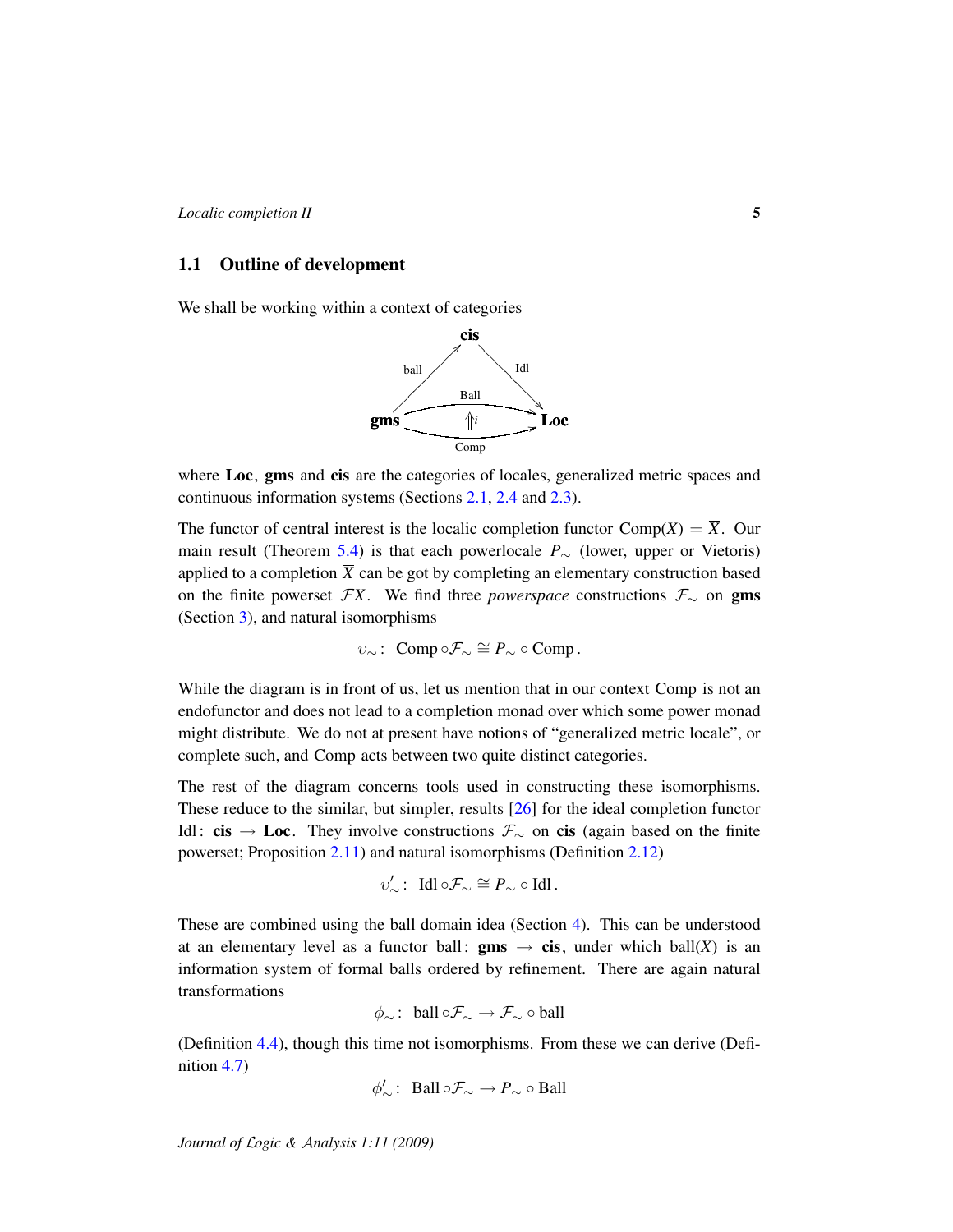in which  $Ball(X) = Id \circ ball(X)$  is the ball domain.

We can take  $\phi'_\sim$  as already understood, since  $v'_\sim$  is known from [\[26\]](#page-46-3) and  $\phi_\sim$  is elemen-tary. Our strategy now (Sections [5.1](#page-24-0) and [5.2\)](#page-28-0) is to use an embedding *i*: Comp  $\rightarrow$  Ball (Definition [4.3\)](#page-21-1) and show how  $v_{\sim}$  can be obtained by restricting  $\phi'_{\sim}$  and, moreover, that it becomes a natural isomorphism.

An important fact about the powerlocales is that they are the functor parts of monads (in the categorical sense: see  $[16]$ ) on Loc, so it is useful to know that there is also monad structure on the  $\mathcal{F}_{\sim}$  constructions and that Comp and Idl preserve it (modulo the isomorphisms  $v_{\sim}$  and  $v'_{\sim}$ ). This last fact can be expressed technically by saying that (Comp,  $v_{\sim}$ ) and (Idl,  $v'_{\sim}$ ) are *monad opfunctors* ([\[23\]](#page-46-5); see our Section [2.2\)](#page-8-0). That notion does not depend on  $v_{\sim}$  and  $v'_{\sim}$  being isomorphisms, and in fact it will prove useful to know that (ball,  $\phi_{\sim}$ ) and (Ball,  $\phi'_{\sim}$ ) are also monad opfunctors.

### <span id="page-5-1"></span>1.2 Notation

We mention some notational features of the paper that are not entirely standard.

*Composition:* The default order for composition of functions or morphisms is the "applicative" order, sometimes emphasized with a  $\circ$  symbol. Thus if  $f: X \rightarrow Y$ and  $g: Y \to Z$  then  $gf = g \circ f: X \to Z$  with  $(g \circ f)(x) = g(f(x))$ . Occasionally it is convenient to use the diagrammatic order, and for this the ; symbol is adopted from computer programming. Thus  $f$ ;  $g = gf$ . For natural transformations the "vertical" composition, got by composing components, is often written vertically. This is explained and illustrated in Section [2.2.](#page-8-0)

*Down closure etc.:* Suppose *R* is a relation from *A* to *B* and  $B' \subseteq B$ . Then  $RB'$  denotes the inverse image  $\{a \in A \mid \exists b \in B'. aRb\}$ . This is particularly useful in association with orders. If  $\leq$  is a partial order on *A*, then  $\leq$  *A'* and  $\geq$  *A'* are the down closure and up closure of  $A'$ . Similarly for a non-reflexive order  $\lt$  we might write  $\lt A'$  and  $> A'$ , though these will no longer include  $A'$  and so are not closures.

### 2 Background

#### <span id="page-5-0"></span>2.1 Locales and powerlocales

For the general background on locales, see [\[7\]](#page-45-0) or [\[25\]](#page-46-6). We shall use extensively the technique that locales and locale maps can be described pointwise, so long as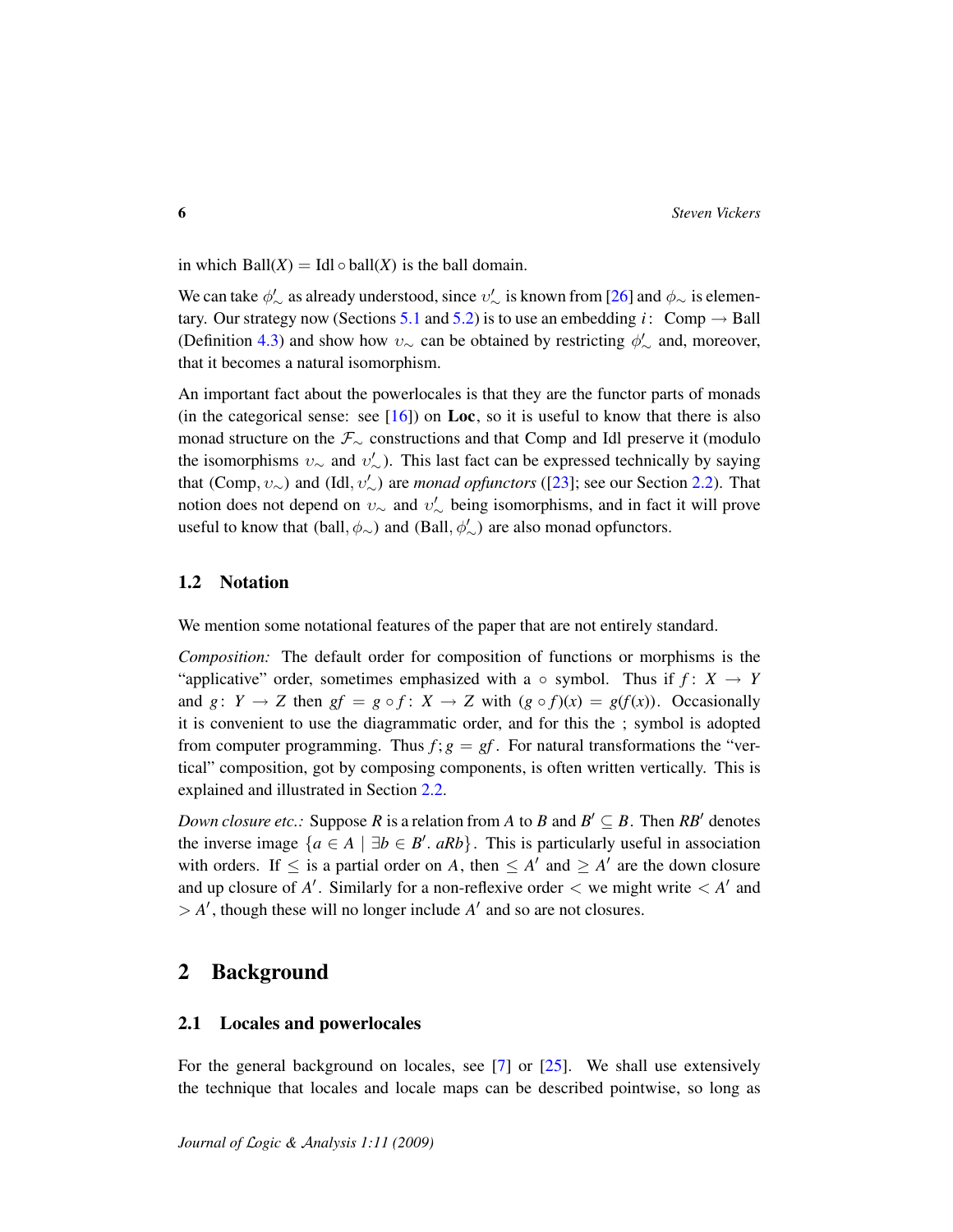the description is *geometric:* the points are described as the models of a geometric theory, and a map is described using constructions of geometric constructivism, ie those constructions that are preserved by the inverse image parts of geometric morphisms. Principally, those are colimits, finite limits and free algebra constructions for finitary theories – including the finite powerset, as free semilattice. This is explained rather more carefully in [\[38\]](#page-47-4). For technical detail see [\[32\]](#page-47-0), which also explains how locale constructions (notably powerlocales) may be geometric, as well as other papers such as [\[36\]](#page-47-5), [\[30\]](#page-47-6) and [\[31\]](#page-47-7).

A propositional geometric theory is presented by a set *G* of propositional symbols, and a set *R* of axioms of the form  $\phi \rightarrow \psi$  where  $\phi$  and  $\psi$  are geometric *formulae*: they are built from the propositional symbols using finitary conjunction and arbitrary (possibly infinitary) disjunction. But this is formally equivalent to a presentation  $Fr\langle G | R \rangle$  of a frame by generators *G* and relations *R*, each axiom  $\phi \rightarrow \psi$  being interpreted as a relation  $\phi \leq \psi$ , with conjunction and disjunction interpreted as frame theoretic meet and join – this frame is the (geometric) *Lindenbaum algebra* of the theory. Algebraically, its universal property is that for any frame *A* and function *f* :  $G \rightarrow A$  respecting the relations (they become true in *A*), there is a unique frame homomorphism  $f'$ : Fr $\langle G \mid R \rangle \rightarrow A$  that agrees with *f* on the generators. If *G* itself has structure of a kind that exists in frames (for example poset, semilattice, lattice), we often write "(qua ... that kind of structure)" to indicate implicit relations requiring the structure of *G* to be preserved in the frame presented.

The Vietoris powerlocale was introduced in [\[9\]](#page-45-1); see also [\[7\]](#page-45-0). The upper and lower powerlocales were in effect derived from it, influenced by the parallel development of three *powerdomains* in the denotational semantics of computer programs. The localic connection was made in [\[40\]](#page-47-8) and [\[19\]](#page-46-7). For further remarks on their history see [\[28\]](#page-47-9), whose technical development we shall largely follow (see also [\[27\]](#page-46-8)).

**Definition 2.1** As in [\[13\]](#page-46-9), a *suplattice* is a complete join semilattice. A suplattice homomorphism preserves all joins.

As in [\[12\]](#page-46-10) (and following Banaschewski), a *preframe* is a poset with finite meets and also directed joins, over which the binary meet distributes. A preframe homomorphism preserves the finite meets and directed joins.

Definition 2.2 If *X* is a locale, then the *lower* and *upper powerlocales PLX* and  $P_U X$  are defined by letting  $\Omega P_L X$  and  $\Omega P_U X$  be the frames generated freely over  $\Omega X$ qua suplattice and qua preframe respectively, with generators written as  $\Diamond a$  and  $\Box a$  $(a \in \Omega X)$ . "Qua suplattice" and "qua preframe" say that  $\Diamond$  preserves joins and  $\Box$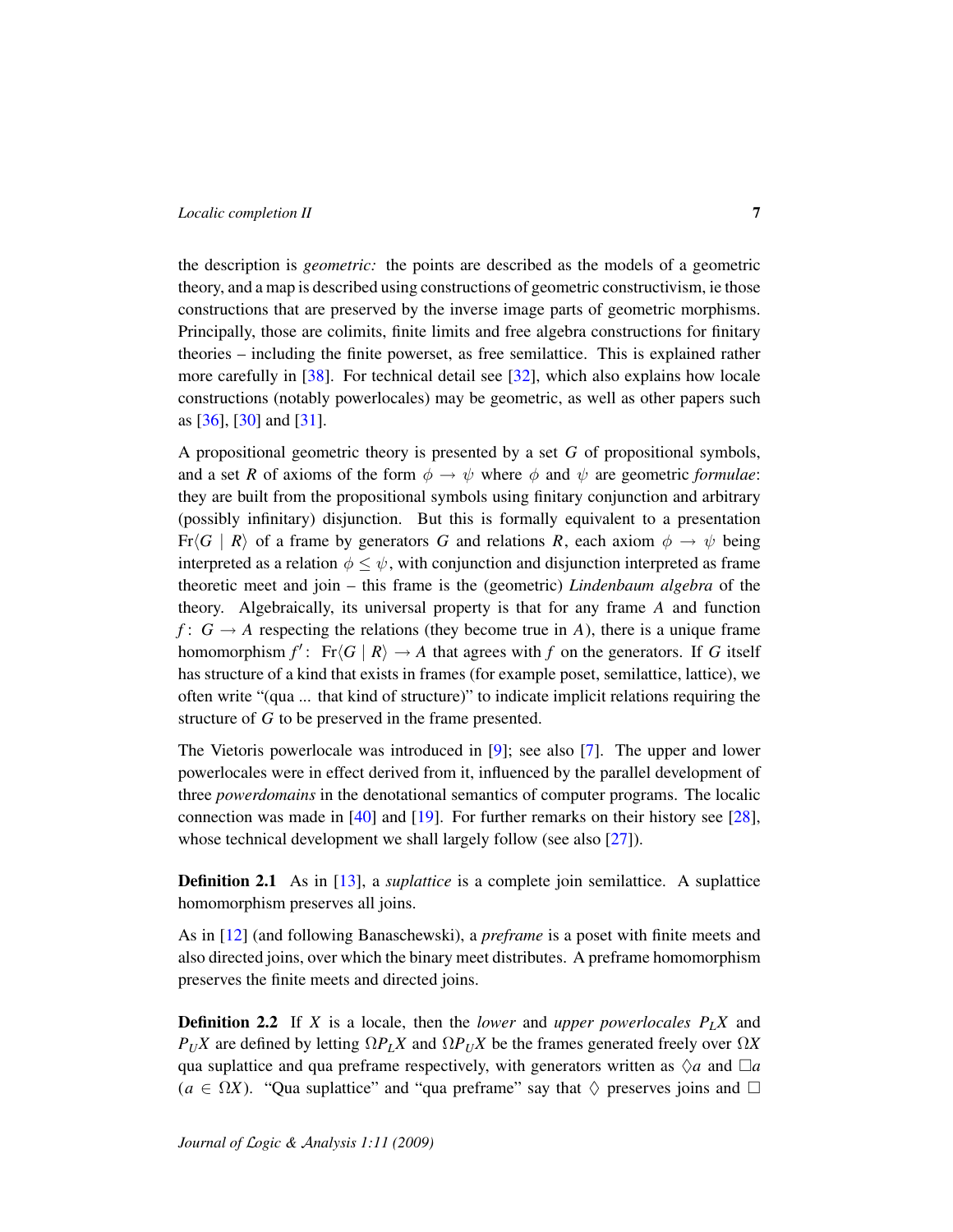preserves finite meets and directed joins. Then if *A* is any frame and  $f: \Omega X \to A$  is a  $\sup$  suplattice homomorphism, then there is a unique frame homomorphism  $f' : \Omega P_L X \to A$ such that  $f'(\Diamond a) = f(a)$ , and similarly for preframe homomorphisms and  $P_UX$ .

The Vietoris powerlocale *VX* is the "Vietoris construction" of [\[9\]](#page-45-1). It is the sublocale of  $P_L X \times P_U X$  presented by relations

$$
\Diamond a \times \Box b \leq \Diamond (a \land b) \times P_U X
$$

$$
P_L X \times \Box (a \lor b) \leq \Diamond a \odot \Box b.
$$

(In a product locale  $U \times V$ , with  $a \in \Omega U$  and  $b \in \Omega V$ ,  $a \odot b$  denotes  $a \times V \vee U \times b$ .) We shall frequently write *VX* as  $P_C X$  to facilitate general arguments that apply to  $P_{\sim} X$ where  $\sim$  can stand for L, U or C. C here stands for "convex", but this is in a sense of order theory rather than geometry. This is further explained after Theorem [2.3.](#page-8-1)

The three powerlocales all have *positive* parts.  $P_L^+X$  is the open sublocale  $\Diamond X$ ,  $P_U^+X$ is the closed sublocale  $P_U X - \Box \emptyset$ , and  $V^+ X$  is the restriction of *VX* to  $P_L^+ X \times P_U^+ X$ .

The term "powerlocale" is explained by the fact that their points can be considered as sublocales. The results, all topos-valid, are surveyed in [\[28\]](#page-47-9). Sublocales (the localic notion of subspace) are described in the standard texts, but see also [\[37\]](#page-47-10) for a survey from the geometric point of view.

The global points of  $P_U X$  are easily seen to be equivalent to Scott open filters of  $\Omega X$ , and a localic form (essentially due to Johnstone [\[9\]](#page-45-1), though the constructive proof [\[28\]](#page-47-9) is somewhat different) of the Hofmann–Mislove Theorem ([\[6\]](#page-45-5); see also [\[25\]](#page-46-6)) shows that these are exactly the open neighbourhood filters of the compact, fitted sublocales of *X*. (A sublocale is *fitted* iff it is the sublocale meet of its open neighbourhoods.) Note that the specialization order in  $P_UX$  is the opposite of sublocale inclusion: a large Scott open filter corresponds to a small sublocale.  $\emptyset$  is the top point in  $P_U X$ , the Scott open filter containing all the opens of *X*.

The global points of  $P_L X$  are equivalent to the completely prime upsets *F* in  $\Omega X$ . Classically, by taking the closed complement of the join of the opens not in  $F$ , one finds that these are equivalent to closed sublocales of *X*. The constructive version is slightly more complicated, and the completely prime upsets are equivalent to overt, weakly closed sublocales of *X*. (*Overtness* of locales will be discussed in more detail in Section [6.2.](#page-34-0) A sublocale of *X* is weakly closed iff it is a meet of sublocales of the form  $(X - U) \vee !^*p$ , where *U* is open and *p* is a proposition (truth value). !:  $X \to 1$  is the unique map, and so !\**p* denotes the sublocale  $\sqrt{\{X \mid p\}}$ .) The completely prime upset corresponding to an overt, weakly closed sublocale *K* comprises the opens of *X*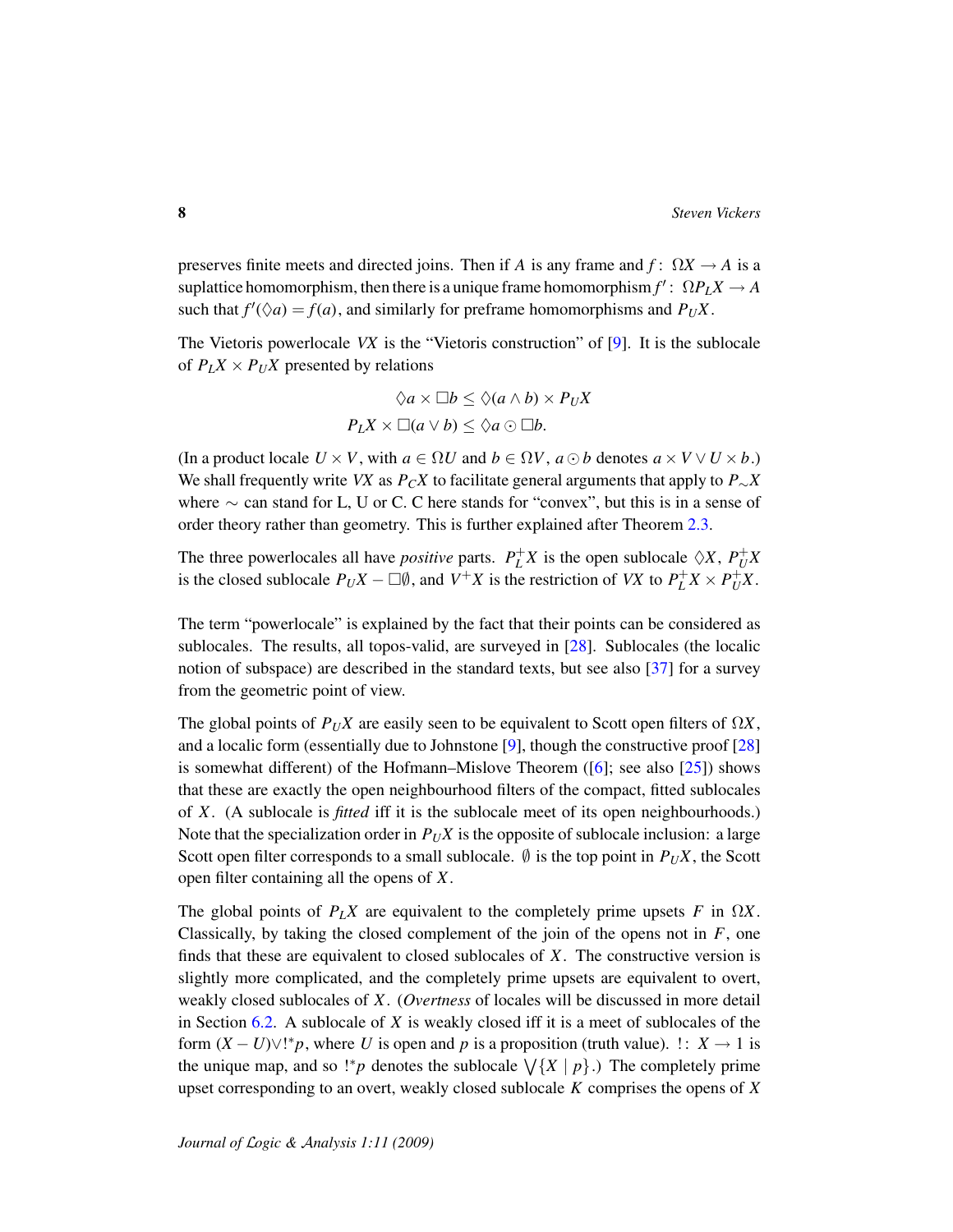that are positive modulo *K*. The specialization order for  $P_L X$  agrees with the inclusion order for sublocales: a large sublocale has more positive opens.  $\emptyset$  is the bottom point in  $P_IX$ .

The global points of *VX* are equivalent to the compact, overt, weakly semifitted sublocales of *X*, where a sublocale is weakly semifitted if it is a meet of a fitted sublocale and a weakly closed sublocale.

There are embeddings  $\uparrow$ :  $X \rightarrow P_U^+ X$ ,  $\downarrow$ :  $X \rightarrow P_L^+ X$  and  $\{-\}$ :  $X \rightarrow V^+ X$ , whose inverse image functions take (as appropriate)  $\Box a$  to *a* and  $\Diamond a$  to *a*. For a point *x* of *X*,  $\uparrow$  *x* is the sublocale comprising those points *y* with  $x \sqsubseteq y$ , and  $\downarrow$  *x* comprises those with  $y \subseteq x$ .  $\{x\}$  comprises the point *x* only. We vary this notation by writing  $\downarrow$ : *VX*  $\rightarrow$  *P<sub>L</sub>X* and  $\uparrow$ : *VX*  $\rightarrow$  *P<sub>U</sub>X* for the projection maps restricted to *VX*.

<span id="page-8-1"></span>**Theorem 2.3** [\[27\]](#page-46-8) Let *X* be a locale, and let *K* be a point of *P*∼*X* where ∼ is U, L or C. Then the corresponding sublocale of *X* comprises those points *x* such that (for the three cases of  $\sim$ ) –

- $U: \quad \uparrow x \sqsupset K$ ,
- L:  $x \sqsubset K$ , or
- $C: \quad \uparrow x \sqsupseteq \Uparrow K$  and  $\downarrow x \sqsubseteq \Downarrow K$ .

Note that a sublocale *K* corresponding to a point of the upper powerlocale  $P_UX$  is upper closed with respect to the specialization order: if *x* is in *K* and  $x \subseteq y$  then *y* is in *K*. (This is an immediate consequence of the fact that *K* is fitted.) Similarly, for  $P_L X$  the sublocales are lower closed. For *VX* (also known as  $P_C X$ ), the sublocales are *order convex* – if  $x \sqsubseteq y \sqsubseteq z$  with  $x$  and  $z$  both in  $K$ , then  $y$  is in  $K$ .

### <span id="page-8-0"></span>2.2 Monads and monad opfunctors

An important aspect of all three powerlocales, as well as their three positive parts, is that they are the functor parts of monads on the category **Loc** of locales. The units are  $\uparrow$ , ↓ and {−}. The multiplications are analogues of the union function S : PP*X* → P*X* and, following [\[27\]](#page-46-8), we write them as  $\Box: P_U^2 \to P_U$ ,  $\Box: P_L^2 \to P_L$  and  $\cup: V^2 \to V$ . Their inverse image functions take (as appropriate)  $\Box a$  to  $\Box \Box a$  and  $\Diamond a$  to  $\Diamond \Diamond a$ . In this section we summarize relevant parts of the abstract theory of monads.

The notion of monad itself is familiar from  $[16]$ , but let us repeat the definition here.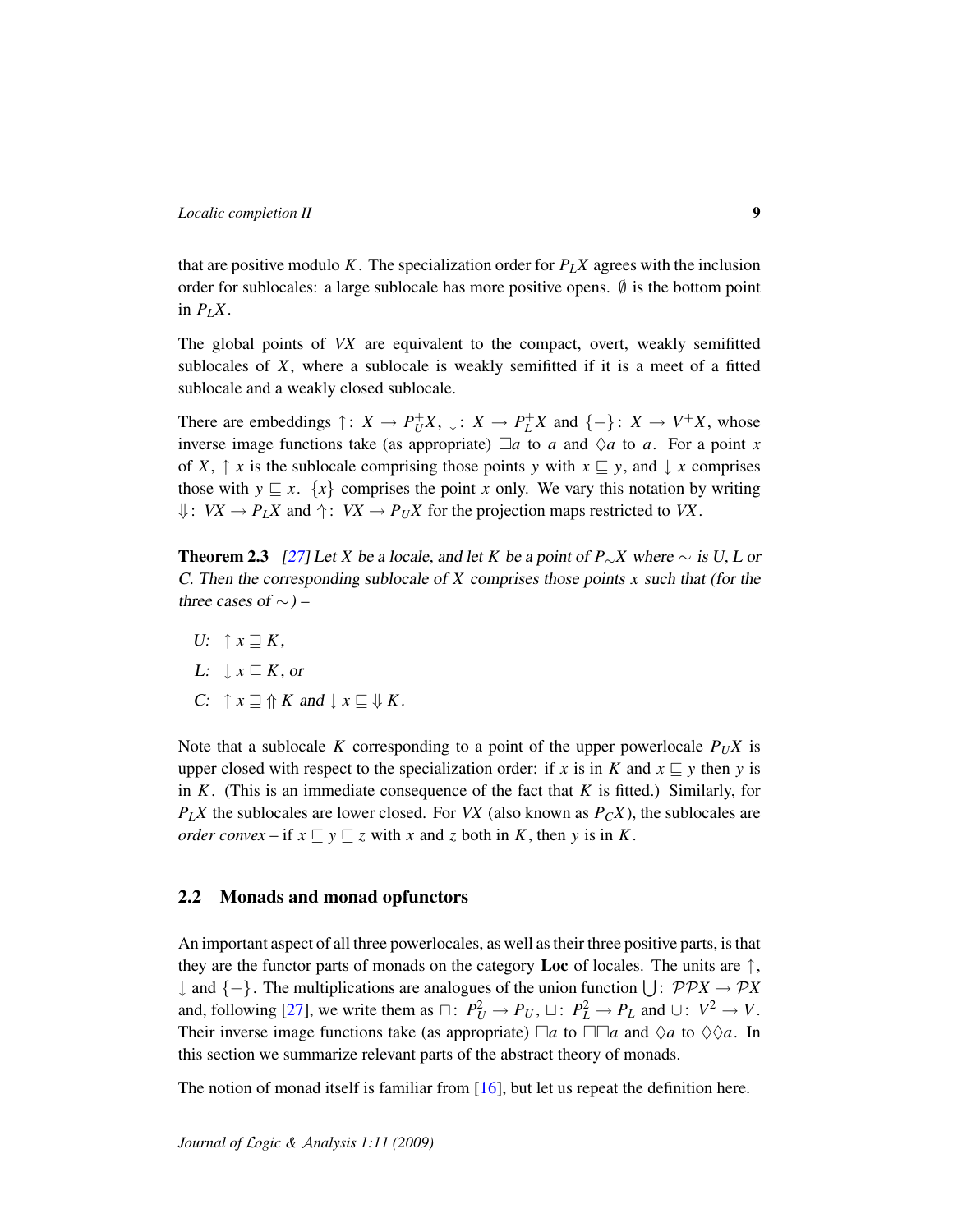**Definition 2.4** Let C be a category. A *monad* on C is an endofunctor  $T: C \rightarrow C$ equipped with two natural transformations  $\eta: \mathcal{C} \to T$  and  $\mu: T^2 \to T$ , satisfying the equations

$$
\frac{T|\eta}{\mu} = \frac{\eta|T}{\mu} = T \text{ and } \frac{\mu|T}{\mu} = \frac{T|\mu}{\mu}.
$$

There are some notational conventions here that we shall use throughout. First, we use the name of a category C also for the identity functor  $\mathrm{Id}_{\mathcal{C}}$  on it (as in  $\eta: \mathcal{C} \to T$ ), and the name of a functor for the identity natural transformation on it (as for both instances of *T* in  $\frac{\eta T}{\mu} = T$ ). Second, we write horizontal composition of natural transformations horizontally, with the domain on the right, and vertical composition vertically, with the domain at the top. In displayed equations we shall mark these with vertical and horizontal lines, aligned to give an indication of how the domains and codomains match up.

As an example, consider the equation  $\frac{\mu T}{\mu} = \frac{T\mu}{\mu}$  $\mu$ . The horizontal composite  $\mu$ *T*:  $T^3 \to T^2$  is got by taking components of  $\mu$  at objects *TX*, while  $T\mu$ :  $T^3 \to T^2$ is got by applying  $T$  to components of  $\mu$ . Now bearing in mind that vertical composition is got by composing components of natural transformations, we see that the equation stands for a commutative diagram as follows (for all *X*).



<span id="page-9-0"></span>Example 2.5 The best known examples of monads on Set are those in which *TX* is a free algebra over *X* for some given algebraic theory. One that is related to the powerlocales is the free semilattice, given concretely by the finite powerset  $\mathcal{F}X$  with  $\cup$  as its semilattice operation. (Similarly, the full powerset  $\mathcal{P}X$  is the free suplattice.) Functorially, if  $f: X \to Y$  then  $\mathcal{F}f$  gives direct images. The unit of the monad is the singleton map  $\{-\}$ :  $X \to \mathcal{F}X$ ,  $x \mapsto \{x\}$ , and the multiplication is the union map  $\bigcup: \mathcal{F}\mathcal{F}X \to \mathcal{F}X.$ 

"Finite" here means *Kuratowski finite:* a set is finite if its elements can be listed in a finite list, possibly with repetitions. Note that emptiness of finite sets is a decidable property. We write  $\mathcal{F}^+X$  for the set of non-empty finite subsets of X. The monad structure on  $FX$  restricts to one on  $\mathcal{F}^+X$ .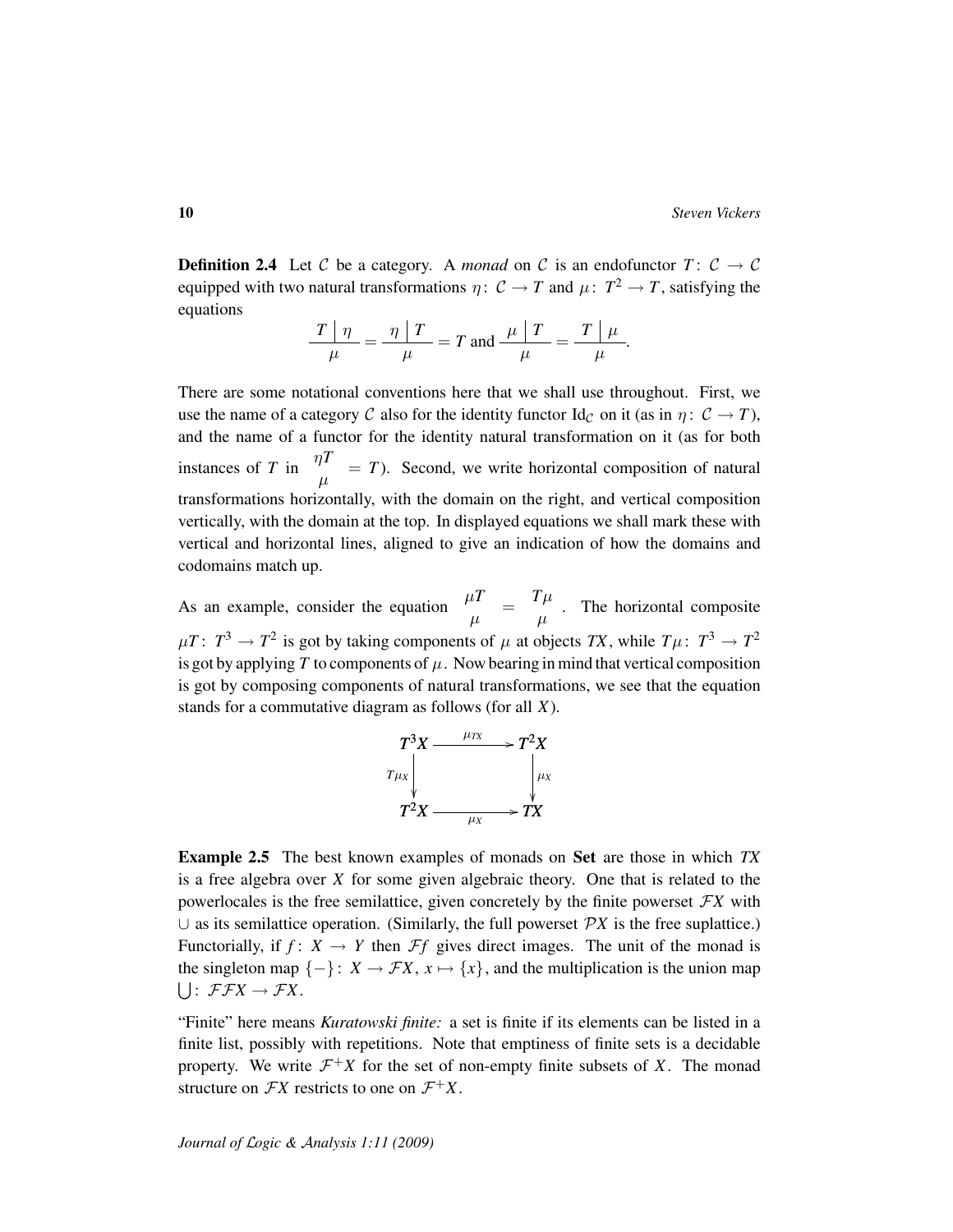We now turn to the monad opfunctors. Street  $[23]$  defines, for any 2–category  $\mathbb{C}$ , a 2–category Mnd(C) whose 0–cells, 1–cells and 2–cells are *monads*, *monad functors* and *monad functor transformations*. The paper also introduces dual terminology corresponding to Mnd $(\mathbb{C}^*)^*$ , where  $\mathbb{C}^*$  is the dual got by reversing 1-cells, and in fact those monad *op*functors will be more relevant to us here. Specializing to the case  $\mathbb{C} = \mathbf{Cat}$  we have the following definitions.

<span id="page-10-0"></span>**Definition 2.6** Suppose  $C_i$  ( $i = 1, 2$ ) are categories, with monads  $(T_i, \eta_i, \mu_i)$ . A *monad opfunctor* from  $(C_1, T_1)$  to  $(C_2, T_2)$  is a pair  $(F, \phi)$  where  $F: C_1 \to C_2$  is a functor and  $\phi$ :  $FT_1 \rightarrow T_2F$  is a natural transformation such that

$$
\frac{F\mid \eta_1}{\phi} = \eta_2 F \text{ and } \frac{\frac{\phi}{T_2}\mid \frac{T_1}{\phi}}{\mu_2}\mid \frac{F\mid \mu_1}{F} = \frac{F\mid \mu_1}{\phi}.
$$

Given a second monad opfunctor  $(G, \psi)$ :  $(\mathcal{C}_2, \mathcal{T}_2) \rightarrow (\mathcal{C}_3, \mathcal{T}_3)$ , their composite is  $(GF, \begin{array}{c} G\phi \ GF, \end{array})$  $\psi_F^{\varphi}$  ):  $(C_1, T_1) \rightarrow (C_3, T_3)$ .

If  $(F, \phi)$  and  $(F', \phi')$  are two monad opfunctors from  $(C_1, T_1)$  to  $(C_2, T_2)$ , then a *monad opfunctor transformation* from  $(F, \phi)$  to  $(F', \phi')$  is a natural transformation  $\alpha \colon F \to F'$ such that  $\begin{array}{cc} \alpha T_1 \\ \phi' \end{array} = \begin{array}{cc} \phi \\ T_2 \end{array}$  $T_2\alpha$ .

The dual terminology is similar. A *monad functor* from  $(C_1, T_1)$  to  $(C_2, T_2)$  is a pair  $(F, \psi)$  where  $F: C_1 \to C_2$  is a functor and  $\psi: T_2F \to FT_1$  is a natural transformation such that the corresponding dual equations hold. Transformations of monad functors are defined similarly to those for monad opfunctors.

If  $\phi$  is a natural isomorphism, then  $(F, \phi)$  is a monad opfunctor iff  $(F, \phi^{-1})$  is a monad functor and these are equivalent ways of saying that *F* preserves the monad structure modulo the isomorphism. Our main result (Theorem [5.4\)](#page-29-0) is that localic completion does this, with respect to the powerspace and powerlocale monads, and as such it could be stated in terms of either monad functors or monad opfunctors. However, as mentioned already in Section [1.1,](#page-4-0) along the way we find ourselves using transformations  $\phi$  that are not isomorphisms but still give monad opfunctors. Hence we see monad opfunctors as a kind of symmetry breaking of the main idea of preserving monad structure modulo isomorphism.

As an exercise, the reader unfamiliar with the 2–dimensional calculus might like to verify that the equation  $\phi T_1$ *T*2φ  $\mu_2F$  $=$   $F\mu_1$  $\phi$  above stands for a commutative diagram as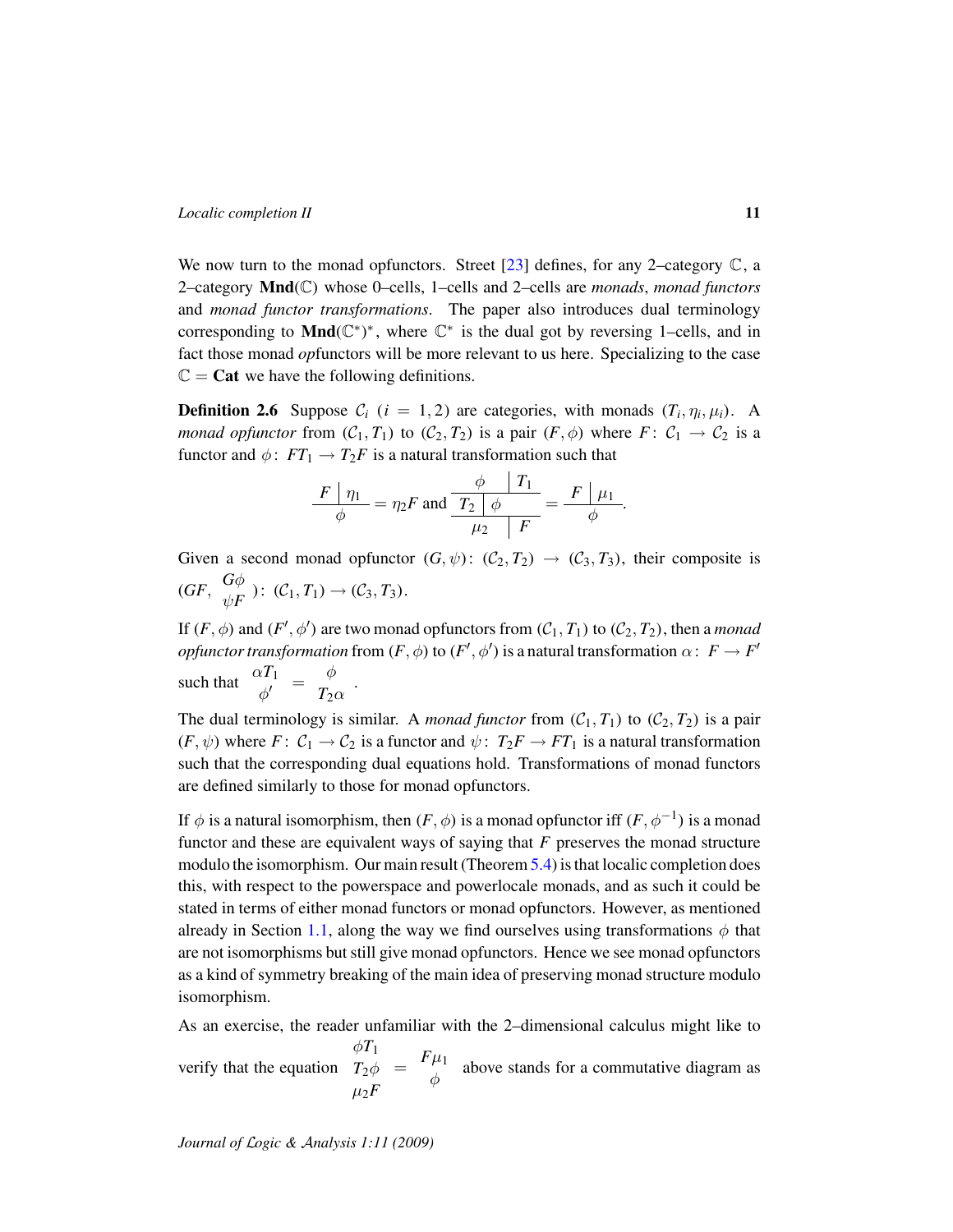12 *Steven Vickers*

follows (for all *X*).



Next we prove some abstract lemmas that will be useful later.

<span id="page-11-0"></span>**Lemma 2.7** Let  $(F, \phi)$ :  $(C_1, T_1) \rightarrow (C_2, T_2)$  be a monad opfunctor. Let  $G: C_1 \rightarrow C_2$ , and let *i*:  $G \rightarrow F$  be such that each component of  $T_2$ *i* is monic. For each object *X* of  $C_1$  let  $\psi_X$ :  $GT_1X \rightarrow T_2GX$  be such that the following diagram commutes.



Then  $(G, \psi)$  is a monad opfunctor and  $i: (G, \psi) \to (F, \phi)$  is a transformation of monad opfunctors.

**Proof** A simple diagram chase shows that  $\psi$  is natural, and then it is immediate that *i* satisfies the conditions for a transformation of monad opfunctors. Next, we have

$$
\frac{G \mid \eta_1}{T_2 \mid i} = \frac{G \mid \eta_1}{i \mid T_1} = \frac{i}{F \mid \eta_1}{\phi} = \frac{i}{\eta_2 \mid F} = \frac{\eta_2 \mid G}{T_2 \mid i}
$$

and hence  $\frac{G\eta_1}{\psi} = \eta_2 G$ . Next,

$$
\frac{G|\mu_1}{T_2|i} = \frac{G|\mu_1}{\phi} = \frac{i|\tau_1|\tau_1}{\phi} = \frac{\frac{i|\tau_1|\tau_1}{\phi}}{\frac{F|\mu_1}{\phi}} = \frac{\frac{i|\tau_1|\tau_1}{\phi}}{\frac{T_2|\phi}{\phi}} = \frac{\frac{\psi}{T_2}\frac{i|\tau_1}{\phi}}{\frac{\psi}{T_2}\frac{F}{\phi}} = \frac{\frac{\psi}{T_2}\frac{i|\tau_1}{\phi}}{\frac{T_2|\psi}{\phi}} = \frac{\frac{\psi}{T_2}\frac{i|\tau_1}{\phi}}{\frac{\psi}{T_2}\frac{F}{\phi}}
$$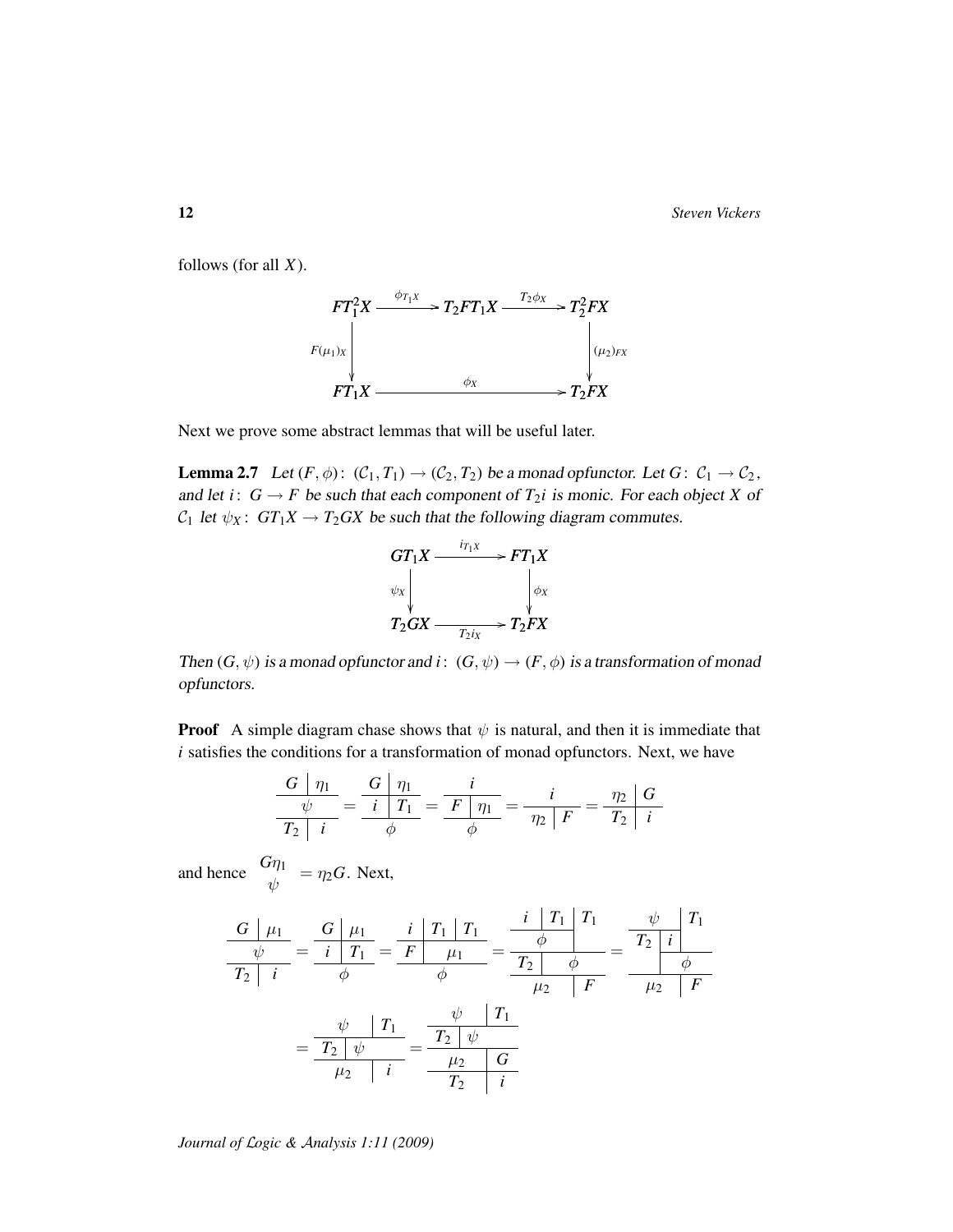so

$$
\frac{G\bigm|\mu_1}{\psi}=\frac{\frac{\psi}{T_2}\bigm|\psi}{\frac{\mu_2}{\mu_2}\bigm|G}.
$$

(Readers unfamiliar with this kind of vertical calculus can prove the result by diagram chasing.)  $\Box$ 

<span id="page-12-1"></span>**Lemma 2.8** Let  $(F, \phi), (G, \psi), (G', \psi') : (C_1, T_1) \to (C_2, T_2)$  be three monad opfunctors, and consider a diagram



in which –

- $\beta'$  and  $\alpha$  are transformations of monad opfunctors,
- $\beta$  is a natural transformation of functors,
- the diagram commutes at the level of natural transformations of functors, and
- every component of  $T_2 \alpha$  is monic.

í.

Then  $\beta$  is a transformation of monad opfunctors.

### Proof

$$
\frac{\frac{\beta}{\psi} T_1}{T_2 \alpha} = \frac{\frac{\beta}{\alpha} T_1}{\psi'} = \frac{\frac{\beta'}{\psi'}}{T_2 \beta'} = \frac{\frac{\phi}{\psi}}{T_2 \beta'} = \frac{\frac{\phi}{\psi}}{T_2 \beta}
$$
  
and hence  $\frac{\beta T_1}{\psi} = \frac{\phi}{T_2 \beta}$ .

### <span id="page-12-0"></span>2.3 Continuous dcpos and their powerlocales

When discussing the powerlocales, we shall find it useful to embed localic completions in (the localic form of) *continuous dcpos* (see, eg, [\[5\]](#page-45-6))*.* For these, the powerlocales are well understood and constructed using finite powersets.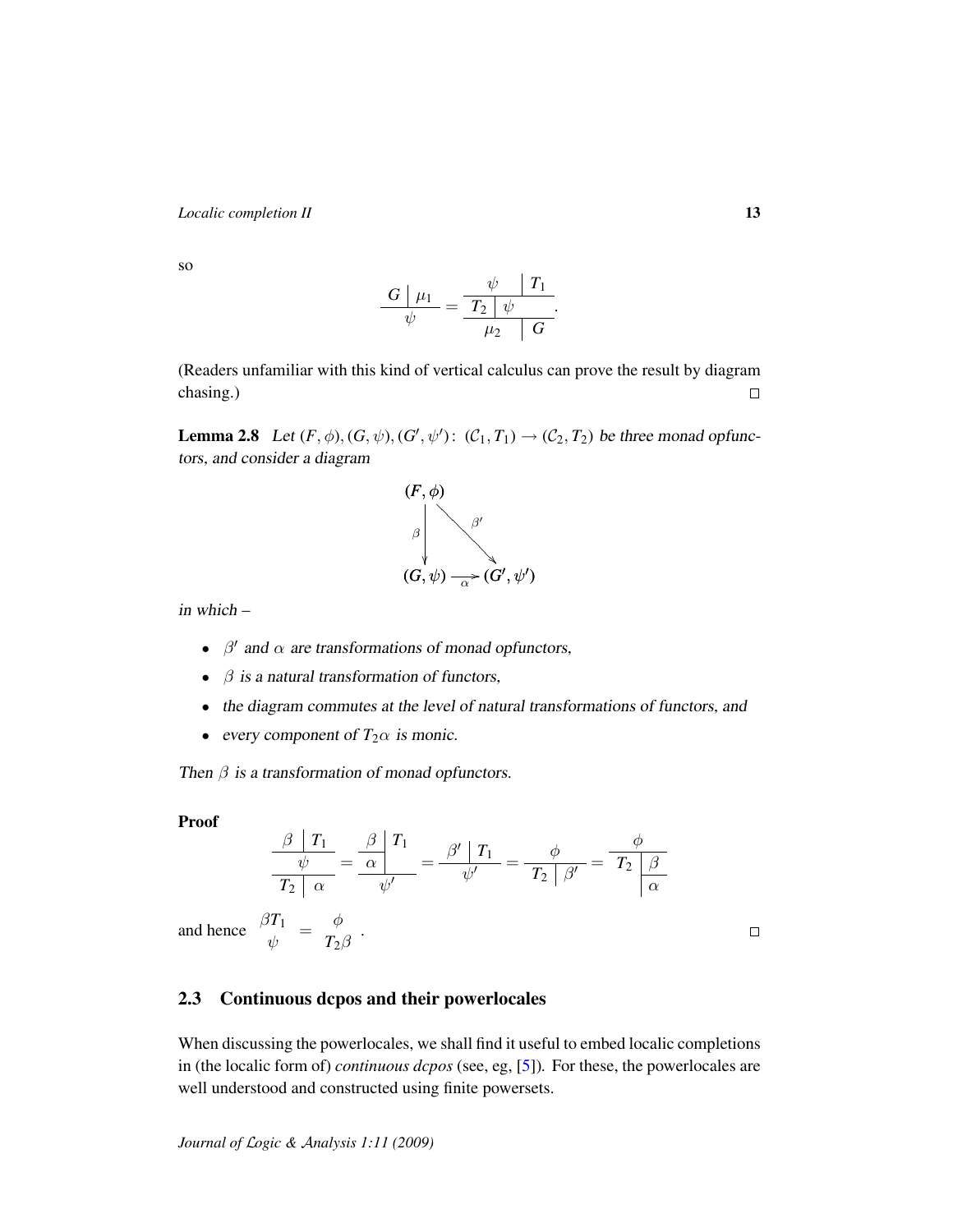The usual definition is as follows. First, a poset  $(P, \sqsubseteq)$  is *directed complete* (or a *dcpo*) if it has all directed joins. We write  $\iint_i^{\uparrow} x_i$  for a directed join, the " $\uparrow$ " signifying that the family of  $x_i$ s is indeed directed. If  $x, y \in P$ , we say x is *way below y*, and write  $x \ll y$ , if whenever  $y \sqsubseteq \bigsqcup_i^{\uparrow} z_i$  then  $x \sqsubseteq z_i$  for some *i*. Then a dcpo *P* is a *continuous dcpo* (or a *domain*) if for every  $y \in P$  we have

$$
y = \bigsqcup^{\uparrow} (\ll y).
$$

(Recall the notation from Section [1.2:](#page-5-1)  $\ll y$  is  $\{x \mid x \ll y\}$ .) The default topology on a dcpo is the Scott topology, for which a subset *U* is open if it is an upset and inaccessible by directed joins – ie if  $\bigsqcup_{i=1}^{n} x_i \in U$  then  $x_i \in U$  for some *i*.

We shall use the localic theory of continuous dcpos, with the characterization of [\[26\]](#page-46-3) using continuous information systems.

Definition 2.9 A *continuous information system* (or *cis* or *infosys*) is a set *D* equipped with an idempotent (transitive and interpolative) relation  $\prec$ .

A *homomorphism* between continuous information systems is a function that preserves ≺. We get a category cis of continuous information systems and homomorphisms.

An *ideal* of  $(D, \prec)$  is a directed lower subset  $I \subseteq D$ : in detail,

- (1) *I* is a lower set ( $\prec I \subseteq I$ ).
- (2) *I* is inhabited (nullary directedness).
- (3) If  $s_1, s_2 \in I$  then there is some  $s \in I$  with  $s_1 \prec s$  and  $s_2 \prec s$  (binary directedness). (Consequently, *I* is *rounded*, ie  $I \subseteq \langle I \rangle$

We write  $IdI(D, \prec)$  (or often just  $IdI(D)$ ) for the locale whose points are the ideals of ( $D$ ,  $\prec$ ). We can then present

$$
\Omega \operatorname{Idl}(D, \prec) \cong \operatorname{Fr} \langle \uparrow s \ (s \in D) \mid \text{true} \leq \bigvee_{s \in D} \uparrow s
$$

$$
\uparrow s \land \uparrow t = \bigvee \{ \uparrow u \mid s \prec u, t \prec u \} \rangle.
$$

We say a *locale* is a continuous dcpo if it is homeomorphic to one of the form  $Idl(D, \prec)$ . (Note that this is not the same as saying that its frame is a continuous dcpo. In fact [\[26\]](#page-46-3), a locale is a continuous dcpo iff its frame is constructively completely distributive – such frames are the Stone duals of continuous dcpos.)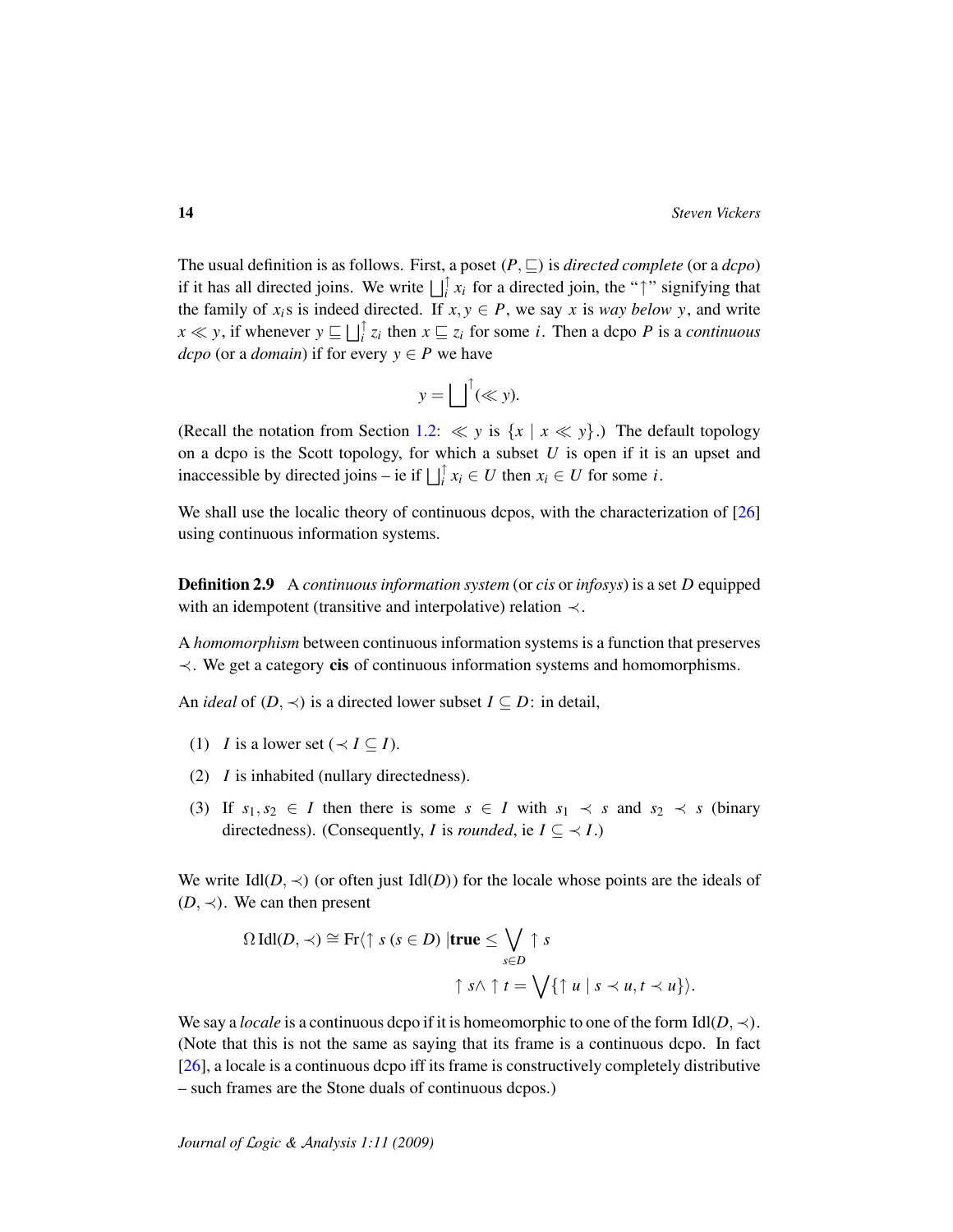<span id="page-14-2"></span>**Proposition 2.10** Let  $f$ :  $(D, \prec) \rightarrow (E, \prec)$  be a homomorphism of continuous information systems. Then we have a map  $Idl(f)$ :  $IdlD \rightarrow IdlE$ ,

$$
Idl(f)(I) = \prec f(I)
$$

where  $f(I)$  denotes the direct image. In terms of opens, we have

$$
\mathrm{Idl}(f)^*(\uparrow t) = \bigvee \{ \uparrow s \mid t \prec f(s) \}.
$$

**Proof** It is straightforward to check that if *I* is an ideal of *D* then  $\text{Idl}(f)(I)$  as defined above is an ideal of *E*.  $\Box$ 

This gives a functor Idl:  $\text{cis} \rightarrow \text{Loc}$ .

By [\[26\]](#page-46-3), each powerlocale *P*<sup>∼</sup> Idl(*D*, ≺) is homeomorphic to Idl(F*D*, ≺∼) for a suitable idempotent order on the Kuratowski finite powerset F*D*.

- The *lower* order has  $S \prec_L T$  iff  $\forall s \in S$ .  $\exists t \in T$ .  $s \prec t$ .
- The *upper* order has  $S \prec_U T$  iff  $\forall t \in T$ .  $\exists s \in S$ .  $s \prec t$ .
- The *convex* order has  $S \prec_C T$  iff  $S \prec_L T$  and  $S \prec_U T$ .

The notation  $\prec_L$ ,  $\prec_U$  and  $\prec_C$  will be used uniformly by applying those subscripts to binary relations. Note that  $(\prec_U)^{op} = (\prec^{op})_L$  (or  $\succ_L$ ). This gives a useful duality principle.

<span id="page-14-0"></span>**Proposition 2.11** We have three monads  $\mathcal{F}_{\sim}$  on cis, given by

$$
\mathcal{F}_{\sim}(D,\prec)=(\mathcal{F}D,\prec_{\sim}).
$$

In each case, the unit and multiplication of the monad are the same as those for the  $\mathcal F$ monad on Set (see Example [2.5\)](#page-9-0).

**Proof** Checking is routine. One must check (i)  $\mathcal{F}_{\sim}$  is functorial, and (ii)  $\{-\}$  and  $\cup$ are homomorphisms. Once these are done for  $\mathcal{F}_L$ , they follow for  $\mathcal{F}_U$  by duality, and then for  $\mathcal{F}_C$  by combining the two.  $\Box$ 

<span id="page-14-1"></span>**Definition 2.12** If  $(D, \prec)$  is a continuous information system then we define a map  $v'_{\sim}$ : Idl  $\mathcal{F}_{\sim}(D,\prec)$  →  $P_{\sim}$  Idl(*D*,  $\prec$ ) by

$$
v''_{\sim}(\Diamond \uparrow s) = \bigvee \{\uparrow T \mid \{s\} \prec_L T\} \quad (\sim \text{ stands for } L \text{ or } C)
$$
  

$$
v''_{\sim}(\Box \bigvee_{s \in S} \uparrow s) = \bigvee \{\uparrow T \mid S \prec_U T\} \quad (\sim \text{ stands for } U \text{ or } C; S \in \mathcal{F}D).
$$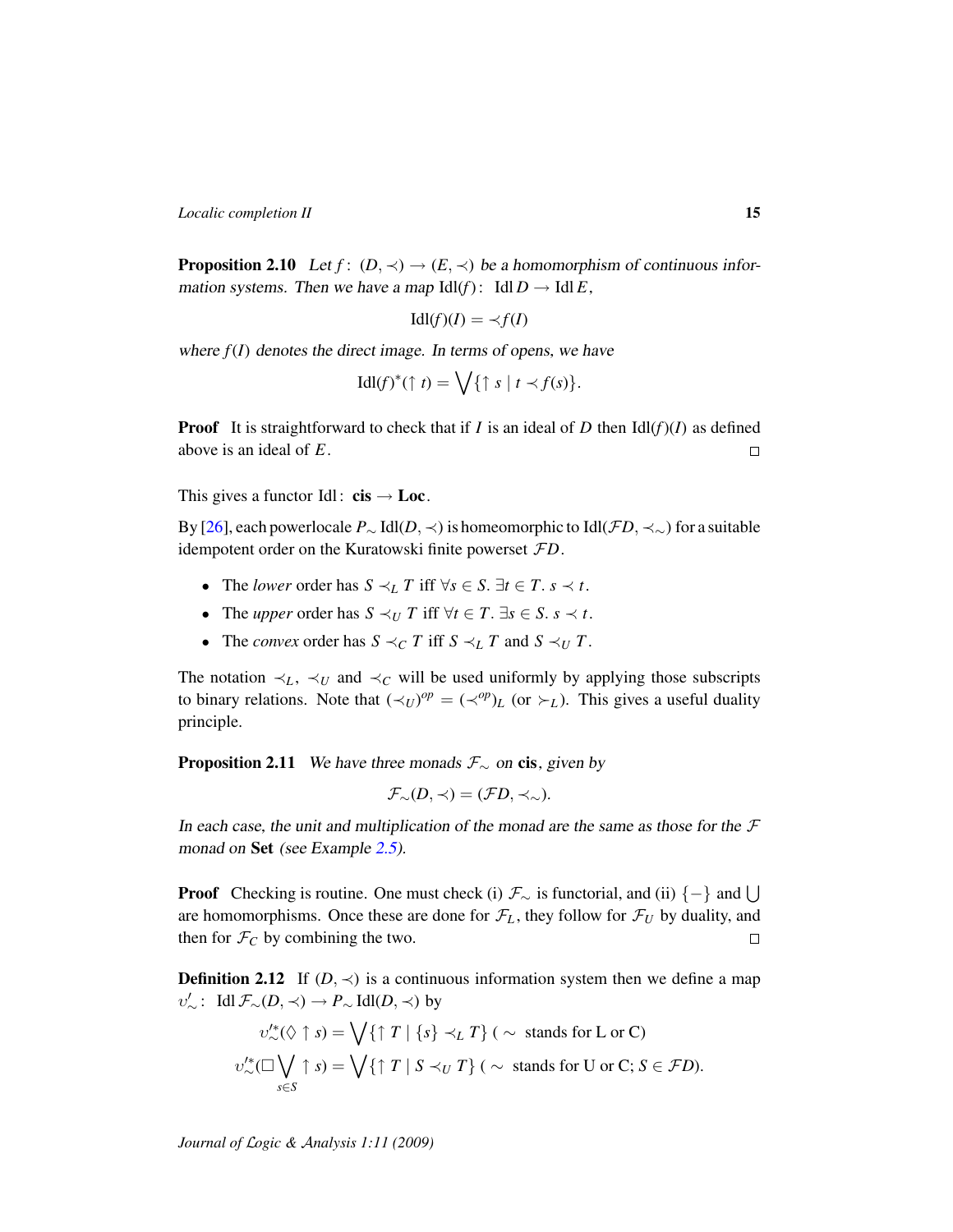Since the opens  $\uparrow$  *s* form a base for Idl $(D, \prec)$ , and  $\Diamond$  preserves joins, it suffices to define  $v''_{\sim}(\Diamond U)$  for basic *U*. However, note that we also have

$$
v''_{\sim}(\bigwedge_{s\in S} \Diamond \uparrow s) = \bigwedge_{s\in S} \bigvee \{\uparrow T \mid \{s\} \prec_L T\}
$$
  
=  $\bigvee \{\uparrow T \mid \text{for each } s \text{ we have } T_s \text{ with } \{s\} \prec_L T_s \prec_{\sim} T\}$   
=  $\bigvee \{\uparrow T \mid S \prec_L T\},$ 

thus giving a formal similarity with the  $\Box$  case. Since  $\Box$  preserves directed joins, it suffices to define  $v''_{\sim}(\Box U)$  for *U* a finite join of basics.

[\[26,](#page-46-3) Theorem 4.3] shows that  $v'_{\sim}$  is a homeomorphism. The proof there is readily made topos-valid. (It uses cardinality of finite sets and decidable equality for their elements. However, this can easily be remedied by replacing the finite set with an enumeration, possibly with repetitions, of the elements.) The inverses for  $v'^*_{\sim}$  are given by

$$
\uparrow S \mapsto \left\{ \begin{array}{ll} \bigwedge_{s \in S} \Diamond \uparrow s & \text{(for L)} \\ \Box(\bigvee_{s \in S} \uparrow s) & \text{(for U)} \\ \Box(\bigvee_{s \in S} \uparrow s) \land \bigwedge_{s \in S} \Diamond \uparrow s & \text{(for C)} \end{array} \right.
$$

Note that this proves that the class of continuous dcpos is closed under the powerlocales.

We show how this translates into actions on ideals.

<span id="page-15-0"></span>**Lemma 2.13** Let  $(D, \prec)$  be a continuous information system, let *I* be an ideal of ( $\mathcal{F}D, \prec_{\sim}$ ), and let *S* ∈  $\mathcal{F}D$ .

- (1) ( $\sim$  is *L* or *C*) *I* is in the open  $\bigwedge_{s \in S} \Diamond \uparrow s$  for  $P_{\sim}$  Idl(*D*) iff *S* ∈  $\prec_L I$ .
- (2) (∼ is *U* or *C*) *I* is in the open  $\square(\bigvee_{s\in S} \uparrow s)$  for  $P_{\sim}$  Idl(*D*) iff  $S \in \prec_U I$ .

Note that if ∼ is L or U we have ≺*<sup>L</sup> I* and ≺*<sup>U</sup> I* (respectively) equal to *I*.

**Proof** The proof of [\[26,](#page-46-3) Theorem 4.3] deals explicitly with the Vietoris powerlocale where  $\sim$  is C. From it we see that  $\Diamond \uparrow s$  corresponds to  $\forall {\uparrow} \uparrow T \mid T \cap (\succ s) \neq \emptyset$ , which equals  $\forall \{\uparrow T \mid \{s\} \prec_L T\}$ . Now *I* is in the open  $\uparrow T$  iff  $T \in I$ , and so we can deduce that *I* is in  $\Diamond \uparrow s$  iff  $\{s\} \prec_L T$  for some  $T \in I$ . The first condition readily follows. Similarly,  $\square(\bigvee_{s \in S} \uparrow s)$  corresponds to  $\bigvee \{\uparrow T \mid T \subseteq \rightarrow S\}$ , which equals  $\bigvee \{\uparrow T \mid S \prec_U T\}.$ 

[\[26\]](#page-46-3) leaves to the reader the easier cases of the lower and upper powerlocales, but they yield the same conditions.  $\Box$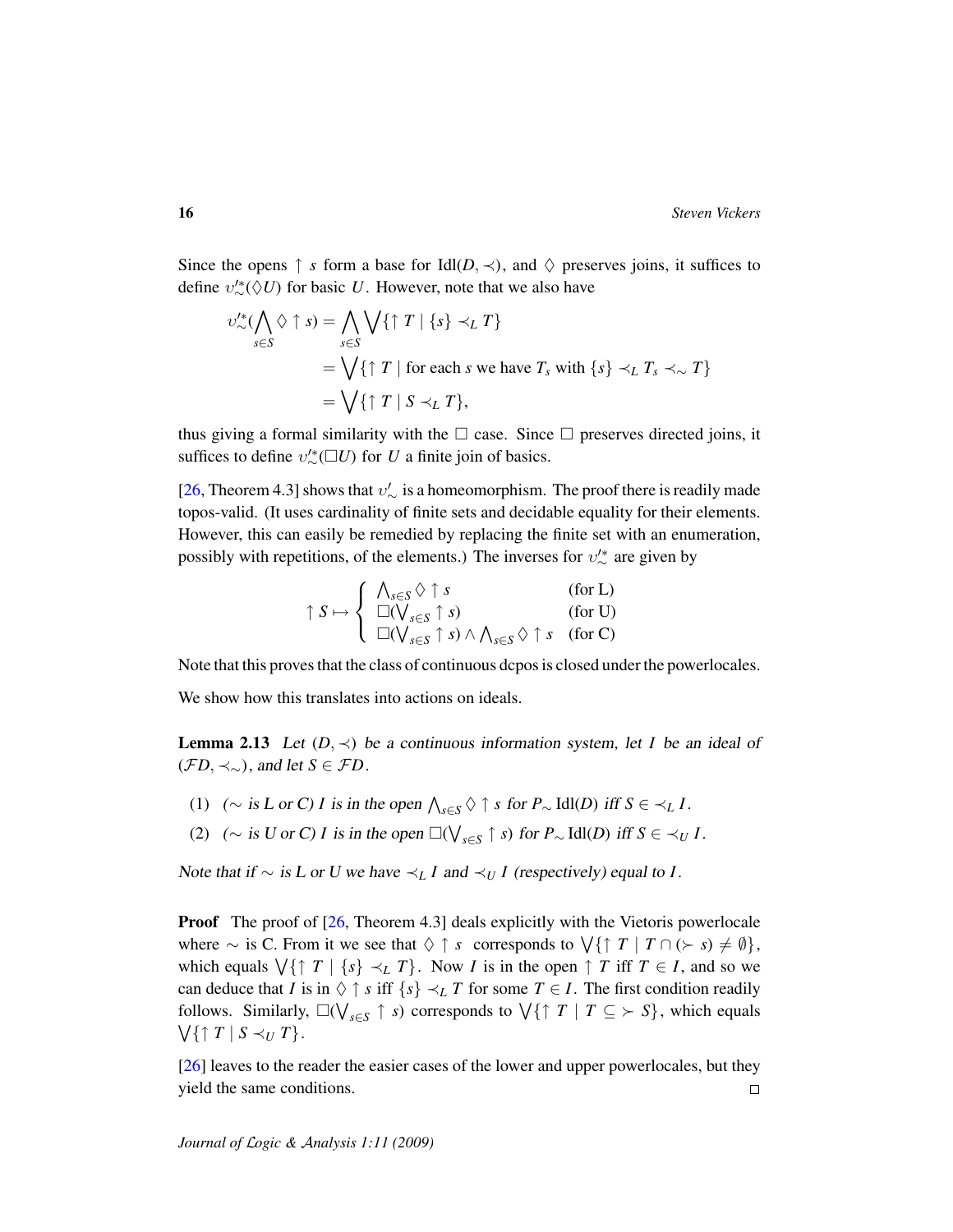Note the empty point for each powerlocale. For the lower, it is  $I = \{ \emptyset \}$  (every ideal contains  $\emptyset$ ); for the upper it is  $I = \mathcal{F}X$  (if an ideal contains  $\emptyset$  then it contains every finite set); for the Vietoris it is  $\{\emptyset\}$  (an ideal can contain *either*  $\emptyset$  *or* non-empty sets, but not both). Excluding the empty set, we find that  $v'_\sim$  also gives a homeomorphism  $\text{Idl}\,\mathcal{F}^+_{\sim}(D,\prec) \cong P^+_{\sim}\,\text{Idl}(D,\prec).$ 

**Proposition 2.14** (Idl,  $v'_{\sim}$ ): (cis,  $\mathcal{F}_{\sim}$ )  $\rightarrow$  (Loc,  $P_{\sim}$ ) is a monad opfunctor.

**Proof** Using Proposition [2.10](#page-14-2) and Lemma [2.13,](#page-15-0) it is easily checked on inverse image functions that  $v'_{\sim}$  is natural and that the conditions of Definition [2.6](#page-10-0) are satisfied.

We shall also need the following.

**Lemma 2.15** Let  $(D, \prec)$  be a continuous information system.

- (1) The map  $\Downarrow$ : *V* Idl(*D*)  $\rightarrow$  *P<sub>L</sub>* Idl(*D*) maps each ideal *I* of (*FD*,  $\prec$ *C*) to  $\prec$ *L I*.
- (2) The map  $\Uparrow$ : *V* Idl(*D*)  $\rightarrow$  *P<sub>U</sub>* Idl(*D*) maps each ideal *I* of (*FD*,  $\prec_C$ ) to  $\prec_U I$ .

**Proof** 1. Using Lemma [2.13](#page-15-0) we have  $S \in \mathcal{V}$  *I* iff  $\mathcal{V}$  *I* is in  $\bigwedge_{s \in S} \Diamond \uparrow s$ , ie iff *I* is in  $\bigwedge_{s\in S} \Diamond \uparrow s$  since the inverse image function  $\Omega \Downarrow$  takes each generator  $\Diamond U$  in the lower powerlocale to the one with the same name in the Vietoris. From Lemma [2.13](#page-15-0) again this is equivalent to  $S \in \prec_L I$ .

2. This is similar.

 $\Box$ 

### <span id="page-16-0"></span>2.4 Generalized metric completion

We now summarize the account of localic completion that appears in [\[33\]](#page-47-1). The description there is in terms of "spaces", on the understanding that classical mathematicians can interpret it in the conventional way, while locale theorists can read in a localic interpretation as described above. In the present paper our results are unavoidably localic, so we shall write of locales throughout.

*Q*<sup>+</sup> is the set of positive rationals.

<sup>←−−−−−−</sup> [−∞, ∞] is the locale whose points are extended "upper reals", ie rounded upper sets of rationals. Classically, the *finite* upper reals (ie those for which the rounded upper set of rationals is inhabited but not the whole of  $\mathbb{Q}$ ) are equivalent to ordinary reals, ie Dedekind sections. Constructively, however, there may be finite upper reals for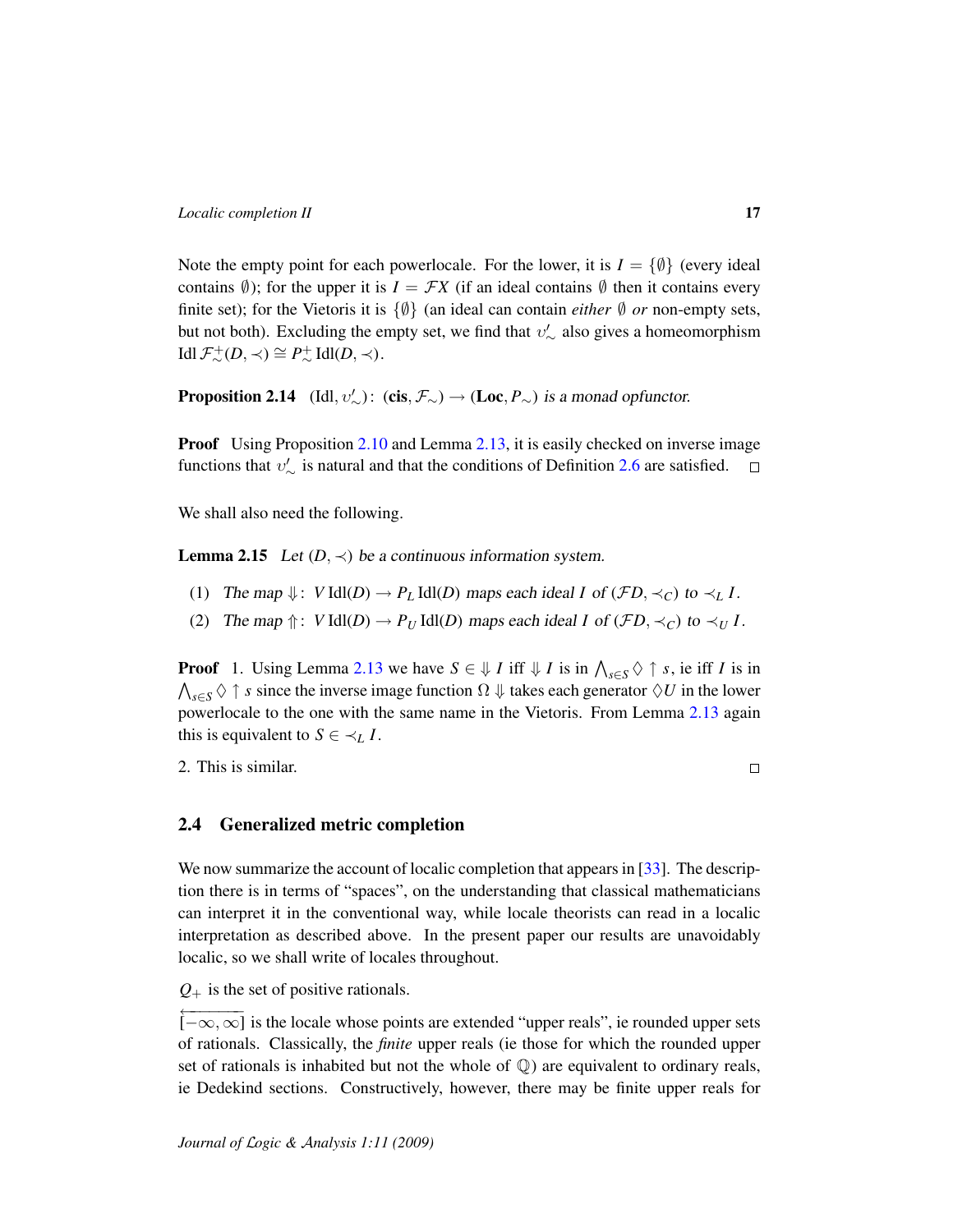which there is no corresponding lower set of rationals to make a Dedekind section. The arrow indicates the direction of the specialization order  $\sqsubseteq$ . This is the reverse of the numerical order  $\leq (-\infty \text{ is top for } \square)$ , because a large upper set of rationals denotes a numerically small upper real. We shall be particularly interested in  $[0, \infty]$ , the locale of non-negative, extended upper reals, whose points are rounded upper sets of positive rationals.

The continuous arithmetic structure on  $[0, \infty]$  includes order, addition and multiplication, finitary max and min, and infinitary inf. It does not include any kind of subtraction (which would have to be contravariant in one argument, whereas continuous maps must preserve specialization order), or infinitary sup.

We now give the definition from [\[14\]](#page-46-0), but using the locale  $\overline{[0,\infty]}$  for the reals.

Definition 2.16 A *generalized metric space* (or *gms*) is a set *X* equipped with a *distance* map  $X(-, -): X^2 \to [0, \infty]$  satisfying

| (zero self-distance)  | $X(x, x) = 0$                   |  |  |
|-----------------------|---------------------------------|--|--|
| (triangle inequality) | $X(x, z) \le X(x, y) + X(y, z)$ |  |  |

(By *map* we mean continuous map, between locales. We are treating the set  $X^2$  as the corresponding discrete locale.)

If *X* and *Y* are two gms's, then a *homomorphism* from *X* to *Y* is a non-expansive function, ie a function  $f: X \to Y$  such that  $Y(f(x_1), f(x_2)) \leq X(x_1, x_2)$ . We write gms for the category of generalized metric spaces and homomorphisms.

The *opposite* gms  $X^{op}$  has  $X^{op}(x, y) = X(y, x)$ .

Remark 2.17 There is a predicate geometric theory whose models are the generalized metric spaces, and our notion of homomorphism is the natural one in that context.

**Definition 2.18** If *X* is a generalized metric space then we introduce the symbol " $B_\delta(x)$ ", a "formal open ball", as alternative notation for the pair  $(x, \delta) \in X \times Q_+$ . We write

$$
B_{\varepsilon}(y) \subset B_{\delta}(x) \text{ if } X(x, y) + \varepsilon < \delta
$$

(in other words, if  $\varepsilon < \delta$  and  $X(x, y) < \delta - \varepsilon$ ) and say in that case that  $B_{\varepsilon}(y)$  *refines*  $B_{\delta}(x)$ .

<span id="page-17-0"></span>**Definition 2.19** Let *X* be a generalized metric space. A subset *F* of  $X \times Q_+$  is a *Cauchy filter* if –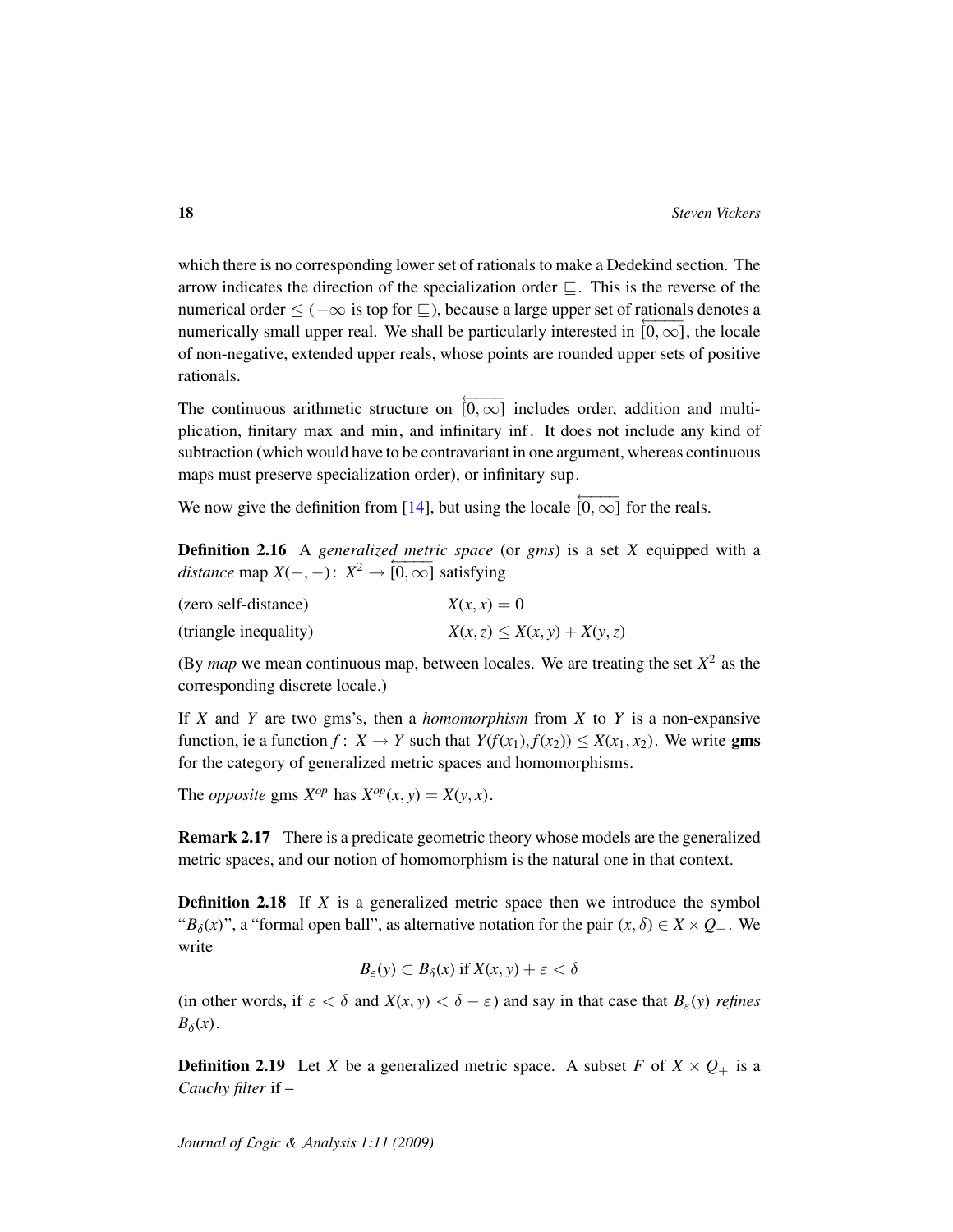- (1) *F* is *upper* with respect to  $\subset$ , ie if  $B_{\varepsilon}(y) \subset B_{\delta}(x)$  and  $B_{\varepsilon}(y) \in F$  then  $B_{\delta}(x) \in F$ .
- (2) If  $B_\delta(x) \in F$  and  $B_{\delta'}(x') \in F$  then there is some  $B_\varepsilon(y) \in F$  with  $B_\varepsilon(y) \subset B_\delta(x)$ and  $B_{\varepsilon}(y) \subset B_{\delta'}(x')$ .
- (3) For every  $\delta \in Q_+$  there is some  $x \in X$  such that  $B_\delta(x) \in F$ .

<span id="page-18-3"></span>Definition 2.20 [\[33\]](#page-47-1) Let *X* be a generalized metric space. Then its *localic completion*  $\overline{X}$  (or Comp(*X*)) is the locale whose points are the Cauchy filters of formal open balls. If  $f: X \to Y$  is a gms homomorphism then  $Comp(f) = \overline{f}: \overline{X} \to \overline{Y}$  is defined by

$$
\overline{f}(F) = \supset \{B_{\delta}(f(x)) \mid B_{\delta}(x) \in F\}.
$$

These together give a functor Comp:  $gms \rightarrow Loc$ .

<span id="page-18-2"></span>**Proposition 2.21** Let  $f, g: X \to Y$  be homomorphisms of gms's such that for all  $x \in X$ ,  $Y(f(x), g(x)) = 0$ . Then  $\overline{f} \sqsubseteq \overline{g}$ .

**Proof** Suppose *F* is a Cauchy filter for *X* and  $B_{\varepsilon}(y) \in \overline{f}(F)$  with  $B_{\varepsilon}(y) \supset B_{\delta}(f(x))$ ,  $B_\delta(x) \in F$ . Then

$$
Y(y, g(x)) + \delta \le Y(y, f(x)) + Y(f(x), g(x)) + \delta = Y(y, f(x)) + \delta < \varepsilon
$$
\nso  $B_{\varepsilon}(y) \supset B_{\delta}(g(x))$  and  $B_{\varepsilon}(y) \in \overline{g}(F)$ .

\n
$$
\Box
$$

<span id="page-18-1"></span>**Definition 2.22** Let *X* be a generalized metric space. A subset *F* of  $X \times Q_+$  is a *left X –module* if it is a rounded upper set of formal open balls –

- (1) *F* is *upper* with respect to  $\subset$  (as in Definition [2.19\)](#page-17-0).
- (2) *F* is rounded, ie if  $B_\delta(x) \in F$  then there is some  $B_\epsilon(y) \in F$  with  $B_\epsilon(y) \subset B_\delta(x)$ .

We write *X*–Mod for the locale whose points are the left *X*–modules.

(The term "module" is explained in [\[33\]](#page-47-1) in terms of Lawvere's use of enriched categories. In the present paper those ideas are less relevant but we keep the term.)

### <span id="page-18-0"></span>3 Powerspaces

If *X* is a gms, we shall define three *powerspaces*  $\mathcal{F}_\sim X$  on it, where  $\sim$  can stand for *L* (*lower*), *U* (*upper*) or *C* (*convex*, or the *Vietoris* powerspace). They are defined by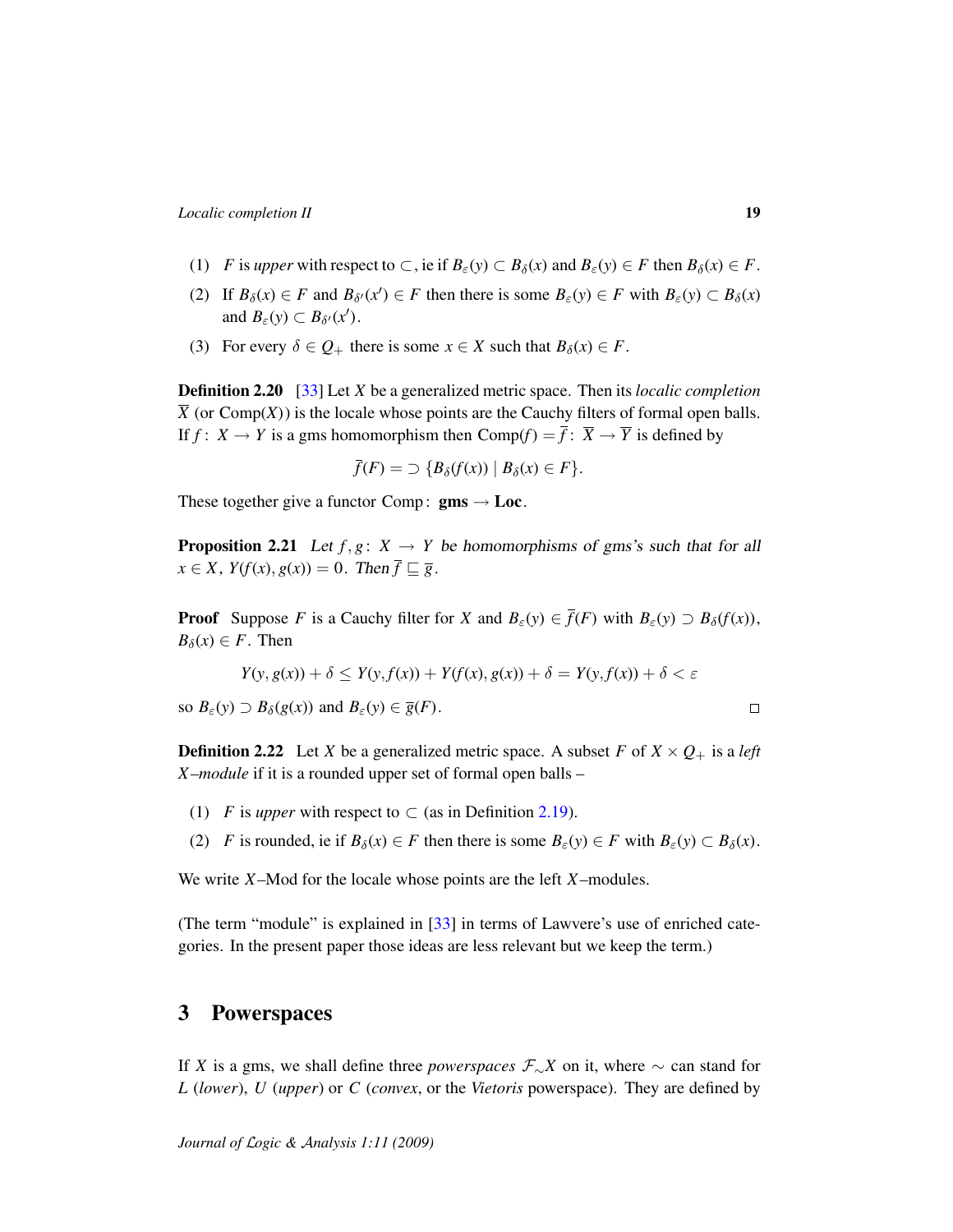three generalized metrics on the finite powerset  $FX$ ,

$$
\mathcal{F}_L X(S, T) = \max_{x \in S} \min_{y \in T} X(x, y)
$$

$$
\mathcal{F}_U X(S, T) = \max_{y \in T} \min_{x \in S} X(x, y)
$$

$$
\mathcal{F}_C X(S, T) = \max(\mathcal{F}_L X(S, T), \mathcal{F}_U X(S, T)).
$$

The finite sets *S* and *T* may be empty. We have  $\mathcal{F}_L X(\emptyset, T) = 0$  for all *T*, and  $\mathcal{F}_L X(S, \emptyset) = \infty$  if *S* is non-empty.  $\mathcal{F}_U X$  is similar but the other way round, and  $\mathcal{F}_C X(S,T) = \infty$  if just one of *S*, *T* is empty, but 0 if both are (fortunately for the zero self-distance law).

Clearly  $\mathcal{F}_C X$  is the Hausdorff metric restricted to finite sets – hence it is calculated in a finitary way, without recourse to limits. The other two are less familiar but clearly derive from separating out parts of the Hausdorff metric.

A useful duality principle is that  $\mathcal{F}_U X = (\mathcal{F}_L(X^{op}))^{op}$ .

If *X* is symmetric then so is  $\mathcal{F}_C X$ , but the other two are not.

We write  $\mathcal{F}_{\sim}^{+}X$  for the three *positive* powerspaces, ie restricted to non-empty finite subsets.

**Proposition 3.1** The monad structure of  $\mathcal F$  extends to all three powerspaces, giving monads on gms.

Proof We need to check that the functions involved are non-expansive. First, the unit  ${-}$ : *X* → *FX* is obviously an isometry for all three.

For the rest, we first consider  $\mathcal{F}_L$ . The multiplication  $\bigcup: \mathcal{F}^2X \to \mathcal{F}X, \mathcal{U} \mapsto \bigcup \mathcal{U}$ , is a homomorphism (non-expansive) because

$$
\mathcal{F}_L^2 X(\mathcal{U}, \mathcal{V}) < q \Longleftrightarrow \forall U \in \mathcal{U}. \exists V \in \mathcal{V}. \ \mathcal{F}_L X(U, V) < q
$$
\n
$$
\iff \forall U \in \mathcal{U}. \ \exists V \in \mathcal{V}. \ \forall u \in U. \ \exists v \in V. \ X(u, v) < q
$$
\n
$$
\implies \forall U \in \mathcal{U}. \ \forall u \in U. \ \exists V \in \mathcal{V}. \ \exists v \in V. \ X(u, v) < q
$$
\n
$$
\iff \forall u \in \bigcup \mathcal{U}. \ \exists v \in \bigcup \mathcal{V}. \ X(u, v) < q
$$
\n
$$
\iff \mathcal{F}_L X(\bigcup \mathcal{U}, \bigcup \mathcal{V}) < q.
$$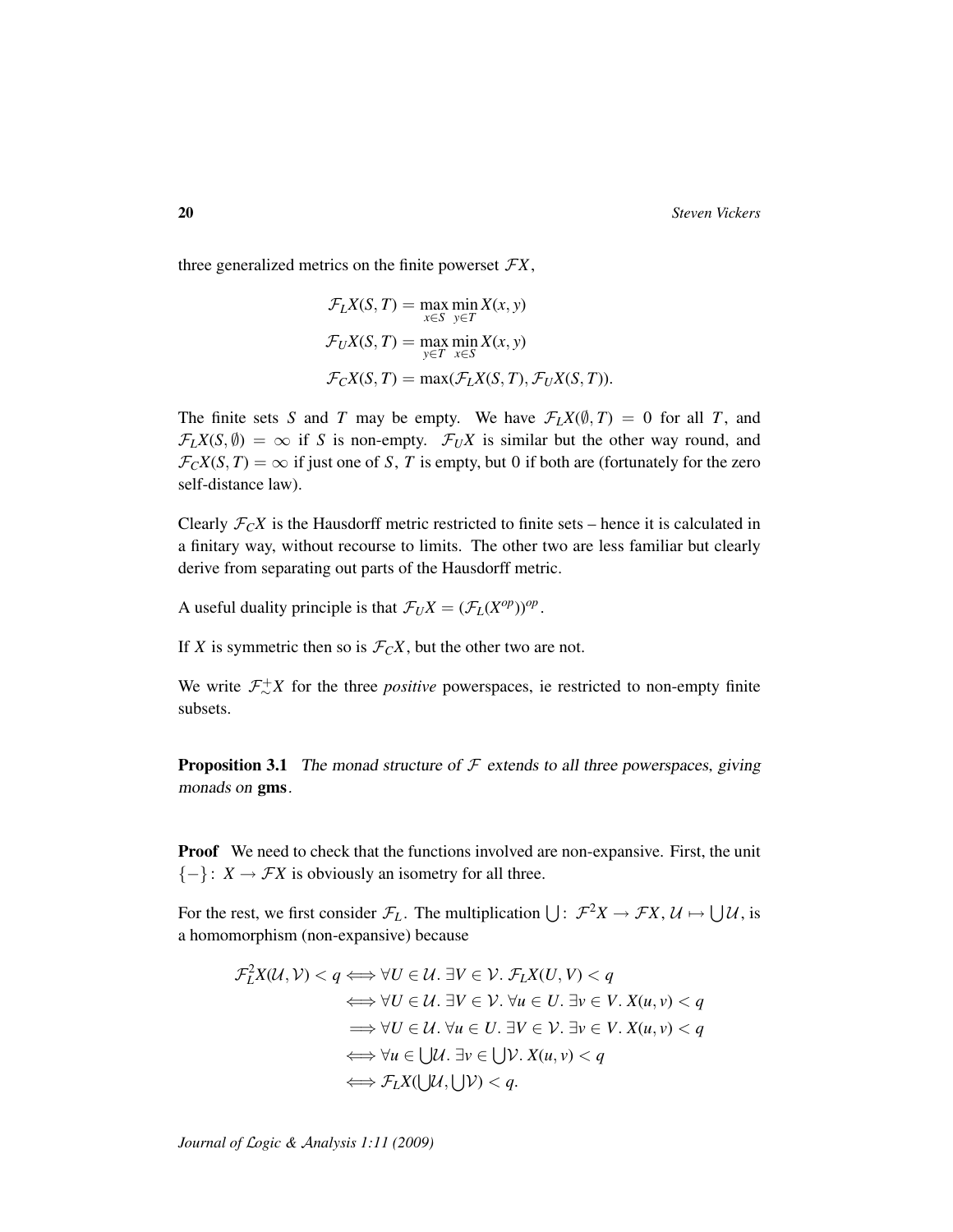Now if  $f: X \to Y$  is a homomorphism then so is  $\mathcal{F}f$  (where  $\mathcal{F}f(S)$  is the direct image *f*(*S*)) because

$$
\mathcal{F}_L X(S, T) < q \Longleftrightarrow \forall x \in S. \exists y \in T. \ X(x, y) < q
$$
\n
$$
\implies \forall x \in S. \ \exists y \in T. \ Y(f(x), f(y)) < q
$$
\n
$$
\iff \forall x' \in \mathcal{F}_T(S). \ \exists y' \in \mathcal{F}_T(T). \ Y(x', y') < q
$$
\n
$$
\iff \mathcal{F}_L Y(\mathcal{F}_T(S), \mathcal{F}_T(T)) < q
$$

The corresponding results for the upper metric follow by duality, and then those for the Vietoris metric are immediate.  $\Box$ 

## <span id="page-20-0"></span>4 The ball domain

A technique pioneered in [\[3\]](#page-45-3) (working classically) is to prove results about complete metric spaces by embedding them in continuous dcpos, the *ball domains*, so that limits in the metric space can be found using directed joins in the dcpo. A simple example then is that the Banach fixed point theorem follows easily from the dcpo fixed point theorems. They also deal with compact subspaces by using powerdomain techniques on the ball domain. Our working will depend on an analogous construction, the principal benefit being to allow us to exploit the way powerlocales are constructed for continuous dcpos. Ball domains for gms's have also been described in [\[20\]](#page-46-1), and we shall compare our construction with the work there.

If *X* is a metric space, then Edalat and Heckmann [\[3\]](#page-45-3) define the *ball domain* B(*X*) to be the product *X* × [0,  $\infty$ ), ordered by the non-strict analogy of our  $\supset$  on *X* ×  $Q_+$ . They call the elements of  $B(X)$  *formal balls* on *X*. Although  $B(X)$  is not a dcpo in general, they define a Scott topology on it and show (theorem 13) that *X* embeds in it as the maximal elements  $(x, 0)$ . Moreover, they define the way below relation and show (section 2.6) that the metric completion  $\overline{X}$  embeds in the ideal completion of B(*X*) with respect to way below.

Clearly their formal balls are more general than ours in allowing radii that are 0 or irrational. Our ball domain will go further than theirs by allowing centres to be in the completed space. In other words, in a single step we shall complete on both radii and centres.

Note the elementary fact that ⊂ and ⊃ are idempotent relations on  $X \times Q_+$ . We shall write ball(*X*) for the continuous information system ( $X \times Q_+$ ,  $\supset$ ). This extends to a functor ball: **gms**  $\rightarrow$  **cis**, by ball( $f$ )( $B_\delta(x)$ ) =  $B_\delta(f(x))$ .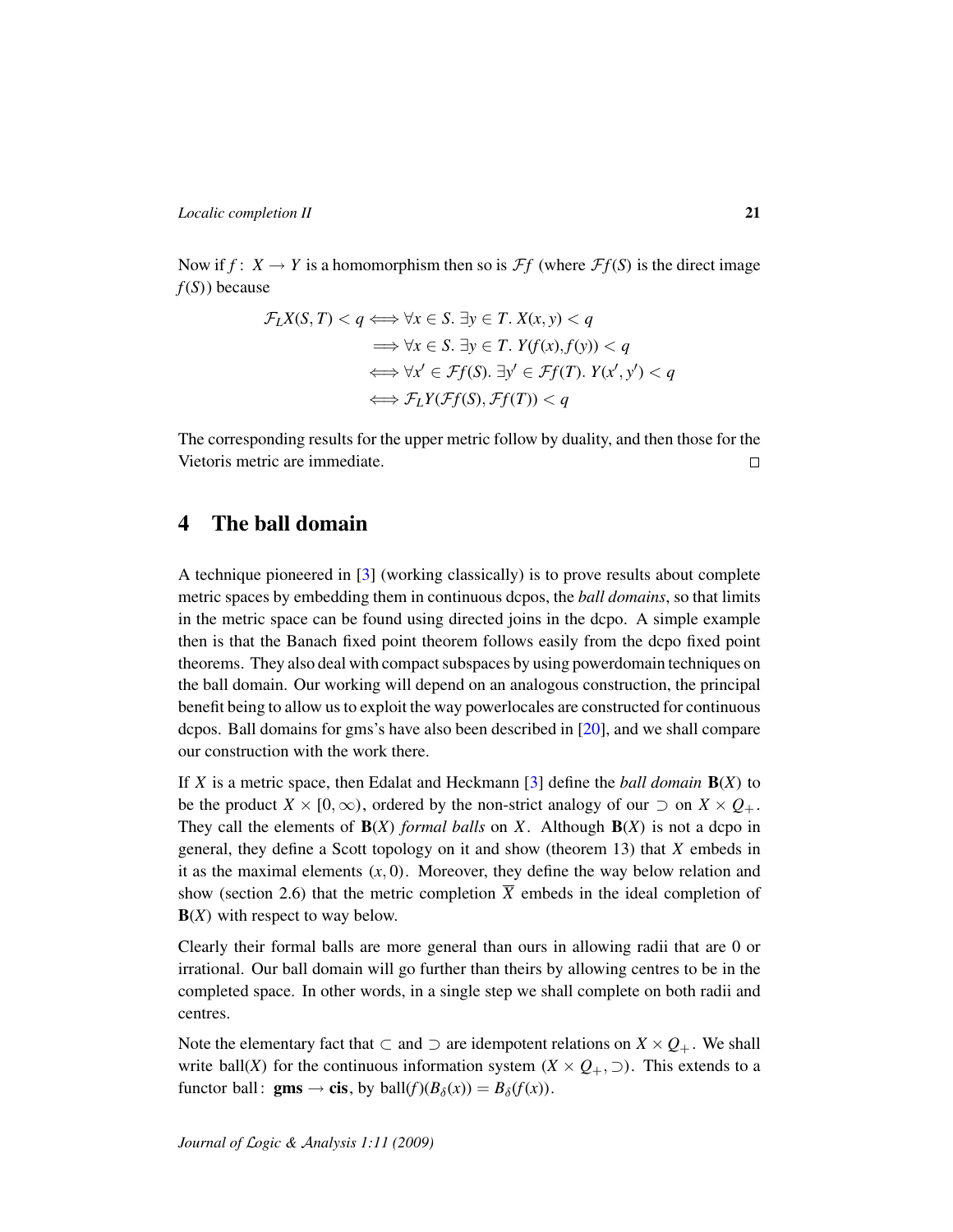**Definition 4.1** The *ball domain* functor Ball:  $\text{gms} \rightarrow \text{Loc}$  is Idl  $\circ$  ball.

In practice it is more natural to view the points of the ball domain as *filters* of  $X \times Q_+$ with respect to  $\subset$ , rather than ideals with respect to  $\supset$ .

**Proposition 4.2** A point of Ball(*X*) is a subset *G* of  $X \times Q_+$  satisfying the conditions (1) and (2) of Definition [2.19,](#page-17-0) and in addition that for some  $\delta$  there is *x* with  $B_\delta(x) \in G$ .

**Proof** Condition (1) says that *G* is rounded lower with respect to  $\supset$ , (2) is binary directedness and the new condition is nullary directedness, ie inhabitedness.  $\Box$ 

Hence  $\overline{X}$  embeds as a sublocale of the continuous dcpo Ball(*X*), and in turn Ball(*X*) embeds as a sublocale of *X*–Mod (Definition [2.22\)](#page-18-1). The points of *X*–Mod are the rounded upper sets of balls, those of Ball(*X*) are the filters, and those of  $\overline{X}$  are the Cauchy filters.

<span id="page-21-1"></span>**Definition 4.3** We write *i*: Comp  $\rightarrow$  Ball for the natural transformation whose component at a gms *X* is the embedding  $\overline{X} \hookrightarrow$  Ball(*X*).

<span id="page-21-0"></span>**Definition 4.4** For any gms *X*, we define  $\phi$ :  $\mathcal{F}X \times Q_+ \to \mathcal{F}(X \times Q_+)$  by  $\phi(B_\varepsilon(S)) =$  ${B_{\varepsilon}(x) \mid x \in S}.$ 

<span id="page-21-2"></span>**Lemma 4.5** If  $B_\delta(S)$  ⊃  $B_\epsilon(T)$  (with respect to the metric on  $\mathcal{F}_\sim X$ , where  $\sim$  is L, U or C), then  $\phi(B_\delta(S)) \supset \sim \phi(B_\epsilon(T))$ . If we are given that  $\epsilon < \delta$  then the converse also holds.

**Proof** We have  $\mathcal{F}_{\sim}X(S,T) + \varepsilon < \delta$ . First, when  $\sim$  is L the condition is equivalent to  $\varepsilon < \delta$  and

$$
\forall x \in S. \ \exists y \in T. \ B_{\delta}(x) \supset B_{\varepsilon}(y),
$$

and these together imply  $\phi(B_\delta(S)) \supset_L \phi(B_\varepsilon(T))$  – in fact, if we are given that  $\varepsilon < \delta$ then the reverse implication also holds. (If *S* is non-empty, then  $\phi(B_\delta(S)) \supset_L \phi(B_\epsilon(T))$ already implies  $\varepsilon < \delta$ . However, for the lower order, we have  $\phi(B_{\delta}(\emptyset)) \supset_L \phi(B_{\varepsilon}(T))$ for all  $\delta$ ,  $\varepsilon$ , *T*.) The case when  $\sim$  is U can be proved either similarly or by duality, and then the case when  $\sim$  is C follows.  $\Box$ 

**Proposition 4.6** (ball,  $\phi_{\sim}$ ) is a monad opfunctor from (gms,  $\mathcal{F}_{\sim}$ ) to (cis,  $\mathcal{F}_{\sim}$ ).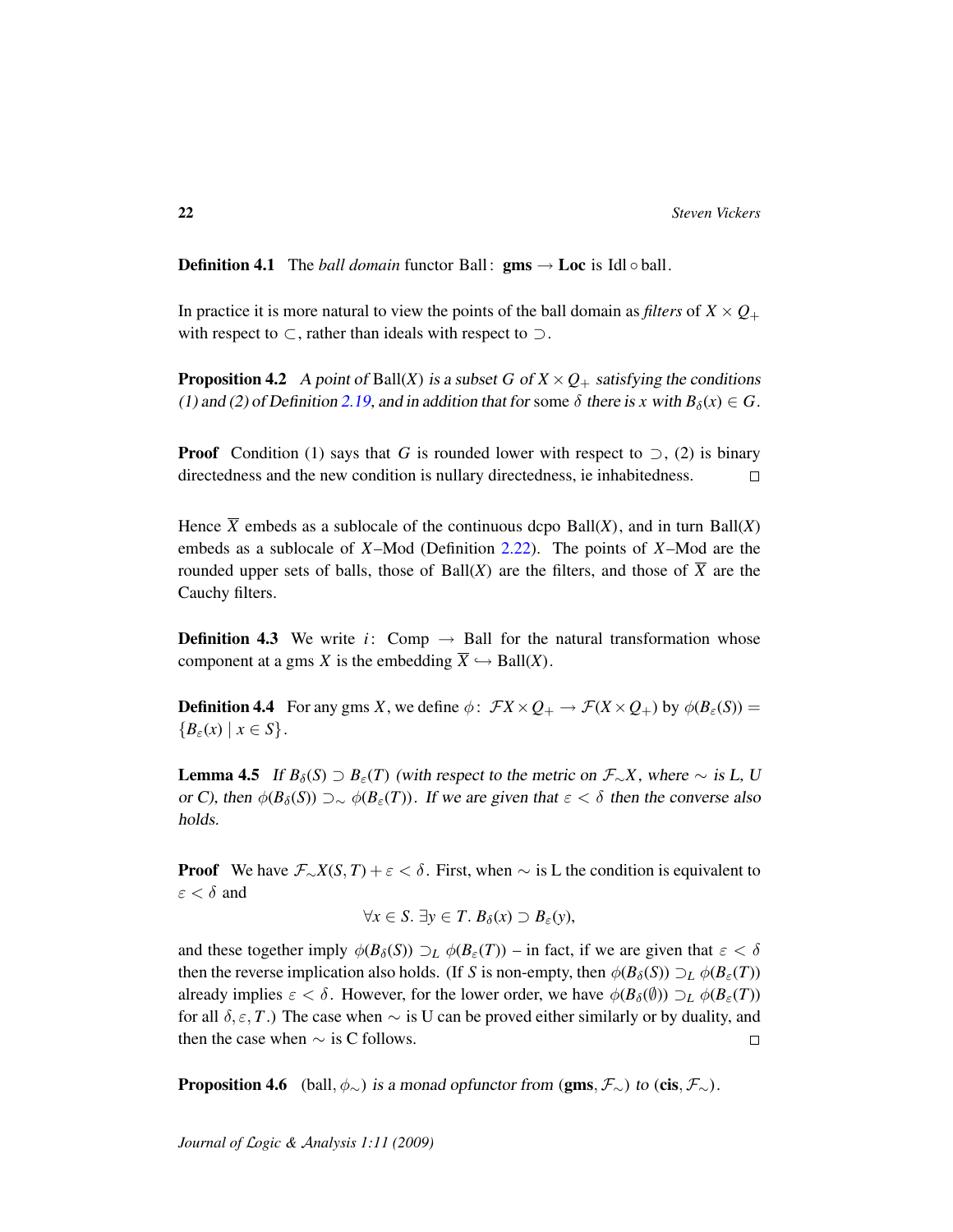**Proof** Lemma [4.5](#page-21-2) shows that each component of  $\phi_{\sim}$  is a homomorphism of continuous information systems, and then naturality is easily checked. The rest is routine checking.  $\Box$ 

<span id="page-22-0"></span>**Definition 4.7** The monad opfunctor (Ball,  $\phi'_{\sim}$ ): (gms,  $\mathcal{F}_{\sim}$ )  $\rightarrow$  (Loc,  $P_{\sim}$ ) is defined as the composite of (ball,  $\phi_{\sim}$ ) and (Idl,  $v'_{\sim}$ ).

Thus  $\phi'_{\sim} = \frac{\text{Idl} \phi_{\sim}}{v' \text{ bal}}$  $v'_{\sim}$  ball : Ball( $\mathcal{F}_{\sim}X$ ) →  $P_{\sim}$  Ball(*X*), so  $\phi'_{\sim}(X)(I) = (\supset_{\sim} \phi(I))$ , where  $\phi(I)$  is the direct image.

We finish this section by showing how our ball domain relates classically to those of [\[3\]](#page-45-3) and [\[20\]](#page-46-1). The projection  $X \times Q_+ \to Q_+$  is a cis-homomorphism, and so lifts to a *radius*  $\max_{\mathbf{a}} \sum_{i=1}^{n} \sum_{i=1}^{n} \sum_{j=1}^{n} \sum_{j=1}^{n} \sum_{j=1}^{n} \sum_{j=1}^{n} \sum_{j=1}^{n} \sum_{j=1}^{n} \sum_{j=1}^{n} \sum_{j=1}^{n} \sum_{j=1}^{n} \sum_{j=1}^{n} \sum_{j=1}^{n} \sum_{j=1}^{n} \sum_{j=1}^{n} \sum_{j=1}^{n} \sum_{j=1}^{n} \sum_{j=1}^{n} \sum_{j=1}^{n} \sum_{j=1}^{n} \sum_{j=1}^{n} \$ Lifting the cis–homomorphism  $(X \times Q_+) \times Q_+ \to X \times Q_+$ ,  $(B_\delta(x), q) \mapsto B_{\delta+q}(x)$ , we also obtain a map +: Ball(*X*) ×  $[0, \infty)$  → Ball(*X*), defined by

 $G + a = {B_{\delta+a}(x) | B_{\delta}(x) \in G, a < q}.$ 

Note that  $r(G + a) = r(G) + a$ , and *G* is Cauchy iff  $r(G) = 0$ .

**Proposition 4.8** (Classically) Let *X* be a gms. Then the map +:  $\overline{X} \times \overline{(0,\infty)} \rightarrow$  $Ball(X)$  is a bijection on points.

**Proof** Let *G* be a filter in  $X \times Q_+$ . We define its *centre*  $c(G)$  to be  $\{B_\delta(x) \mid \exists B_\delta(x) \in$ *G*.  $q - \delta < r(G)$ . (Note – constructively, the upper real  $r(G)$  is approximated from above. It is therefore constructively illegitimate to use approximations from below, as in  $q − δ < r(G)$ .)

If *F* is a Cauchy filter and *a* is a non-negative upper real, then  $c(F + a) = F$ , ie

$$
B_{\delta}(x) \in F \Longleftrightarrow \exists \delta', q. (B_{\delta'}(x) \in F \text{ and } \delta' + q - \delta < a < q).
$$

The  $\Leftarrow$  direction follows because  $\delta' < \delta$ . For  $\Rightarrow$ , we can find  $\delta' < \delta$  such that  $B_{\delta'}(x) \in F$ , and then *q* such that  $q - (\delta - \delta') < a < q$ .

Now suppose *G* is a filter in  $X \times Q_+$ . We must show  $G = c(G) + r(G)$ , which works out as equivalent to

$$
B_q(x) \in G \Longleftrightarrow \exists \delta, q'. (B_{q'}(x) \in G \text{ and } q' - \delta < r(G) < q - \delta).
$$

 $\Leftarrow$  is obvious. For  $\Rightarrow$ , find  $q' < q$  such that  $B_{q'}(x) \in G$  and then *r* such that  $r - (q - q') < r(G) < r < q$ , and then put  $\delta = q - r$ .  $\Box$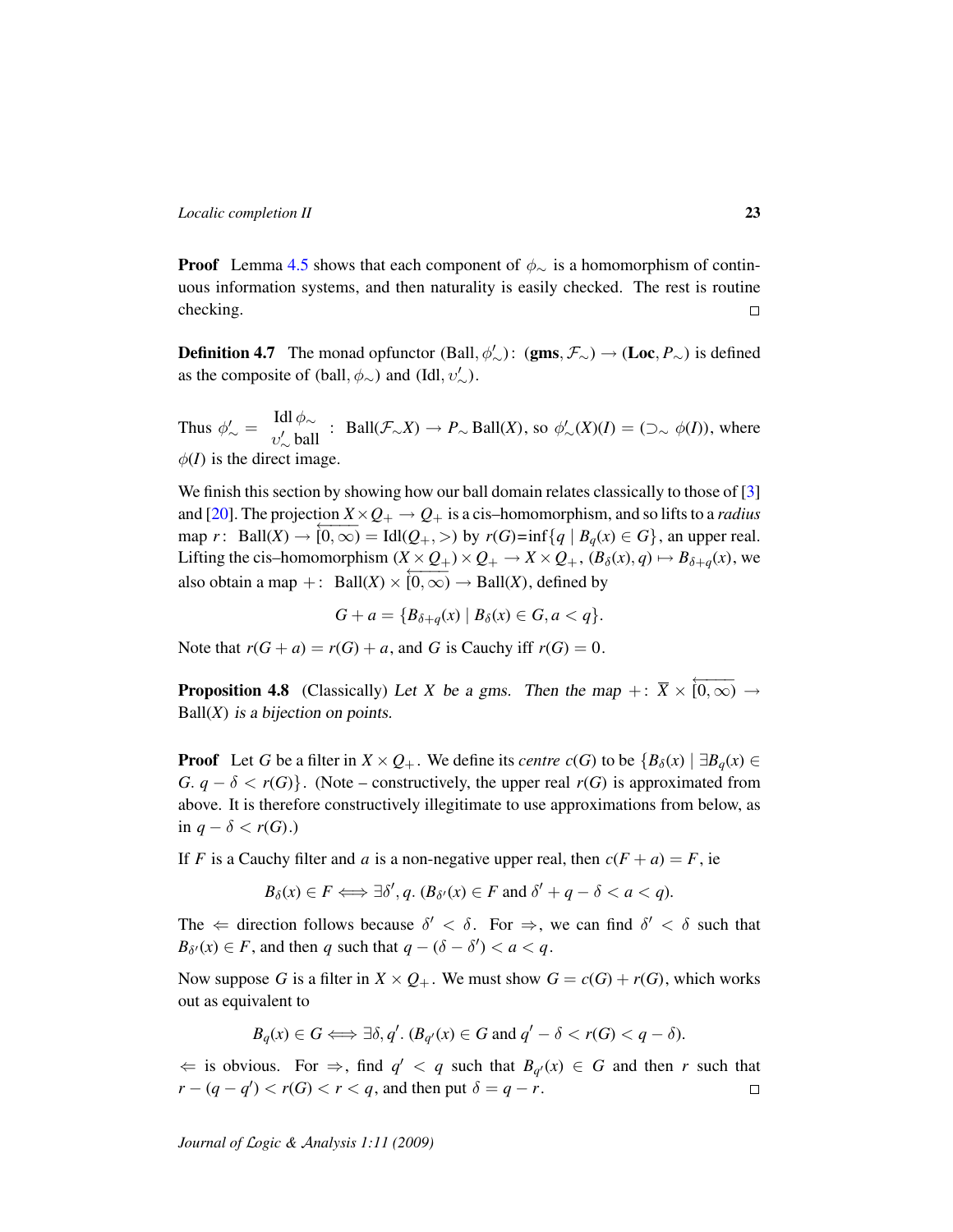Of course, the map  $+$  is not a homeomorphism. As can easily be seen from the case of symmetric *X*, the specialization orders on  $\overline{X} \times [0, \infty)$  and Ball(*X*) are different. The classical result shows that for symmetric  $X$ , the points of our Ball $(X)$  are the same as those of the ball domain  $\mathbf{B}(\overline{X})$  in [\[3\]](#page-45-3).

We should also compare our formal balls with those of  $[20]$ , which deals with the gms case (albeit classically). Rutten defines the formal ball  $F(r, x)$  ( $r \in [0, \infty]$ ,  $x \in X$ ) to be a function from *X* to  $[0, \infty]$ , given by  $y \mapsto r + X(x, y)$ . This is in fact (to use the terminology of  $[33]$ ) a *right* module over *X*, in other words a point of  $X^{op}$  –Mod. When we consider Rutten's  $F(r, x)$  with respect to  $X^{op}$  we find that it is just our  $\mathcal{Y}(x) + r$ , where  $\mathcal{Y}: X \to \overline{X}$  is the Yoneda embedding,  $\mathcal{Y}(x) = \{B_{\varepsilon}(y) \mid X(y, x) < \varepsilon\}$ . Note that Rutten allows  $r = \infty$  here, which does not give a point of Ball(*X*) – as a subset of  $X \times Q_+$  it is empty. Rutten's ball domain  $\mathcal F$  over *X* is defined to be the set of right modules  $F\langle r, x \rangle$ , so his ball domain over  $X^{op}$  (apart from the infinite balls) is included in the set of points of Ball(*X*). Once again, our ball domain has the extra generality of allowing the centre to be in the completion of *X*.

## 5 Main results

Our strategy now is to show that we have a factorization



with  $v_{\sim}$  in fact a homeomorphism (though  $\phi'_{\sim}$  is not), giving a monad opfunctor  $(\text{Comp}, \nu_{\sim})$ :  $(gms, \mathcal{F}_{\sim}) \rightarrow (\text{Loc}, P_{\sim})$  such that *i*:  $(\text{Comp}, \nu_{\sim}) \rightarrow (\text{Ball}, \phi'_{\sim})$  is a transformation of monad opfunctors.

There are two main steps in the proof. The first (Section [5.1\)](#page-24-0) is to identify those points of *P*<sup>∼</sup> Ball(*X*) that are in the sublocale *P*∼*X*, and the second (Section [5.2\)](#page-28-0) is to describe the factorization through a homeomorphism. The process will also describe how points of  $\mathcal{F}_{\sim}X$  (Cauchy filters of balls for  $\mathcal{F}_{\sim}X$ ) satisfy the  $\Box$  and  $\diamondsuit$  opens of  $P_{\sim}$  Ball(*X*). This will be needed in order to see how they correspond with sublocales of  $\overline{X}$ .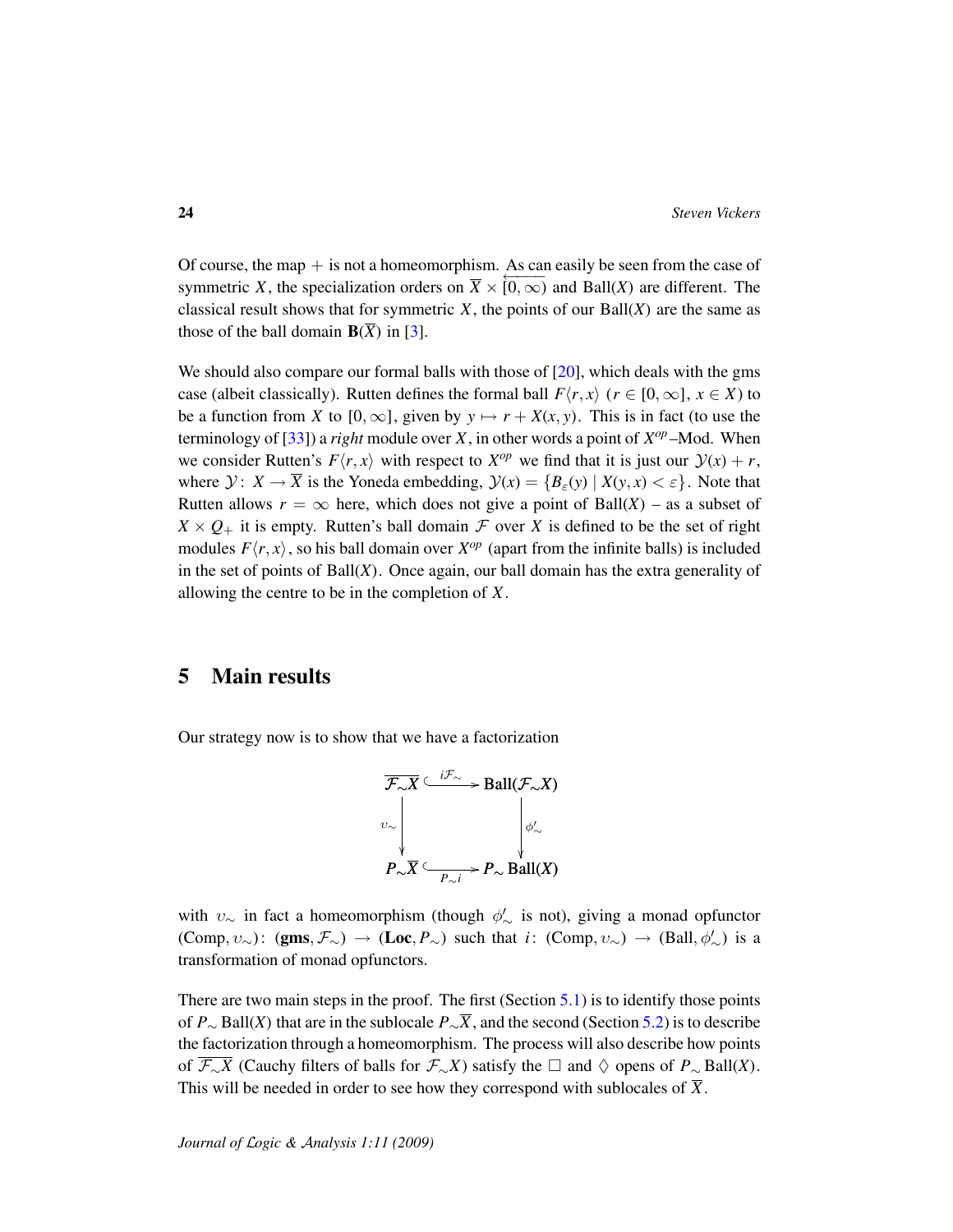## <span id="page-24-0"></span>5.1 The embeddings  $P_{\sim} \overline{X}$   $\hookrightarrow$   $P_{\sim}$ Ball(*X*)

[\[3,](#page-45-3) theorem 22] use their domain theoretic results to deal not only with points of a complete metric space *X*, but also with compact subspaces. For this they use the Plotkin powerdomain (of which the Vietoris powerlocale is the localic analogue) of their ball domain. They show (their theorem 22) that the compact subspaces of *X* are in bijection with the rounded ideals *I* of finite non-empty subsets of  $X \times [0, \infty)$  for which

$$
\inf_{S \in I} \max_{(x,r) \in S} r = 0.
$$

We now give constructive localic analogues of their result, for all three powerlocales and covering the generalized metric case. We shall replace  $X \times [0, \infty)$  by  $X \times Q_+$  (and drop any assumption that *X* is complete), and then the results surveyed in Section [2.3](#page-12-0) show that the powerlocales of Ball(*X*) are got as the ideal completions of  $\mathcal{F}(X \times Q_+)$ under suitable orders ⊃<sup>∼</sup> . Since *X* embeds in Ball(*X*), it follows that *P*∼(*X*) embeds in Idl( $\mathcal{F}(X \times Q_+)$ , ⊃∼). Our task in this section is to identify which ideals of  $\mathcal{F}(X \times Q_+)$ are in the sublocale  $P_{\sim}(\overline{X})$ .

[\[2\]](#page-45-2) also examine powerdomains for generalized metric spaces. Their most detailed working is for the lower. They work in the case where  $X$  is complete but has a "basis" *B*, and the lower powerdomain is then a certain subset of  $\hat{B} = B$ –Mod. In fact (our Proposition [5.1\)](#page-24-1),  $\hat{B}$  can be understood as  $P_L$  Ball(*X*), so we share a basic approach. However, their characterization of that subset is very different from ours, being described in terms of limits of sequences. They also show (their corollary 7.11) that this subset is isomorphic to the completion of the finite powerset of *B* with the lower metric. It is difficult to compare this account directly with ours, since they are throughout using not only classical, spatial reasoning, but also sequencewise definitions of completeness and completion ([\[33\]](#page-47-1) shows that netwise definitions are needed to get a good classical correspondence). They also (their section 7.4) sketch the definition of upper and convex powerdomains, and state without proof that they can be obtained by completing the finite powerset with upper or convex metric.

Before proving the main results of this section, let us give the following result that relates them to the approach of [\[2\]](#page-45-2).

<span id="page-24-1"></span>**Proposition 5.1** Let *X* be a gms. Then *X*–Mod is homeomorphic to  $P_L(Ball(X))$ .

Proof It is straightforward to show that, for any continuous information system *D*, the rounded downsets of *D* are equivalent to ideals of  $\mathcal{F}_L D$ , hence to points of  $P_L(\text{Idl}(D))$ :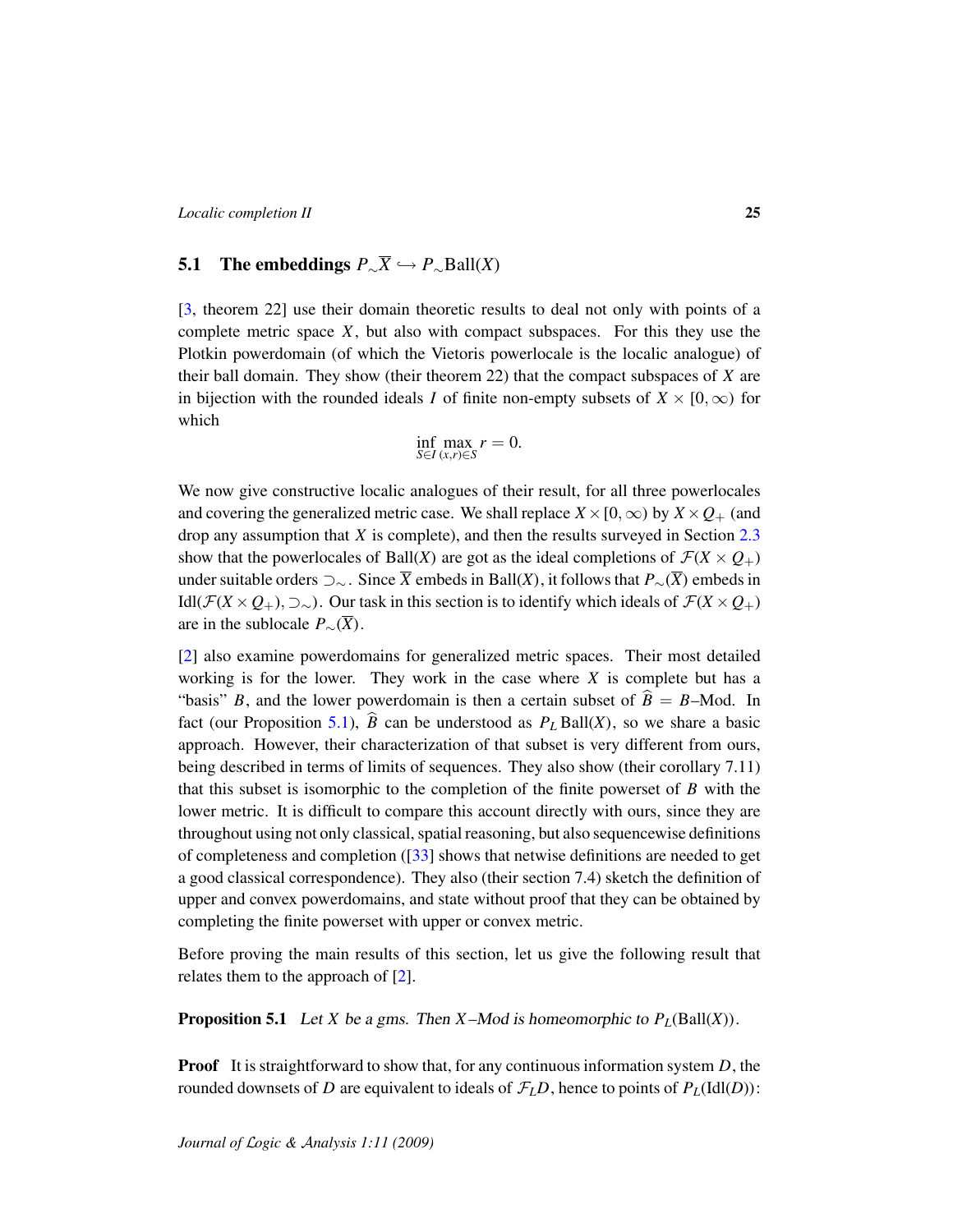a rounded downset *I* corresponds to the ideal  $J = \{S \mid S \subseteq I\}$ , and, inversely, *J* corresponds to  $I = \{s \mid \{s\} \in J\}$ .<sup>[2](#page-25-0)</sup>

Now the points of *X*–Mod, the rounded upsets of formal open balls, are the rounded *downsets* with respect to the refinement order  $\supset$  used in ball(*X*), and hence ideals of  $\mathcal{F}_L$  ball(*X*). We conclude that *X*–Mod is homeomorphic to  $P_L(Ball(X))$ .

Note that reversing the order on the information system *D* corresponds to taking the Lawson dual  $3$  of the continuous dcpo, its points being the Scott open filters of points of Idl(*D*).  $\Box$ 

We now prove the main results of this section. In each  $P_{\sim}$  Ball(*X*)  $\cong$  Idl( $\mathcal{F}(X \times$ *Q*<sub>+</sub>), ⊃∼), we identify which points correspond to those in the image of *P*∼<sup>*X*</sup>. Fol-lowing [\[3\]](#page-45-3), if  $S \in \mathcal{F}(X \times Q_+)$  then we write  $rS = \max\{\delta \mid B_\delta(x) \in S\} \in \mathbb{Q}$ , and if  $J \subseteq \mathcal{F}(X \times Q_+)$  then we write  $\overline{r}J = \inf \{ rS \mid S \in J \} \in [0, \infty]$ . In the context of [\[3\]](#page-45-3) (with *X* complete and symmetric) they prove that non-empty compact subspaces of *X* correspond to ideals *J* of  $(\mathcal{F}^+(X \times [0,\infty)), \supset_C)$  for which  $\bar{r}J = 0$ .

We shall strengthen the condition  $\bar{r}J = 0$ , to one saying that for every  $\varepsilon \in Q_+$ , every *S* ∈ *J* has a refinement *T* ∈ *J* with  $rT < \varepsilon$ . For the upper and convex cases (which deal with compact subspaces) this is equivalent to  $\bar{r}J = 0$ , because if  $S \supseteq_U T$  then  $rS > rT$ . However, in the lower case our condition is stronger.

In proving the theorem, we shall consider the locale embedding  $\overline{X} \to \text{Ball}(X)$  in terms of frame presentations. From the definition of the points as filters of balls, we see immediately that the frame for  $Ball(X)$  can be presented as

$$
\Omega \text{ Ball}(X) = \text{Fr} \langle B_{\delta}(x) \ (x \in X, \delta \in Q_+) \ |
$$
\n
$$
B_{\delta}(x) \land B_{\delta'}(x') = \bigvee \{ B_{\varepsilon}(y) \ | \ B_{\varepsilon}(y) \subset B_{\delta}(x) \text{ and } B_{\varepsilon}(y) \subset B_{\delta'}(x') \}
$$
\n
$$
(x, x' \in X, \ \delta, \delta' \in Q_+)
$$
\n
$$
\text{true} = \bigvee \{ B_{\delta}(x) \ | \ x \in X, \delta \in Q_+ \} \rangle
$$

while the sublocale  $\overline{X}$  has the extra relations

$$
true = \bigvee_{x \in X} B_{\varepsilon}(x) \, (\varepsilon \in Q_+)
$$

corresponding to the Cauchy property.

<span id="page-25-0"></span> $2\text{The equivalence here is essentially that remarked on in [26, after theorem 4.3], using the fact.}$  $2\text{The equivalence here is essentially that remarked on in [26, after theorem 4.3], using the fact.}$  $2\text{The equivalence here is essentially that remarked on in [26, after theorem 4.3], using the fact.}$ that the rounded downsets of *D* are the rounded upsets of  $D^{op}$  and hence the opens of Idl( $D^{op}$ ). Thus  $\Omega$  Idl *D* is presented, as continuous dcpo, by the information system  $\mathcal{F}_L D^{op} \cong (\mathcal{F}_U D)^{op}$ . Note that there is a mistake there in [\[26\]](#page-46-3). " $>_{U}$ " should be either " $>_{L}$ " or " $(<_{U})^{op}$ ".

<span id="page-25-1"></span><sup>&</sup>lt;sup>3</sup>This is sometimes known as the Hoffmann–Lawson dual, since – according to  $[7]$  – it was discovered independently by Hoffmann and by Lawson.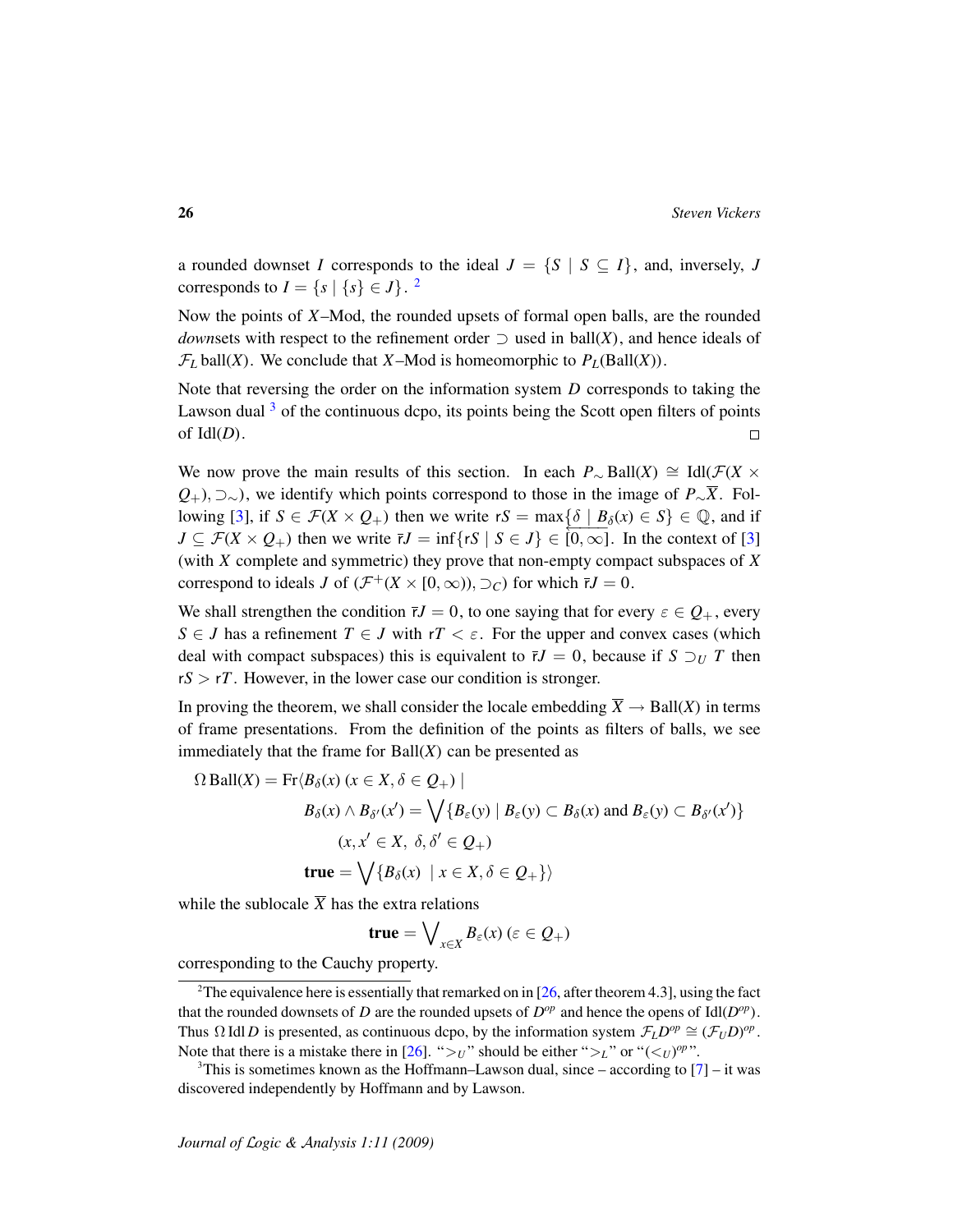<span id="page-26-0"></span>**Theorem 5.2** Let *J* be a point of Idl( $\mathcal{F}(X \times Q_+)$ ,  $\supset \sim$ )  $\cong P_{\sim}$  Ball(*X*). Then *J* is in the image of *P*∼<sup> $\overline{X}$  iff for all  $S \in J$  and  $\varepsilon \in Q_+$ , there is some  $T \in J$  with  $S \supset \sim T$  and</sup>  $rT < \varepsilon$ .

**Proof**  $\sim$  is L: Let *Y*  $\hookrightarrow$  *Z* be an arbitrary locale embedding, with  $\Omega Y$  presented over  $ΩZ$  by relations *a*  $\leq b$  for  $(a, b) \in R \subseteq ΩZ \times ΩZ$ . By a routine application of the coverage theorem (see  $[28]$ ), we have

$$
\Omega Y \cong \text{SupLat} \langle \Omega Z \text{ (qua SupLat)} \mid a \wedge c \leq b \wedge c \text{ ((}a, b) \in R, c \in \Omega Z \text{)} \rangle
$$

and it follows that

$$
\Omega P_L Y = \text{Fr} \langle \Omega Y \text{ (qua SupLat)} \rangle
$$
  
\n
$$
\cong \text{Fr} \langle \Omega Z \text{ (qua SupLat)} \mid a \wedge c \leq b \wedge c \text{ ((a, b) \in R, c \in \Omega Z)} \rangle
$$
  
\n
$$
\cong \text{Fr} \langle \Omega P_L Z \text{ (qua Fr)} \mid \Diamond (a \wedge c) \leq \Diamond (b \wedge c) \text{ ((a, b) \in R, c \in \Omega Z)} \rangle.
$$

Clearly it suffices to take the opens *c* just from a base of *Z*.

In our present case we have  $Y = \overline{X}$ ,  $Z = \text{Ball}(X)$ , with  $\Omega \overline{X}$  presented over  $\Omega$  Ball(*X*) by relations  $true \leq \bigvee_{y \in X} B_{\varepsilon}(y)$  ( $\varepsilon > 0$ ). Hence, using the fact that the  $B_{\delta}(x)$ 's are a base for Ball(*X*), we find that  $\Omega P_L \overline{X}$  is presented over  $\Omega P_L$  Ball(*X*) by relations

$$
\begin{aligned} \Diamond B_{\delta}(x) &\leq \bigvee_{y \in X} \Diamond (B_{\delta}(x) \land B_{\varepsilon}(y)) \\ &= \bigvee \{ \Diamond B_{\varepsilon'}(y') \mid B_{\delta}(x) \supset B_{\varepsilon'}(y') \text{ and } \varepsilon' < \varepsilon \}. \end{aligned}
$$

We now apply Lemma [2.13](#page-15-0) (1). Suppose *J* satisfies the relations, and suppose  $S \in J$ and  $\varepsilon \in Q_+$ . For each  $B_\delta(x) \in S$  we have  $\{B_\delta(x)\}\in J$  and so there is some  ${B_{\varepsilon'}(y')} \in J$  with  $B_{\varepsilon'}(y') \subset B_{\delta}(x)$  and  $\varepsilon' < \varepsilon$ . Taking those balls  $B_{\varepsilon'}(y')$  together, we can find a finite set  $T \in J$  such that  $S \supset_C T$  – hence  $S \supset_L T$  – and  $rT \leq \varepsilon$ . The converse is obvious.

 $\sim$  is U: This time for the arbitrary locale embedding *Y*  $\hookrightarrow$  *Z*, by a routine application of the *preframe* coverage theorem [\[12\]](#page-46-10), we have

$$
\Omega Y \cong \text{PreFr} \langle \Omega Z \text{ (qua PreFr)} \mid a \lor c \leq b \lor c \text{ ((}a, b) \in R, c \in \Omega Z \text{)} \rangle.
$$

It follows that

$$
\Omega P_U Y = \text{Fr} \langle \Omega Y \text{ (qua PreFr)} \rangle
$$
  
\n
$$
\cong \text{Fr} \langle \Omega Z \text{ (qua PreFr)} \mid a \lor c \leq b \lor c \text{ ((}a, b) \in R, c \in \Omega Z \text{)} \rangle
$$
  
\n
$$
\cong \text{Fr} \langle \Omega P_U Z \text{ (qua Fr)} \mid \Box(a \lor c) \leq \Box(b \lor c) \text{ ((}a, b) \in R, c \in \Omega Z \text{)} \rangle.
$$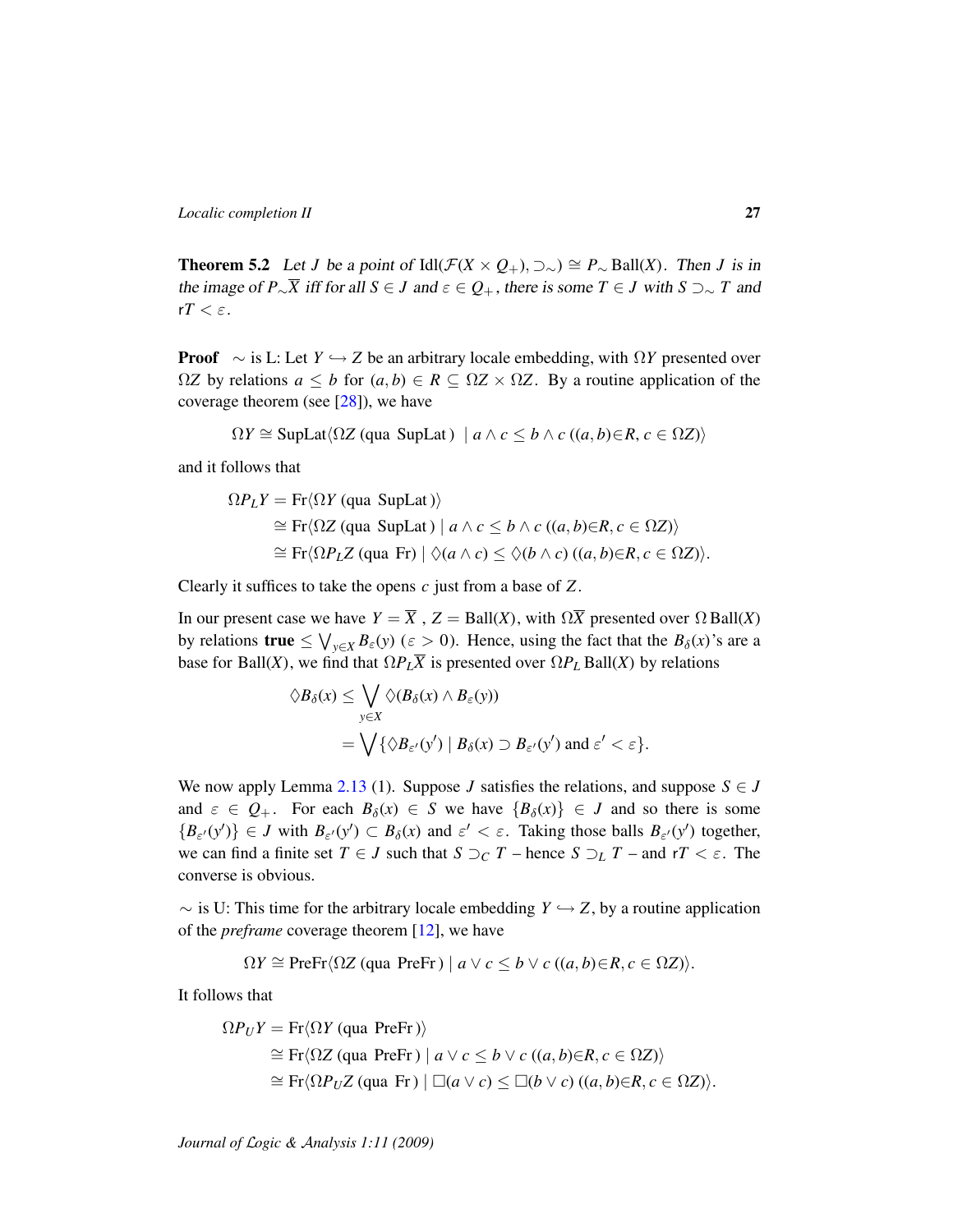In our present case with relations  $true \leq \bigvee_y B_{\varepsilon}(y)$  ( $\varepsilon > 0$ ), the opens *c* appearing above make no difference (true  $\vee$  *c* = true). Hence we find that  $\Omega P_U \overline{X}$  is presented over  $\Omega P_U$  Ball(*X*) by relations

$$
true \leq \Box \bigvee_{y \in X} B_{\varepsilon}(y) = \bigvee^{\uparrow} \{\Box \bigvee_{y \in T'} B_{\varepsilon}(y) \mid T' \in \mathcal{F}X\}.
$$

We now apply Lemma [2.13](#page-15-0) (2). Suppose *J* satisfies the relations, and suppose  $S \in J$ and  $\varepsilon \in Q_+$ . From the relations we can find  $T' \in \mathcal{F}X$  such that  $\{B_{\varepsilon}(y) \mid y \in T'\} \in J$ . Let  $T \in J$  be such that  $S \supseteq_U T$  and  $\{B_{\varepsilon}(y) \mid y \in T'\} \supseteq_U T$ . Then  $rT < \varepsilon$  and T is as required. Conversely, suppose the condition holds. Let  $\varepsilon \in Q_+$ . We can find *S* ∈ *J* (which is inhabited), and so there is some *T* ∈ *J* with *S*  $\supset U$  *T* and *rT* <  $\varepsilon$ . If  $T' = \{ y \mid \exists \alpha \ldotp B_{\alpha}(y) \in T \}$  then  $\{ B_{\varepsilon}(y) \mid y \in T' \} \in J$  as required.

 $\sim$  is C: This time for an arbitrary locale embedding *Y*  $\hookrightarrow$  *Z*, combining the calculations for the lower and upper cases, we get

$$
\Omega VY = \text{Fr}\langle \Omega Y \text{ (qua SupLat)}, \Omega Y \text{ (qua PreFr)} \rangle
$$
  
\n
$$
\square d \land \lozenge e \le \lozenge (d \land e),
$$
  
\n
$$
\square (d \lor e) \le \square d \lor \lozenge e
$$
  
\n
$$
\cong \text{Fr}\langle \Omega VZ \text{ (qua Fr)} \mid \lozenge (a \land c) \le \lozenge (b \land c), \square (a \lor c) \le \square (b \lor c)
$$
  
\n
$$
((a, b) \in R, c \in \Omega Z)\rangle.
$$

In our present case, as before, these relations reduce to

$$
\Diamond B_{\delta}(x) \leq \bigvee \{ \Diamond B_{\varepsilon'}(y') \mid B_{\delta}(x) \supset B_{\varepsilon'}(y') \text{ and } \varepsilon' < \varepsilon \}
$$
  
 
$$
\mathbf{true} \leq \bigvee^{\uparrow} \{ \Box \bigvee_{y \in T'} B_{\varepsilon}(y) \mid T' \in \mathcal{F}X \}.
$$

However, given the second, we have the first (in fact they are equivalent): for

$$
\Diamond B_{\delta}(x) \leq \bigvee^{\uparrow} \{ \Diamond B_{\delta}(x) \land \Box \bigvee_{y \in T'} B_{\varepsilon}(y) \mid T' \in \mathcal{F}X \}
$$
  

$$
\leq \bigvee^{\uparrow} \{ \Diamond (B_{\delta}(x) \land \bigvee_{y \in T'} B_{\varepsilon}(y)) \mid T' \in \mathcal{F}X \}
$$
  

$$
= \bigvee_{y \in X} \Diamond (B_{\delta}(x) \land B_{\varepsilon}(y)) \leq \text{RHS of first.}
$$

From Lemma [2.13](#page-15-0) we see that *J* satisfies  $\Box \bigvee \{B_{\varepsilon}(y) \mid B_{\varepsilon}(y) \in U\}$  iff  $U \supseteq_{U} V$  for some  $V \in J$ , and then  $U' \supset_C V$  for some finite  $U' \subseteq U$ .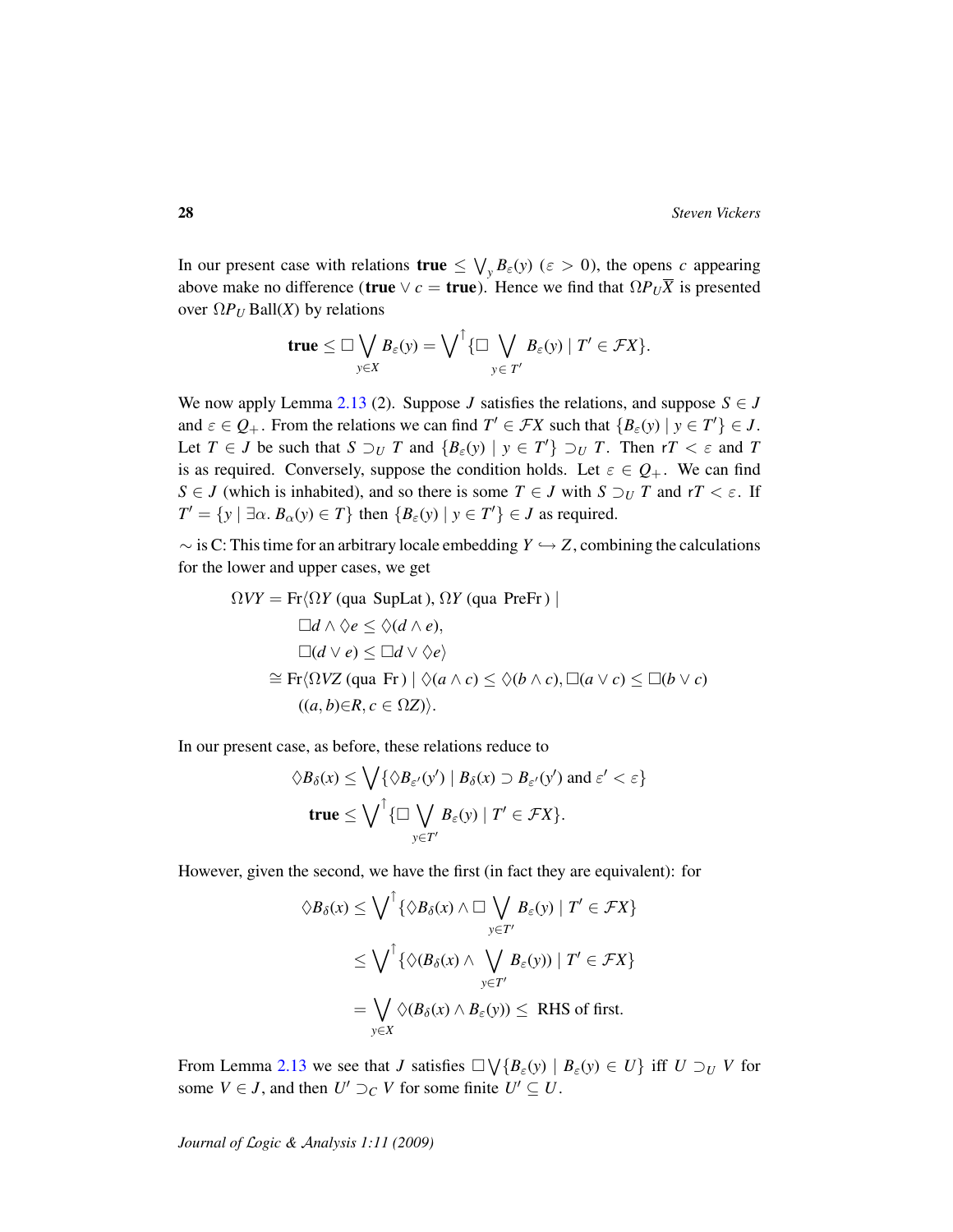Suppose *J* satisfies the relations, and  $S \in J$  and  $\varepsilon \in Q_+$ . From the relations, find  $U \in \mathcal{F}X$  and  $V \in J$  such that  $\{B_{\varepsilon}(x) \mid x \in U\} \supseteq_{U} V$ , and then  $U' \subseteq U$  such that  ${B_{\varepsilon}(x) \mid x \in U'}$   $\supset_C V$  and hence  ${B_{\varepsilon}(x) \mid x \in U'} \in J$ . If *T* is an upper bound for *S* and  $\{B_{\varepsilon}(x) \mid x \in U'\}$  in *J*, then  $rT < \varepsilon$  as required. The converse argument is essentially the same as for the upper powerlocale.  $\Box$ 

Notice that although the statement of the Theorem is geometric, its proof is not  $-$  it uses frames, suplattices and preframes, which are not geometric structures. However, the proof is topos-valid and so holds at every stage of definition. Implicitly, it also uses the fact that the powerlocale constructions themselves are geometric [\[32\]](#page-47-0) in order to ensure that Theorem [5.2](#page-26-0) applies also to generalized points.

We refine the Theorem slightly to show that *T* can be chosen of the form  $\phi(B_\beta(T'))$ (with  $\phi$  as in Definition [4.4\)](#page-21-0).

<span id="page-28-1"></span>**Lemma 5.3** Let *X* be a gms, let  $\sim$  stand for L, U or C, and suppose J is an ideal of  $(F(X \times Q_+), \supset_{\sim})$ . If *J* satisfies the condition of Theorem [5.2,](#page-26-0) namely that for every *S* ∈ *J* and  $\varepsilon \in Q_+$  there is some  $T \in J$  with  $S \supset \sim T$  and  $rT < \varepsilon$ , then for every  $S \in J$ and  $\varepsilon \in Q_+$  there is some  $\phi(B_\beta(T')) \in J$  with  $S \supset \sim \phi(B_\beta(T'))$  and  $\beta < \varepsilon$ .

**Proof** We can find  $\delta \in Q_+$  such that  $S' = \{B_{\alpha-\delta}(x) \mid B_{\alpha}(x) \in S\} \in J$ , and then we can find  $T \in J$  such that  $S' \supset \sim T$  and  $rT < \min(\delta, \varepsilon)$ . Choose  $\beta \in Q_+$  such that  $rT < \beta < \min(\delta, \varepsilon)$ , and let  $T' = \{y \mid \exists \gamma \ldotp B_{\gamma}(y) \in T\}$ . Then  $\phi(B_{\beta}(T')) \supset_C T$ , so  $\phi(B_\beta(T')) \in J$ . Also,  $S \supset \sim \phi(B_\beta(T'))$ . To see this when  $\sim$  is L, if  $B_\alpha(x) \in S$ then we have  $B_{\alpha-\delta}(x) \supset B_{\gamma}(y) \in T$ , and then  $B_{\alpha}(x) \supset B_{\beta}(y) \in \phi(B_{\beta}(T'))$ , because  $\beta - \gamma < \beta < \delta$ . The argument when  $\sim$  is U is similar, and then the case for C follows.  $\Box$ 

#### <span id="page-28-0"></span>5.2 Powerlocales of localic completions

We shall be working with the following diagram.  $\phi_{\sim}$ ,  $\phi'_{\sim}$  and the homeomorphism  $v'_{\sim}$  are Definitions [4.4,](#page-21-0) [4.7](#page-22-0) and [2.12;](#page-14-1)  $v_{\sim}$  is the homeomorphism we are constructing.

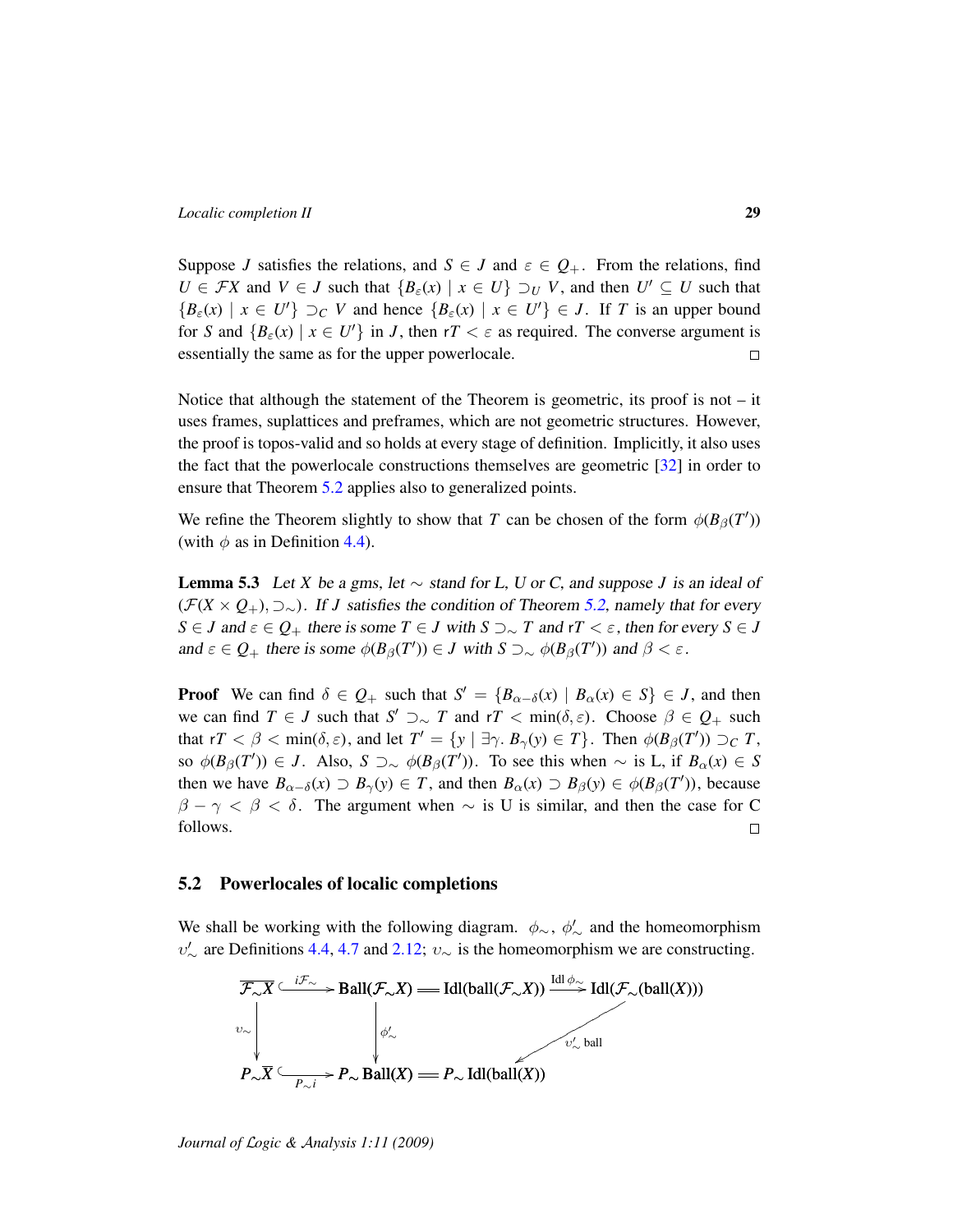<span id="page-29-0"></span>**Theorem 5.4** Let *X* be a gms, and let  $\sim$  stand for L, U or C. Then  $\phi'_{\sim}$  factors through a homeomorphism  $v_{\sim}$ :  $\overline{\mathcal{F}_{\sim}X} \cong P_{\sim}\overline{X}$ , giving a monad opfunctor  $(\text{Comp}, \nu_{\sim})$ :  $(gms, \mathcal{F}_{\sim}) \to (\text{Loc}, P_{\sim})$  and *i*:  $(\text{Comp}, \nu_{\sim}) \to (\text{Ball}, \phi'_{\sim})$  a transformation of monad opfunctors.

**Proof** Let *I* be an ideal of ( $\mathcal{F}_{\sim}X \times Q_+$ ,  $\supset$ ). We show that if *I* is Cauchy, then Idl(φ∼)(*I*) = (⊃<sup>∼</sup> φ(*I*)) satisfies the condition of Theorem [5.2.](#page-26-0) Suppose *S* ⊃<sup>∼</sup>  $\phi(B_\alpha(S'))$  with  $B_\alpha(S') \in I$ , and  $\varepsilon \in Q_+$ . We can find  $B_\alpha(S') \supset B_\beta(T') \in I$  with  $\beta < \varepsilon$ , and then, using Lemma [4.5,](#page-21-2)  $S \supset_{\sim} \phi(B_\beta(T')) \in \text{Idl}(\phi_\sim)(I)$ , with  $r(\phi(B_\beta(T'))) \leq \beta < \varepsilon$ . (We have only  $\leq$ , because in some situations *T'* might be empty.) Hence Idl( $\phi_{\sim}$ ) restricts to  $v_{\sim}$ :  $\overline{\mathcal{F}_{\sim}X} \to P_{\sim} \overline{X}$ .

At this point we see by Lemma [2.7](#page-11-0) that (Comp,  $v_{\sim}$ ) is a monad opfunctor and *i*: (Comp,  $v_{\sim}$ ) → (Ball,  $\phi'_{\sim}$ ) is a transformation of monad opfunctors. Note that each *P*<sup>∼</sup> preserves embeddings. (In fact this follows from the proof of Theorem [5.2.](#page-26-0))

We also have  $I = \phi^{-1}(\text{Idl}(\phi_\sim)(I))$ . For suppose  $\phi(B_\delta(S)) \supset_{\sim} \phi(B_\varepsilon(T))$  with  $B_\varepsilon(T) \in$ *I*. By the Cauchy property we can assume  $\varepsilon < \delta$ , and then by Lemma [4.5](#page-21-2) we have  $B_{\delta}(S) \supset B_{\varepsilon}(T)$  so  $B_{\delta}(S) \in I$ .

Now suppose *J* is an ideal of  $(F(X \times Q_+), \supset \sim)$  satisfying the condition of Theorem [5.2.](#page-26-0) We show that  $\phi^{-1}(J)$  is an ideal of  $(\mathcal{F}_{\sim}X \times Q_+,\supset)$  and that it is Cauchy. Clearly  $\phi^{-1}(J) = (\supset \phi^{-1}(J))$ . For the rest suppose  $B_{\alpha_i}(S_i') \in \phi^{-1}(J)$   $(i = 1, 2)$  and  $\varepsilon \in Q_+$ . Then the  $\phi(B_{\alpha_i}(S_i'))$ s have an upper bound in the ideal *J* and using Lemma [5.3](#page-28-1) there is some  $\phi(B_{\beta}(T')) \in J$  such that  $\phi(B_{\alpha_i}(S'_i)) \supset \sim \phi(B_{\beta}(T'))$  and  $\beta < \min(\alpha_1, \alpha_2, \varepsilon)$ . Using Lemma [4.5](#page-21-2) we see that  $B_{\beta}(T')$  refines both  $B_{\alpha_i}(S_i')$ s in  $\phi^{-1}(J)$  with  $\beta < \varepsilon$ , so  $\phi^{-1}(J)$  is an ideal and Cauchy. Lemma [5.3](#page-28-1) also implies that  $J = (\supset_{\sim} \phi(\phi^{-1}(J)))$ .

It is straightforward to check that these homeomorphisms restrict to the positive parts, giving  $\overline{\mathcal{F}_{\sim}^{\perp} X} \cong P_{\sim}^{\perp} \overline{X}$ .

Having identified *P*∼ $\overline{X}$  with  $\overline{\mathcal{F}_{\sim}X}$ , we should ask when points of  $\overline{\mathcal{F}_{\sim}X}$  are in the  $\Box$ and  $\diamond$  opens.

<span id="page-29-1"></span>**Proposition 5.5** Let *B* be a finite subset of  $X \times Q_+$ .

- (1) If *I* is a Cauchy filter for  $\mathcal{F}_{\sim}X$  ( $\sim$  standing for L or C), then  $v_{\sim}(I)$  is in  $\bigwedge \{ \Diamond B_{\delta}(x) \mid (x, \delta) \in B \}$  iff there is some  $B_{\varepsilon}(S) \in I$  such that  $B \supset_L \phi(B_{\varepsilon}(S))$ .
- (2) If *I* is a Cauchy filter for  $\mathcal{F}_{\sim}X$  ( $\sim$  standing for U or C), then  $v_{\sim}(I)$  is in  $\square(\bigvee B) = \square \bigvee \{B_\delta(x) \mid (x, \delta) \in B\}$  iff there is some  $B_\epsilon(S) \in I$  such that  $B \supseteq_U \phi(B_\varepsilon(S)).$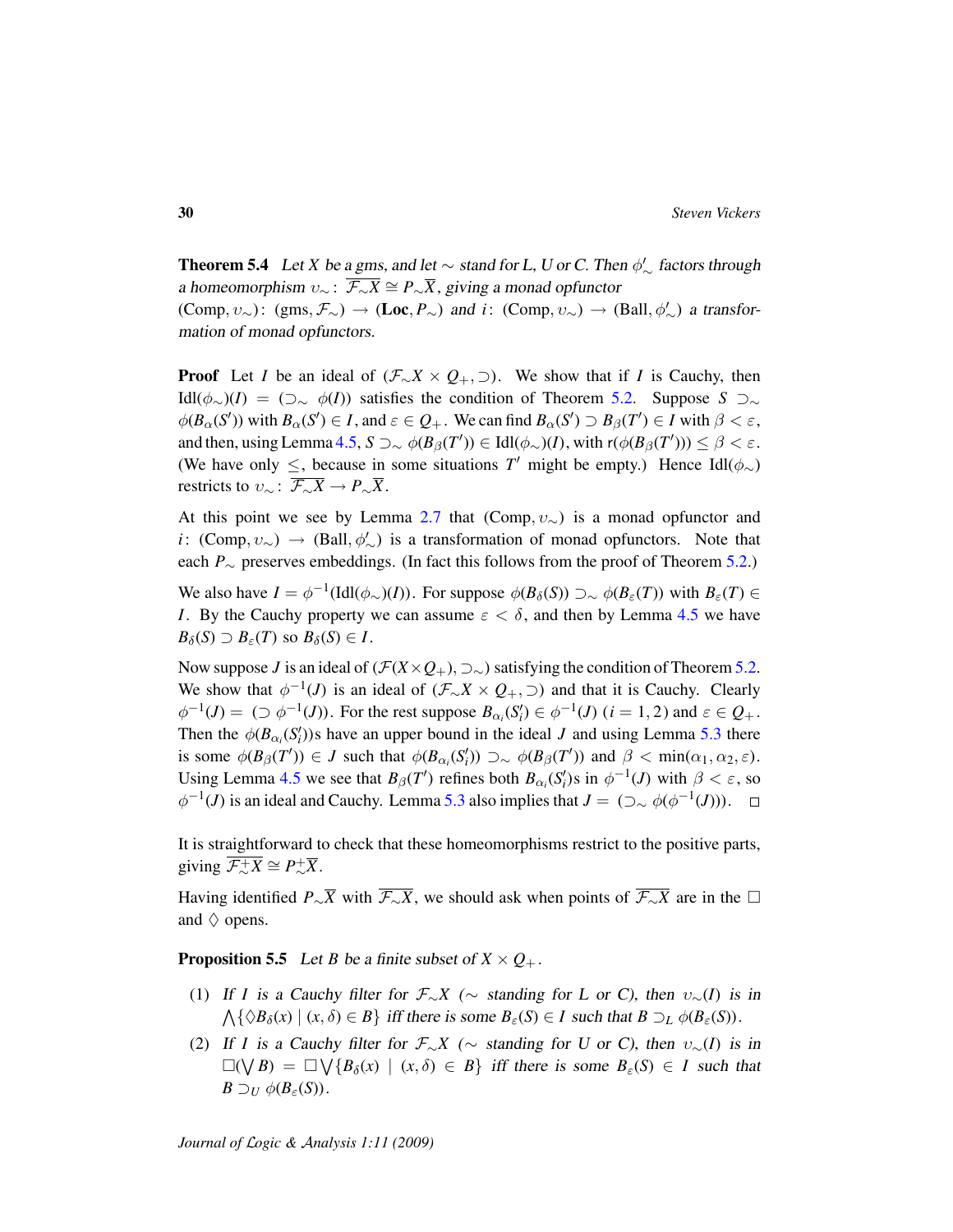**Proof** In each case we consider *I* as a point of Ball( $\mathcal{F}_{\sim}X$ ), and ask when  $\phi'_{\sim}(I)$  is in the corresponding open of  $P_{\sim}(\text{Ball}(X))$ . The answer can be derived from Lemma [2.13.](#page-15-0)

(1):  $\phi'_{\sim}(I)$  is in  $\bigwedge \{ \Diamond B_{\delta}(x) \mid (x, \delta) \in B \}$  iff  $B \in (\bigcup_{L} \phi'_{\sim}(I)) = (\bigcup_{L} (\bigcup_{\sim} \phi(I))) = (\bigcup_{L} (\bigcup_{\sim} \phi(I)))$  $\phi(I)$ ) where  $\phi(I)$  denotes the direct image.

(2) is similar.

**Proposition 5.6** Let *I* be a Cauchy filter for  $\mathcal{F}_C X$ . Then  $B_\delta(S) \in I$  iff  $v_C(I)$  is in both  $\square(\bigvee_{x \in S} B_{\delta}(x))$  and  $\bigwedge_{x \in S} \Diamond B_{\delta}(x)$ .

**Proof**  $\Rightarrow$  is clear. For  $\Leftarrow$ , and using Proposition [5.5,](#page-29-1) suppose  $\phi(B_\delta(S)) \supset_U \phi(B_\alpha(A))$ and  $\phi(B_\delta(S)) \supset_L \phi(B_\beta(B))$  with  $B_\alpha(A), B_\beta(B) \in I$ . Choose  $B_\varepsilon(T) \in I$  such that  $B_{\alpha}(A) \supset B_{\varepsilon}(T)$  and  $B_{\beta}(B) \supset B_{\varepsilon}(T)$  in  $\mathcal{F}_C X$ , and  $\varepsilon < \delta$ . Using Lemma [4.5](#page-21-2) we have  $\phi(B_\delta(S))$  ⊃∼  $\phi(B_\epsilon(T))$  with ∼ standing for U or L, and hence also for C. Then again by Lemma [4.5](#page-21-2) we have  $B_\delta(S) \supset B_\varepsilon(T)$  in  $\mathcal{F}_C X$ , so  $B_\delta(S) \in I$ .  $\Box$ 

We complete this section with an analysis of the maps  $\psi$  and  $\Uparrow$ .

<span id="page-30-0"></span>Proposition 5.7 For any gms *X*, the identity function on F*X* gives non-expansive maps  $\mathcal{F}_C X \to \mathcal{F}_L X$  and  $\mathcal{F}_C X \to \mathcal{F}_U X$ . These lift to the maps  $\psi: P_C \overline{X} \to P_L \overline{X}$  and  $\Uparrow$ :  $P_C\overline{X} \rightarrow P_U\overline{X}$ .

Proof We find monad opfunctors

(gms, Id<sub>∼</sub>): (gms, 
$$
\mathcal{F}_C
$$
)  $\rightarrow$  (gms,  $\mathcal{F}_{\sim}$ ),  
(cis, Id<sub>∞</sub>): (cis,  $\mathcal{F}_C$ )  $\rightarrow$  (cis,  $\mathcal{F}_{\sim}$ ) and  
(Loc,  $I_{\sim}$ ): (Loc,  $P_C$ )  $\rightarrow$  (Loc,  $P_{\sim}$ )

where Id<sup>∼</sup> in each case is just the identity on the finite powerset, and *I*<sup>∼</sup> : *P<sup>C</sup>* → *P*<sup>∼</sup> is  $↑$ ,  $↓$  or Id according as  $\sim$  is U, L or C.

In the following diagram of monad opfunctors, the two squares commute.

$$
\begin{array}{c}\n(\mathbf{gms}, \mathcal{F}_C) \xrightarrow{\text{(ball}, \phi_C)} (\mathbf{cis}, \mathcal{F}_C) \xrightarrow{\text{(Idl}, v_C')} (\mathbf{Loc}, P_C) \\
(\mathbf{gms}, \mathbf{Id}_{\sim}) \downarrow \qquad \qquad (\mathbf{cis}, \mathbf{Id}_{\sim}) \downarrow \qquad \qquad \downarrow \quad \text{(Loc, } I_{\sim}) \\
(\mathbf{gms}, \mathcal{F}_{\sim}) \xrightarrow{\text{(ball}, \phi_{\sim})} (\mathbf{cis}, \mathcal{F}_{\sim}) \xrightarrow{\text{(Idl}, v_{\sim}')} (\mathbf{Loc}, P_{\sim})\n\end{array}
$$

For the left hand square this is elementary, while the right hand can be checked (by considering inverse image functions) using Definition [2.12](#page-14-1) – essentially it is because the same definitions work in the different powerlocales.

*Journal of* L*ogic &* A*nalysis 1:11 (2009)*

 $\Box$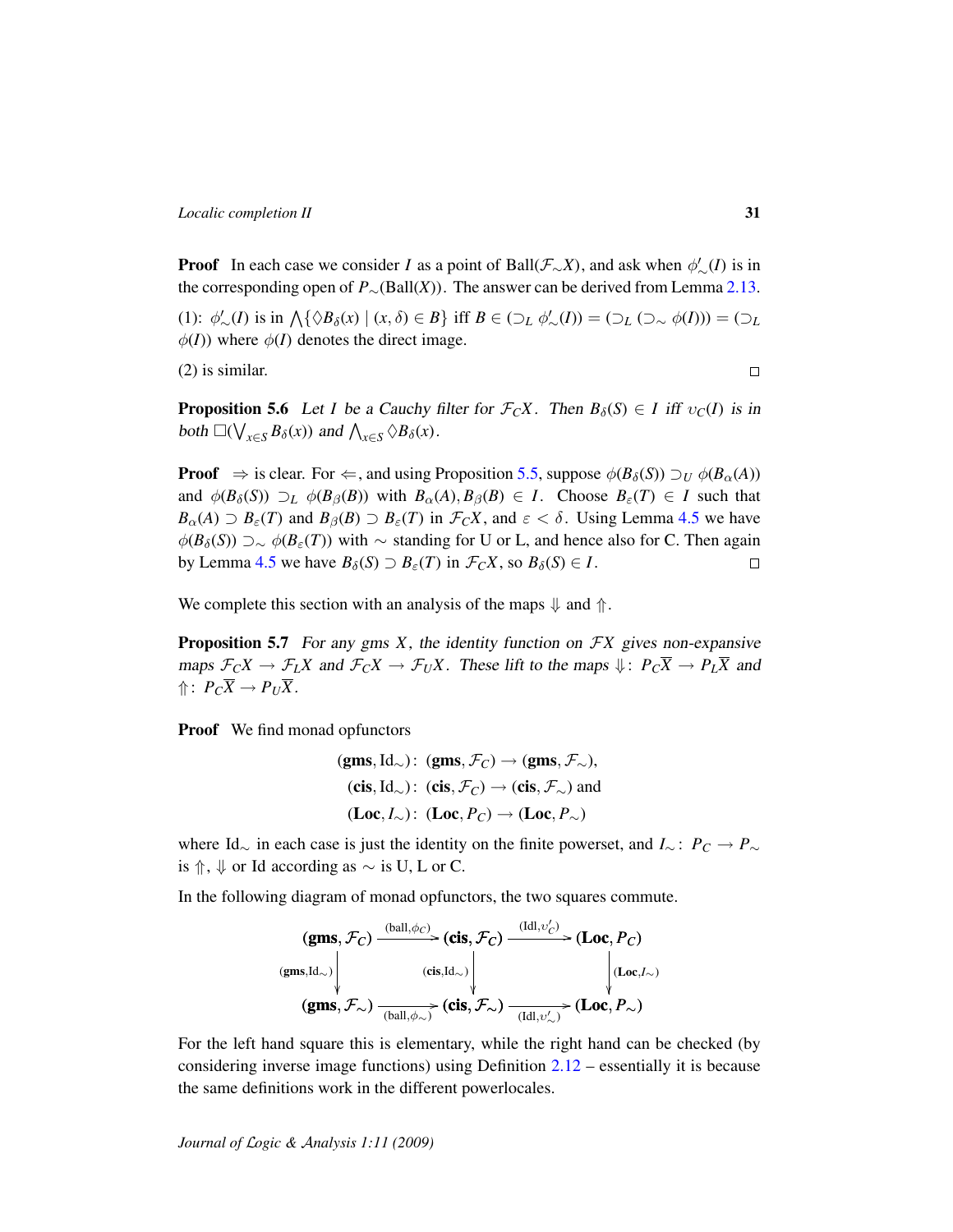These two squares together give a monad opfunctor (Ball,  $\psi_{\sim}$ ): (gms,  $\mathcal{F}_C$ ) → (Loc,  $P_{\sim}$ ). We have monad opfunctor transformations

> $i(gms, Id_{\sim})$ : (Comp,  $v_{\sim}$ )(gms, Id<sub>∼</sub>)  $\rightarrow$  (Ball,  $\psi_{\sim}$ ) and  $(\mathbf{Loc}, I_{\sim})$ *i*:  $(\mathbf{Loc}, I_{\sim})$ (Comp,  $v_C$ ) → (Ball,  $\psi_{\sim}$ ).

The identity natural transformation on Comp makes a commutative triangle with these at the level of natural transformations, and we can apply Lemma [2.8](#page-12-1) to see that it is an monad opfunctor transformation from  $(Loc, I)_{\sim}(Comp, v_C)$  to  $(Comp, v_{\sim})(gms, Id_{\sim}).$ The effect of this is to show that  $\uparrow$  and  $\downarrow$  are the lifted maps.  $\Box$ 

## 6 Compactness and overtness

For our first applications we look at two important properties of locales that can be easily addressed using powerlocales.

### 6.1 Compactness

A well known classical property of complete metric spaces *X* is that they are compact iff *totally bounded:* for every  $\varepsilon > 0$  there is a *finite*  $S \subseteq X$  such that the open  $\varepsilon$ -balls centred on elements of *S* cover *X*. (Given a dense subspace *D*, one can even choose  $S \subseteq D$ .) Constructively, [\[1\]](#page-45-7) used total boundedness as the *definition* of compactness for complete metric spaces; [\[18\]](#page-46-11) shows that this is constructively equivalent to compactness of a corresponding localic completion in the style of [\[33\]](#page-47-1).

We now use powerlocale methods to show this result quite generally for localic completions: a gms completion  $\overline{X}$  is compact iff *X* is totally bounded. (More information on totally bounded quasimetric spaces can be found in [\[22\]](#page-46-12).) We shall apply a basic result that a locale is compact iff its upper powerlocale has a least point in the following strong sense. We say that a locale *X* is *local* if the unique map  $\colon X \to 1$  has a left adjoint, a global point  $\bot: 1 \to X$  such that  $\bot \circ ! \sqsubset \mathrm{Id}_X$ . This can be expressed by saying that  $\perp$  is less than the generic point, in other words that  $\perp$  is less than all generalized points. Hence  $\perp$  is a bottom point of *X* in a strong sense. (This is a special case of the concept of *local topos*, which has been studied in [\[11\]](#page-45-8); see [\[10\]](#page-45-9).) To prove that a locale is local, we shall normally give a geometric definition of the bottom point and show that it is less than every point. The geometricity allows us to deduce that the bottom point is less than the *generic* point.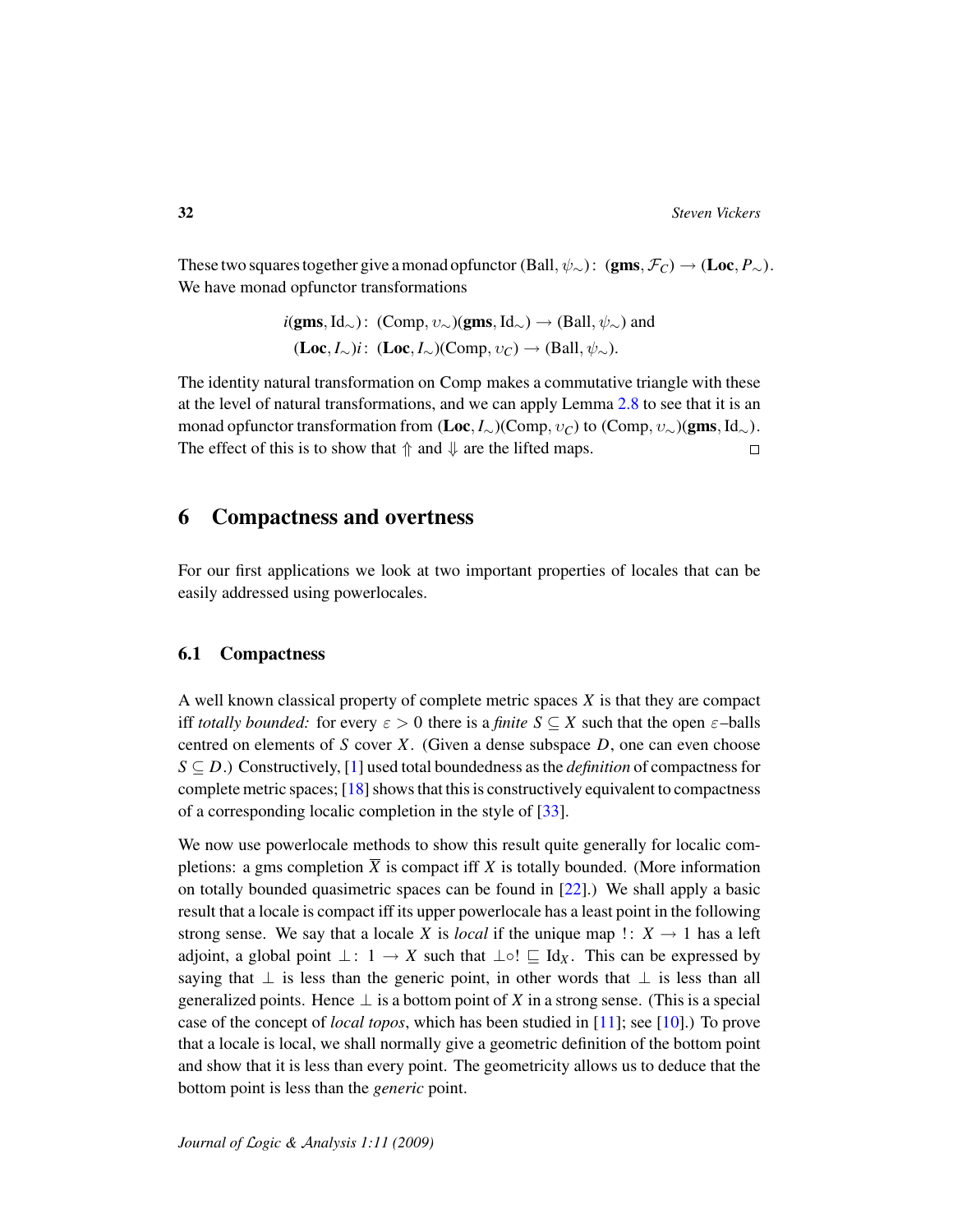### <span id="page-32-4"></span>Theorem 6.1 [\[27\]](#page-46-8)

A locale *Y* is compact iff  $P_UY$  is local. Its bottom point then corresponds to *Y* as a sublocale of itself.

The usual definition of total boundedness is that for every  $\delta > 0$  there is a finite subset  $S \subseteq X$  that is a  $\delta$ -cover in the sense that for every  $x \in X$  there is some  $s \in S$ with  $X(s, x) < \delta$ . The universal quantification here ( $\forall x \in X$ ) is intuitionistic but not geometric, so we give a geometric definition in which the relationship between δ and *S* is given as a relation Cov in the theory. Hence total boundedness is not (geometrically) a *property* of a gms but additional *structure*. We shall, however, present it in such a way that it is unique when it exists.

**Definition 6.2** A *totally bounded* gms *X* is one equipped with a relation Cov  $\subset$  $\mathcal{F}X \times Q_+$  satisfying the following axioms:

- <span id="page-32-0"></span> $(\text{TB1}) \ \forall S \in \mathcal{F}X$ .  $\forall \delta \in Q_+$ .  $\forall x \in X$ .  $(\text{Cov}(S, \delta) \rightarrow \exists s \in S$ .  $X(s, x) < \delta)$
- <span id="page-32-1"></span>(TB2)  $\forall \delta \in O_+$ ,  $\exists S \in \mathcal{F}X$ ,  $Cov(S, \delta)$
- <span id="page-32-2"></span>(TB3)  $\forall S \in \mathcal{F}X$ .  $\forall \delta \in \mathcal{Q}_+$ . ( $Cov(S, \delta) \rightarrow \exists \delta' \in \mathcal{Q}_+$ . ( $\delta' < \delta \wedge Cov(S, \delta')$ )

<span id="page-32-3"></span>(TB4)  $\forall S, T \in \mathcal{F}X$ ,  $\forall \delta, \varepsilon \in O_+$ ,  $(\text{Cov}(T, \varepsilon) \land \mathcal{F}_{U}X(S, T) < \delta$ 

$$
\to \text{Cov}(S, \delta + \varepsilon))
$$

Note that from [TB1](#page-32-0) we can deduce that if  $Cov(S, \delta)$  then  $\mathcal{F}_U X(S, T) < \delta$  for every  $T \in \mathcal{F}X$ .

Note also that if Cov is viewed (in the obvious way) as a set of formal open balls for  $\mathcal{F}_U X$ , then conditions [TB2,](#page-32-1) [TB3](#page-32-2) and [TB4](#page-32-3) are equivalent to saying that Cov is a rounded upper set containing balls of arbitrarily small radius (the Cauchy property).

**Proposition 6.3** Let *X* be a totally bounded gms. Then  $Cov(S, \delta)$  iff  $\exists \delta' < \delta$  such that *S* is a  $\delta'$  –cover (ie  $\forall x \in X$ .  $\exists s \in S$ .  $X(s, x) < \delta'$ ).

**Proof**  $\Rightarrow$ : Combine [TB3](#page-32-2) with [TB1.](#page-32-0)

 $\Leftarrow$ : By [TB2,](#page-32-1) we can find *T* with Cov(*T*,  $\delta - \delta'$ ), and by hypothesis  $\mathcal{F}_U X(S,T) < \delta'$ . Then  $Cov(S, \delta)$  by [TB4.](#page-32-3)  $\Box$ 

It follows that on any given gms *X*, if Cov can be defined at all then it is unique.

The axiomatization is strong in order to characterize Cov uniquely. However, it is useful to know that we can get by with weaker structure.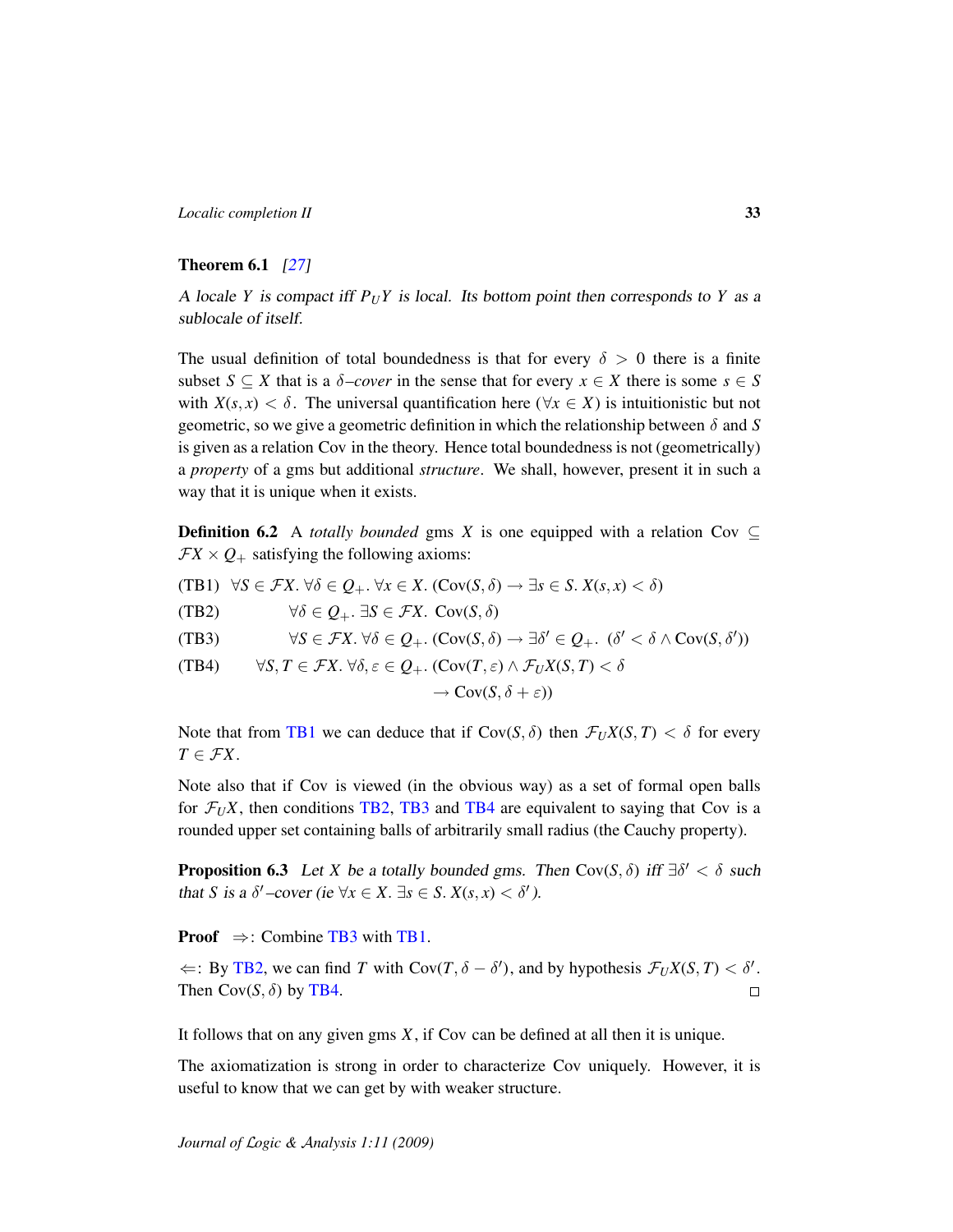**Proposition 6.4** Let *X* be a gms and let Cov<sub>0</sub>  $\subseteq$  *FX*  $\times$  *Q*<sub>+</sub> be such that axioms [TB1](#page-32-0) and [TB2](#page-32-1) hold when  $Cov_0$  is substituted for  $Cov$ . Then *X* can be given the structure of total boundedness.

**Proof** Define Cov(*S*,  $\delta$ ) if for some  $\delta' < \delta$  and some *T* we have  $\mathcal{F}_U X(S,T) < \delta'$  and Cov<sub>0</sub> $(T, \delta - \delta')$ . We prove the four axioms.

**[TB1:](#page-32-0)** Suppose Cov(S,  $\delta$ ) with *T* and  $\delta'$  as above, and suppose  $x \in X$ . There is some  $t \in T$  with  $X(t, x) < \delta - \delta'$ , and then some  $s \in S$  with  $X(s, t) < \delta'$ . Then  $X(s, x) < \delta$ .

**[TB2:](#page-32-1)** Choose *T* with  $Cov_0(T, \delta/2)$ . We have  $\mathcal{F}_U X(T, T) = 0 < \delta/2$ , and it follows that  $Cov(T, \delta)$ .

**[TB3:](#page-32-2)** Given Cov(*S*,  $\delta$ ), in the part of the definition that says  $\mathcal{F}_U X(S,T) < \delta'$  we can reduce  $\delta'$  to some  $\delta''$  and thereby reduce  $\delta$  to  $\delta - (\delta' - \delta'')$ .

**[TB4:](#page-32-3)** Given the hypotheses of [TB4,](#page-32-3) we have some  $\varepsilon' < \varepsilon$  and *U* such that  $Cov_0(U, \varepsilon \varepsilon'$ ) and  $\mathcal{F}_U X(T, U) < \varepsilon'$ . Then  $\mathcal{F}_U X(S, U) < \delta + \varepsilon'$ , so Cov( $S, \delta + \varepsilon$ ).  $\Box$ 

<span id="page-33-0"></span>**Lemma 6.5** Let *X* be a totally bounded gms. Then  $\overline{\mathcal{F}_{U}X}$  is local, with Cov (as a set of formal balls) its least point.

**Proof** We have already noted that Cov is upper and Cauchy. For binary filteredness, suppose  $Cov(S_i, \delta_i)$  (*i* = 1, 2). By [TB3](#page-32-2) we can find  $\delta'_i < \delta_i$  and  $Cov(S_i, \delta'_i)$ . Let  $\varepsilon$  $\min_i(\delta_i - \delta'_i)$  and choose *T* with  $Cov(T, \varepsilon)$ . Then it follows that  $\mathcal{F}_U X(S_i, T) + \varepsilon < \delta_i$ , which is what was needed.

Now let *F* be any point of  $\overline{\mathcal{F}_{U}X}$ . We want to show Cov  $\subseteq$  *F*. Suppose Cov(*S*,  $\delta$ ), and find  $\delta' < \delta$  such that  $Cov(S, \delta')$ . By the Cauchy property for *F*, there is some *T* with  $B_{\delta-\delta'}(T) \in F$ . Then  $\mathcal{F}_U X(S,T) < \delta'$  and so  $B_{\delta-\delta'}(T) \subset B_{\delta}(S)$  and  $B_{\delta}(S) \in F$ .  $\Box$ 

There is a logical subtlety here, relying on the geometric constructivism of the argument. When we let *F* be "any" point of  $\overline{\mathcal{F}_{U}X}$ , we allow arbitrary generalized points, not just global points. To explain it in terms of categorical logic, we can use the argument internally in sheaves over  $\overline{\mathcal{F}_{U}X}$  to show that Cov is less than the generic point of  $\overline{\mathcal{F}_{U}X}$ . In other words, the map !; Cov:  $\overline{\mathcal{F}_U X} \to 1 \to \overline{\mathcal{F}_U X}$  is less (in the specialization order) than the identity map on  $\overline{\mathcal{F}_{U}X}$ , which was the definition of locality. This is stronger than saying that Cov is less than all global points. A more concrete argument can be found by analysing the above proof to find the inverse image function (!; Cov)<sup>∗</sup> .

<span id="page-33-1"></span>**Lemma 6.6** Let *X* be a gms and suppose  $\overline{\mathcal{F}_{U}X}$  is local. Then *X* is totally bounded.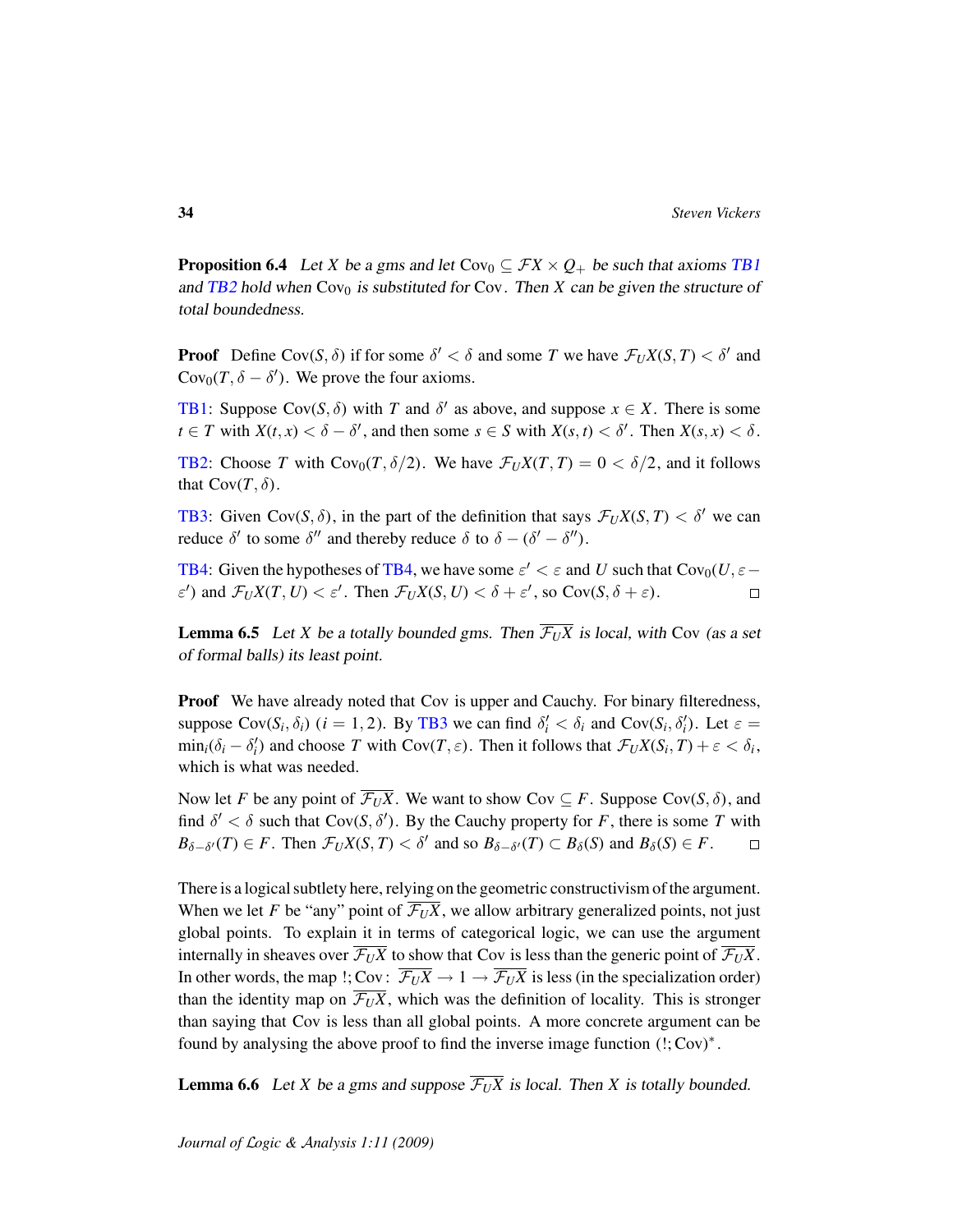**Proof** Let *K* be the least point of  $\overline{\mathcal{F}_{U}X}$ . We define Cov(*S*,  $\delta$ ) if  $B_{\delta}(S) \in K$ . Axioms [TB2,](#page-32-1) [TB3](#page-32-2) and [TB4](#page-32-3) follow easily from the fact that *K* is a Cauchy filter. To prove [TB1,](#page-32-0) suppose  $B_\delta(S) \in K$  and we are given  $x \in X$ . Consider the Cauchy filter  $\mathcal{Y}(x) = \{B_{\varepsilon}(y) \mid X(y, x) < \varepsilon\}$ . The corresponding point  $\uparrow \mathcal{Y}(x)$  of  $P_U\overline{X} \cong \overline{\mathcal{F}_U X}$  is  ${B_{\varepsilon}(T) | \mathcal{F}_{U}X(T, \{x\}) < \varepsilon}$ . We have  $K \subseteq \uparrow \mathcal{Y}(x)$ , and it follows that  $\mathcal{F}_{U}X(S, \{x\}) <$ δ. Hence there is some  $s \in S$  with  $X(s, x) < δ$ .  $\Box$ 

<span id="page-34-2"></span>**Theorem 6.7** Let *X* be a gms. Then  $\overline{X}$  is compact iff *X* is totally bounded.

**Proof** Combine Theorem [6.1](#page-32-4) with Lemmas [6.5](#page-33-0) and [6.6.](#page-33-1)

### <span id="page-34-0"></span>6.2 Overtness

"Overt" here is Paul Taylor's synonym of "open" [\[13\]](#page-46-9), in the sense that a locale *Y* is overt if the unique map  $\therefore$  *Y*  $\rightarrow$  1 is an open map. This means that for every open *U* in *Y*, its image under ! is open in 1 and hence is a proposition  $Pos(U)$ . Thus Pos is a "positivity predicate". Actually, the positivity predicate can always be defined, by Pos(*U*) holding if every open cover of *U* is inhabited. However [\[8\]](#page-45-10), overtness implies in addition that every open is a join of positive opens.

Classically, overtness is not an issue since every locale is overt, with *U* positive iff  $U \neq \emptyset$ . Constructively it becomes important, and in many ways is a counterpart of compactness. In formal topology, it is often taken as part of the basic definition. (See [\[17\]](#page-46-13) for a discussion of the relationship between localic overtness and the positivity predicate in formal topology.)

We now use powerlocale methods to provide a simple proof that all gms completions are overt. Dual to localness, a locale *X* is *colocal* iff the unique map ! has a *right* adjoint  $\top: 1 \rightarrow X$  (a top point). (This is a special case of the concept of *totally connected* topos [\[10,](#page-45-9) C 3.6.16].)

### <span id="page-34-1"></span>Theorem 6.8 [\[27\]](#page-46-8)

A locale *Y* is overt iff  $P_L Y$  is colocal. Its top point then corresponds to *Y* as a sublocale of itself.

**Corollary 6.9** If *X* is a gms then  $\overline{X}$  is overt.

**Proof** If  $\delta > \varepsilon$  then in  $\mathcal{F}_L X$  we have  $B_\delta(S) \supset B_\varepsilon(S \cup T)$  for all *S* and *T*, so any two balls  $B_{\delta_i}(S_i)$  ( $i = 1, 2$ ) have a common refinement  $B_{\varepsilon}(S_1 \cup S_2)$  where  $\varepsilon < \min(\delta_1, \delta_2)$ . It follows that  $FX \times Q_+$  is a point of  $\overline{\mathcal{F}_L X}$ , and hence must be the top point. We can now apply Theorem [6.8.](#page-34-1)  $\Box$ 

 $\Box$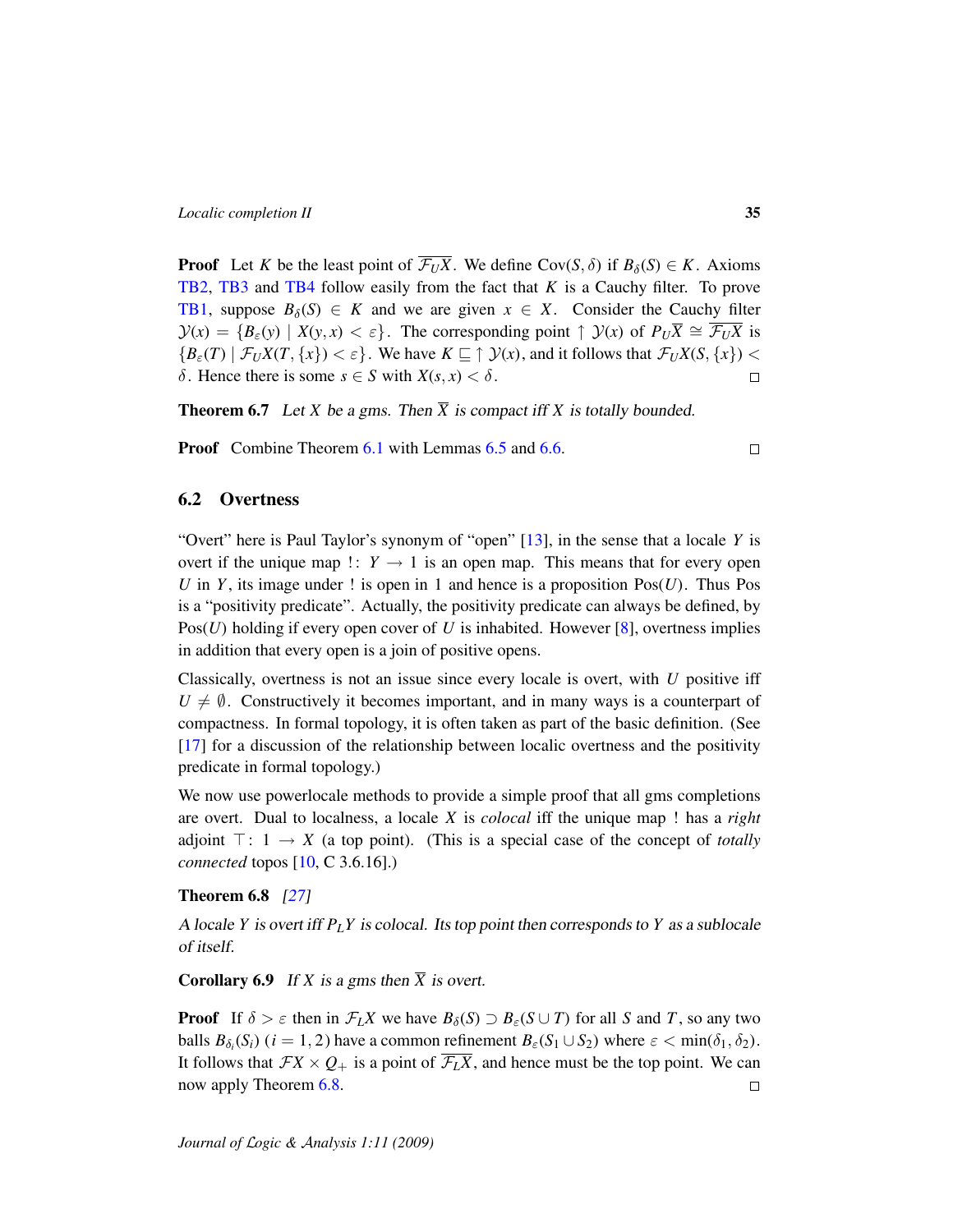## 7 Sublocales of R

We now look at some applications to those sublocales of the reals  $\mathbb{R} \cong \overline{\mathbb{O}}$  that can be expressed as powerlocale points. Theorem [5.4](#page-29-0) offers us the opportunity of defining powerlocale points as Cauchy filters of formal balls, and this gives access to geometric techniques for reasoning with the corresponding sublocales of the reals. The working is reduced to elementary manipulations of the rationals and finite sets of them, and ends up describing subspaces not by their points, but by the opens that contain or meet them. A good example of the style is [\[38\]](#page-47-4), which deals with connectedness in the reals, with applications to the Intermediate Value Theorem. In fact, as is explained in section 7.1 there, this unfamiliar style of reasoning still makes sense in classical topology. [4](#page-35-0)

Since  $\mathbb R$  is regular, all its sublocales are fitted, and its compact sublocales are closed and hence weakly closed. Thus its powerlocale points can be described as follows.

- In  $P_L \mathbb{R}$ : overt, weakly closed sublocales.
- In  $P_U \mathbb{R}$ : compact sublocales.
- In *VR*: compact, overt sublocales.

Classically all locales are overt, and weakly closed is equivalent to closed, so it might seem that there is little to choose between the powerlocales. In particular both  $P_U\mathbb{R}$ and  $V\mathbb{R}$  have as their classical points the compact sublocales of  $\mathbb{R}$ . However,  $V\mathbb{R}$ has a finer topology (with opens  $\Diamond U$  as well as  $\Box U$ ). Constructively, the requirement for overtness needs extra information on the points. In effect, a compact sublocale is approximated "from above" (the opens  $\Box U$  provide information about what includes the sublocale), while an overt sublocale is approximated "from below" (the opens  $\Diamond U$  provide information about what is in the sublocale). This becomes important in Section [7.1,](#page-35-1) where we see how to calculate the inf and sup of points of  $V^+ \mathbb{R}$ . To approximate sup*K* from above or below we need approximations of *K* from above or below respectively (and inf *K* is similar but the other way round).

### <span id="page-35-1"></span>7.1 Bounds of Vietoris points

In this section we examine the maps sup and inf from  $V^+\mathbb{R}$  to  $\mathbb{R}$ . (We have to use  $V^+$ R rather than  $V$ R, because the sup and inf of the empty set would have to be infinite.) These can be defined as lifts of gms homomorphisms.

<span id="page-35-0"></span><sup>4</sup>Another approach to such questions is Taylor's study [\[24\]](#page-46-14) in the context of his Abstract Stone Duality. Again, subspaces are described in terms of the opens that contain or meet them.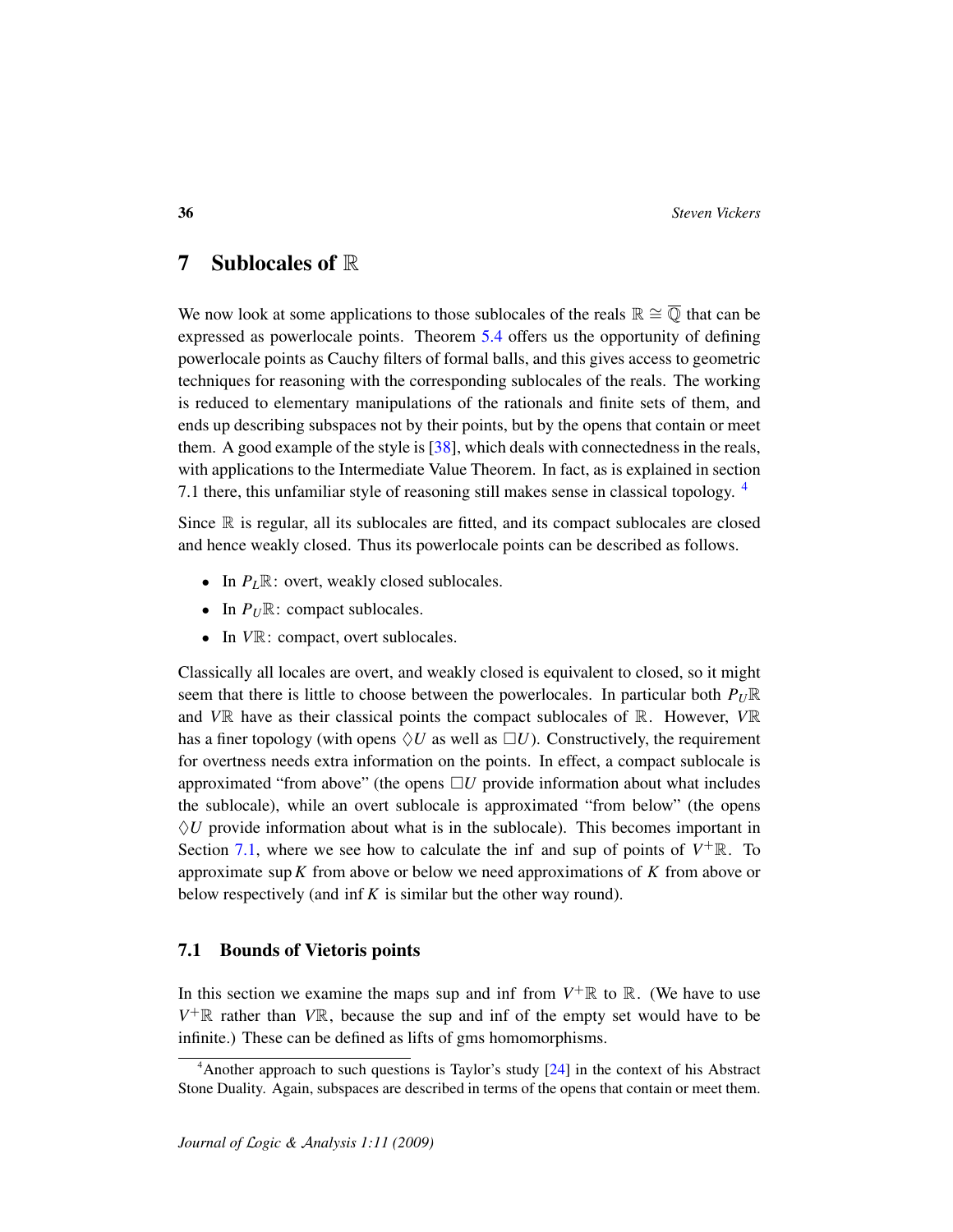**Proposition 7.1** The functions max and min:  $\mathcal{F}_C^+\mathbb{Q} \to \mathbb{Q}$  are non-expansive.

**Proof** We prove the result for max. For min it is dual, by order reversal on  $\mathbb{Q}$ .

Let *S* and *T* be in  $\mathcal{F}^+ \mathbb{Q}$ , let  $s_{\max} = \max(S)$ ,  $t_{\max} = \max(T)$ , and let  $q = \mathcal{F}^+_{C} \mathbb{Q}(S, T)$ , a non-negative rational. Since  $t_{\text{max}} \in T$  we have that  $t_{\text{max}}$  is within *q* of some  $s \in S$  and then  $t_{\text{max}} \leq s + q \leq s_{\text{max}} + q$ . Similarly,  $s_{\text{max}} \leq t_{\text{max}} + q$  and so  $|t_{\text{max}} - s_{\text{max}}| \leq q$ .  $\Box$ 

**Definition 7.2** We define sup:  $V^+ \mathbb{R} \to \mathbb{R}$  as  $\overline{\max}$ :  $V^+ \mathbb{R} \cong \overline{\mathcal{F}_C^+ \mathbb{Q}} \to \overline{\mathbb{Q}} \cong \mathbb{R}$ . Similarly, inf is min.

Our goal now is to show how, if *K* is a point of  $V^+\mathbb{R}$ , sup(*K*) genuinely is the supremum of *K*. (We focus on sup from now on; the results for inf are entirely dual.) We show in fact that it is the greatest element of *K*: sup(*K*)  $\in$  *K*, and if *x*  $\in$  *K* (see Theorem [2.3\)](#page-8-1) then  $x \leq \sup(K)$ .

**Lemma 7.3** If *K* is a point of  $V^+\mathbb{R}$ , then sup(*K*)  $\in$  *K*.

**Proof** We must show  $\downarrow$  sup(*K*)  $\sqsubseteq \Downarrow K$  and  $\uparrow$  sup(*K*)  $\sqsupseteq \Uparrow K$ . Now sup;  $\downarrow : V^+ \mathbb{R} \to$  $\mathbb{R} \to P_L \mathbb{R}$  lifts max;  $\{-\}$ :  $\mathcal{F}_C^+ \mathbb{Q} \to \mathbb{Q} \to \mathcal{F}_L \mathbb{Q}$  and by Proposition [5.7](#page-30-0)  $\Downarrow$ :  $V^+ \mathbb{R} \to$  $P_L \mathbb{R}$  lifts Id:  $\mathcal{F}_C^+ \mathbb{Q} \to \mathcal{F}_L \mathbb{Q}$ . Hence to prove  $\downarrow \circ \text{sup} \sqsubseteq \mathbb{V}$  it suffices by Proposi-tion [2.21](#page-18-2) to show that  $\mathcal{F}_L \mathbb{Q}(\{\max(S)\}, S) = 0$  for every  $S \in \mathcal{F}^+ \mathbb{Q}$ . This is obvious, because max(*S*)  $\in$  *S*. The other half,  $\uparrow$   $\circ$  sup  $\supseteq$   $\uparrow$ , is dual.  $\Box$ 

**Lemma 7.4** If *x* is a point of R then  $\sup(\{x\}) = x$ .

**Proof**  $\{-\}$ ; sup:  $\mathbb{R} \to V^+ \mathbb{R} \to \mathbb{R}$  lifts  $\{-\}$ ; max:  $\mathbb{Q} \to \mathcal{F}_C^+ \mathbb{Q} \to \mathbb{Q}$ , which is the identity.  $\Box$ 

We now proceed to show that if  $K \subseteq L$  are points of  $V^+ \mathbb{R}$ , then  $\sup(K) \leq \sup(L)$ . Note that by  $K \subseteq L$  we mean the order corresponding to that of the sublocales:  $\Uparrow K \rightrightarrows \Uparrow L$ and  $\Downarrow$  *K*  $\sqsubseteq$   $\Downarrow$  *L*.

We first investigate a locale that will be useful.

<span id="page-36-0"></span>**Definition 7.5** Let  $\overrightarrow{Q}$  be the gms whose elements are the rationals, but whose metric is defined as truncated minus,

$$
\overrightarrow{Q}(x, y) = x \dot{-}y = \max(0, x - y).
$$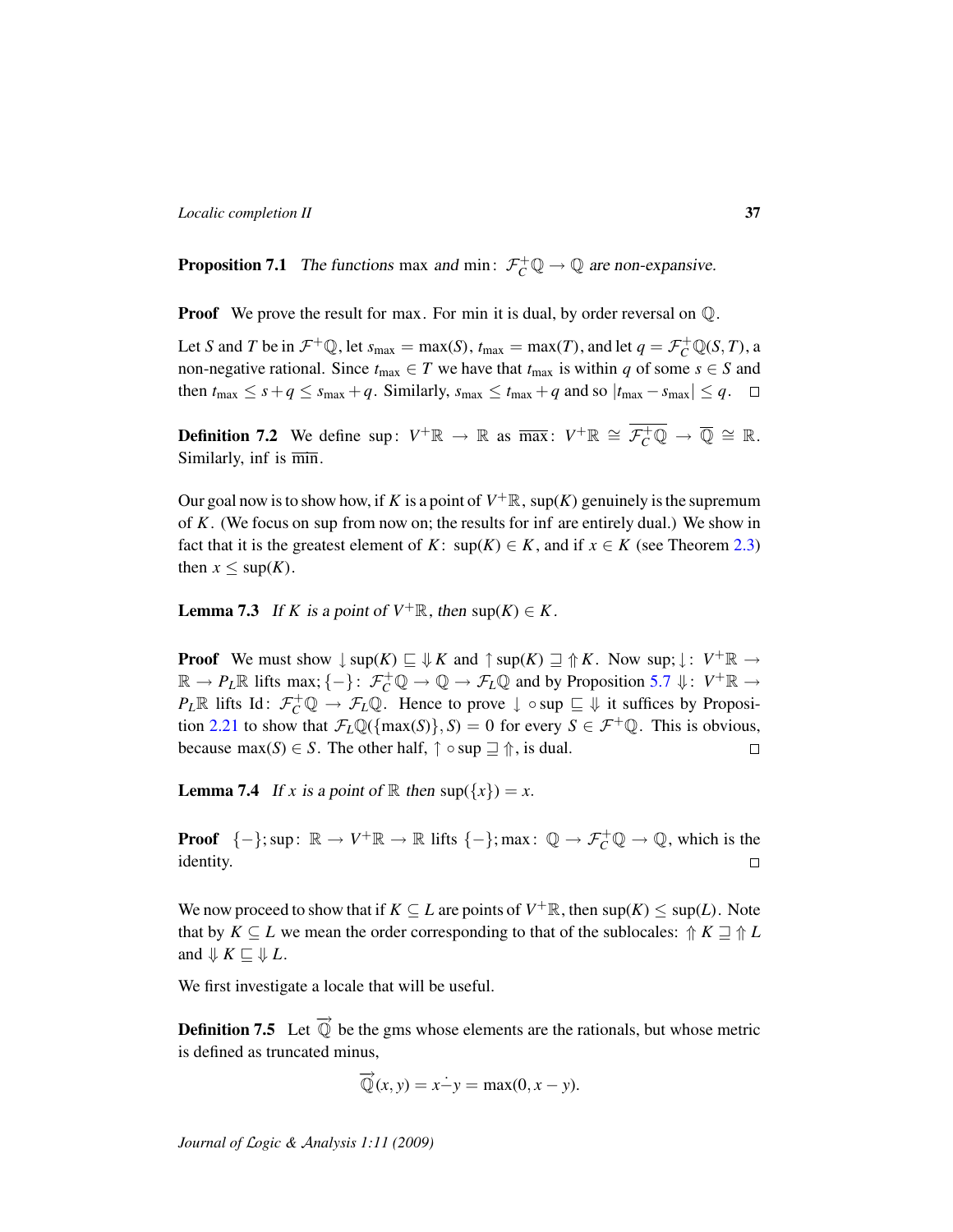It is shown in [\[33\]](#page-47-1) that  $\overline{\overrightarrow{Q}}$  is homeomorphic to the ideal completion of  $(\mathbb{Q}, <)$ , in other words its points are equivalent to rounded lower inhabited subsets of Q. It is the locale  $(-\infty, \infty]$  of *lower reals.* 

**Lemma 7.6** In  $\overrightarrow{Q}$  we have  $B_{\varepsilon}(y) \subset B_{\delta}(x)$  iff  $\varepsilon < \delta$  and  $x - \delta < y - \varepsilon$ .

Proof

$$
B_{\varepsilon}(y) \subset B_{\delta}(x) \Leftrightarrow (x-y) < \delta - \varepsilon
$$
\n
$$
\Leftrightarrow 0 < \delta - \varepsilon \text{ and } x - y < \delta - \varepsilon
$$

| ۰ |  | ٦ |  |
|---|--|---|--|
|   |  |   |  |
|   |  |   |  |
|   |  |   |  |

<span id="page-37-0"></span>**Lemma 7.7** Id:  $\mathbb{Q} \to \overrightarrow{\mathbb{Q}}$  lifts to the map  $\downarrow : \mathbb{R} \to \overrightarrow{(-\infty,\infty)}$  that takes each Dedekind section  $(L, R)$  to  $L$ .

**Proof** It is shown in [\[33\]](#page-47-1) that  $(L, R)$  as a Cauchy filter is

$$
\{B_{\delta}(x) \mid x - \delta \in L, x + \delta \in R\}.
$$

This maps to

$$
\{B_{\varepsilon}(y) \mid \exists x, \delta. \ (x - \delta \in L \text{ and } x + \delta \in R \text{ and } \delta < \varepsilon \text{ and } y - \varepsilon < x - \delta)\}
$$

and this in turn corresponds, as an ideal of  $(Q, <)$ , to

$$
\{y - \varepsilon \mid \exists x, \delta. \ (x - \delta \in L \text{ and } x + \delta \in R \text{ and } \delta < \varepsilon \text{ and } y - \varepsilon < x - \delta) \}.
$$

But this is just *L* again. To show that it contains *L*, suppose  $z \in L$ , and by roundedness find  $z < z' \in L$ . Now find  $w \in R$  and let  $x = (z' + w)/2$ ,  $\delta = (w - z')/2 = x - z'$ . Then  $x - \delta = z' \in L$  and  $x + \delta = w \in R$ . Let  $y = x, \varepsilon = y - z > \delta$ . Then  $y - \varepsilon = z < z' = x - \delta$ .  $\Box$ 

**Lemma 7.8** If  $K \subseteq L$  are points of  $V^+ \mathbb{R}$ , then  $\sup(K) \leq \sup(L)$ .

**Proof** The function max:  $\mathcal{F}_L^+ \mathbb{Q} \to \overline{\mathbb{Q}}$  is non-expansive. Let  $S, T \in \mathcal{F}^+ \mathbb{Q}$ ,  $s_{\text{max}} =$  $max(S)$ ,  $t_{\text{max}} = max(T)$  and  $q = \mathcal{F}_L^+ \mathbb{Q}(S, T) \ge 0$ . Since  $s_{\text{max}} \in S$  we can find  $t \in T$ within *q* of  $s_{\text{max}}$ , and then  $s_{\text{max}} \le t + q \le t_{\text{max}} + q$  and  $s_{\text{max}} - t_{\text{max}} \le q$ .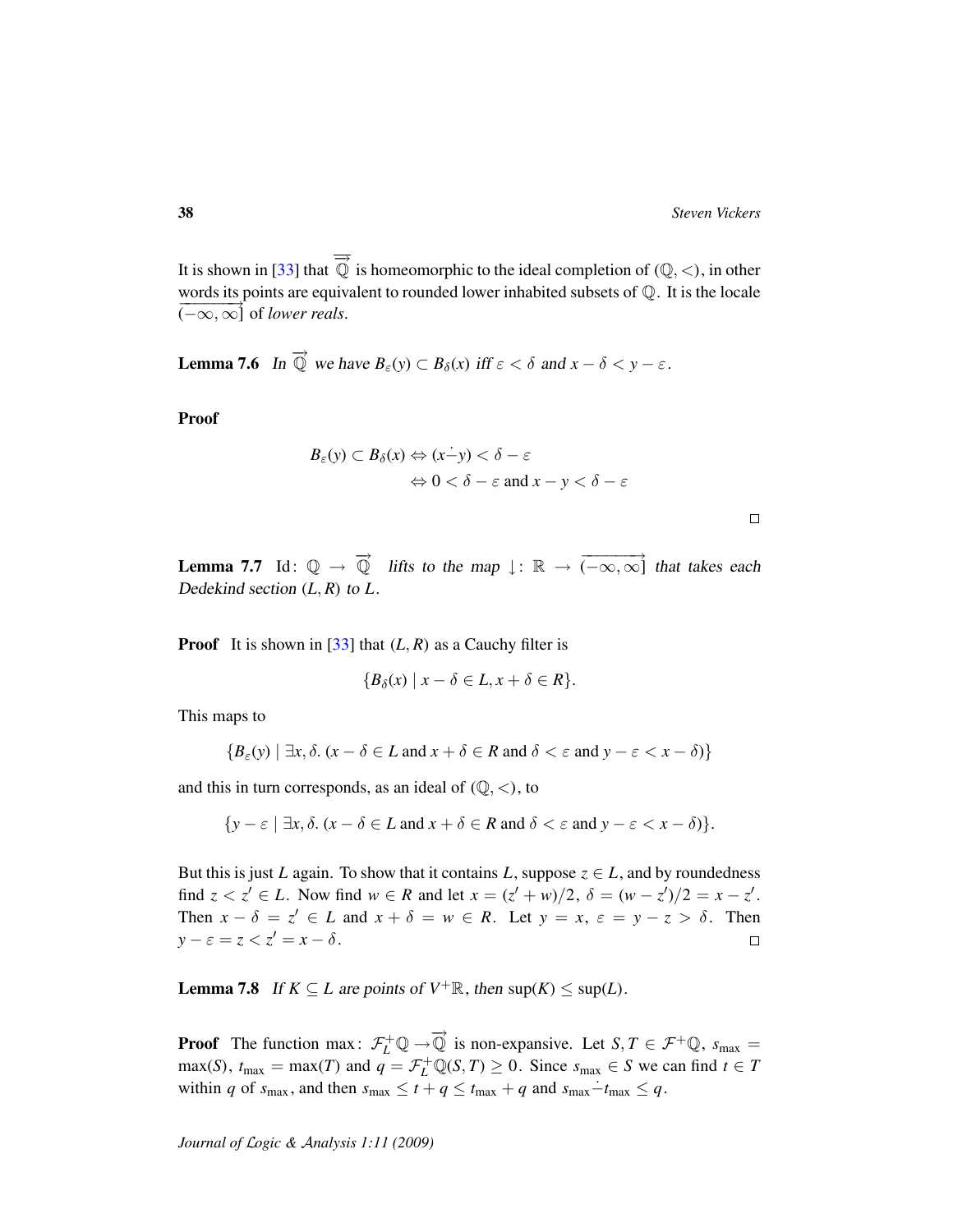Using Proposition [5.7](#page-30-0) and Lemma [7.7,](#page-37-0) the first of the following two commutative squares lifts to the second.



Since  $K \subseteq L$  we have  $\Downarrow K \subseteq \Downarrow L$ , and it follows that  $\downarrow \sup(K) \subseteq \downarrow \sup(L)$ . This says that  $\sup(L)$  has the larger left half in its Dedekind section, in other words that  $\sup(K) \leq \sup(L)$ .  $\Box$ 

We can similarly show that  $\text{inf}(K) \geq \text{inf}(L)$ , but this time the proof has to use the upper powerlocale.

The proofs show something of the reason why we need points of the Vietoris powerlocale if we are to calculate sup and inf. Given a point of the lower powerlocale, we can approximate its sup from below but not from above. This gives a point of  $(-\infty, \infty)$ , which in fact is what  $\overline{max}$  calculates in the above proof. Similarly, we can  $\infty, \infty$ , which in fact is what has calculated in the doove proof. Shimality, we can<br>approximate its inf from above but not below, getting a point in the dual  $[-\infty, \infty)$ (completing the dual metric  $\overline{Q}(x, y) = y - x$ ). The same applies to points of the upper powerlocale, but the other way round. To get sup and inf as full Dedekind sections, approximated from both below and above, we need to start with a point of the Vietoris powerlocale.

Putting all these together, we obtain

**Theorem 7.9** There are maps sup, inf:  $V^+ \mathbb{R} \to \mathbb{R}$  such that sup(*K*) is the greatest point in  $K$  and  $\inf(K)$  is the least.

### 7.2 The Heine–Borel maps

If  $x \leq y$  are reals then the Heine–Borel Theorem says that the closed interval [*x*, *y*] is compact. As it happens, it is also overt and semifitted, and so corresponds to a point  $HB_C(x, y)$  of  $V^+\mathbb{R}$ . In fact, this gives a continuous map  $HB_C: \leq \rightarrow V^+\mathbb{R}$ . To see continuity, first note that if *U* is open, then  $[x, y] \subseteq U$  iff there is some rational open interval  $(p, q) \leq U$  containing both *x* and *y*. Hence  $HB_C^{-1}(\Box U)$  =  $\bigvee \{ (p, \infty) \times (-\infty, q) \mid p < q, (p, q) \leq U \}.$  Next, [x, y] meets *U* iff there is some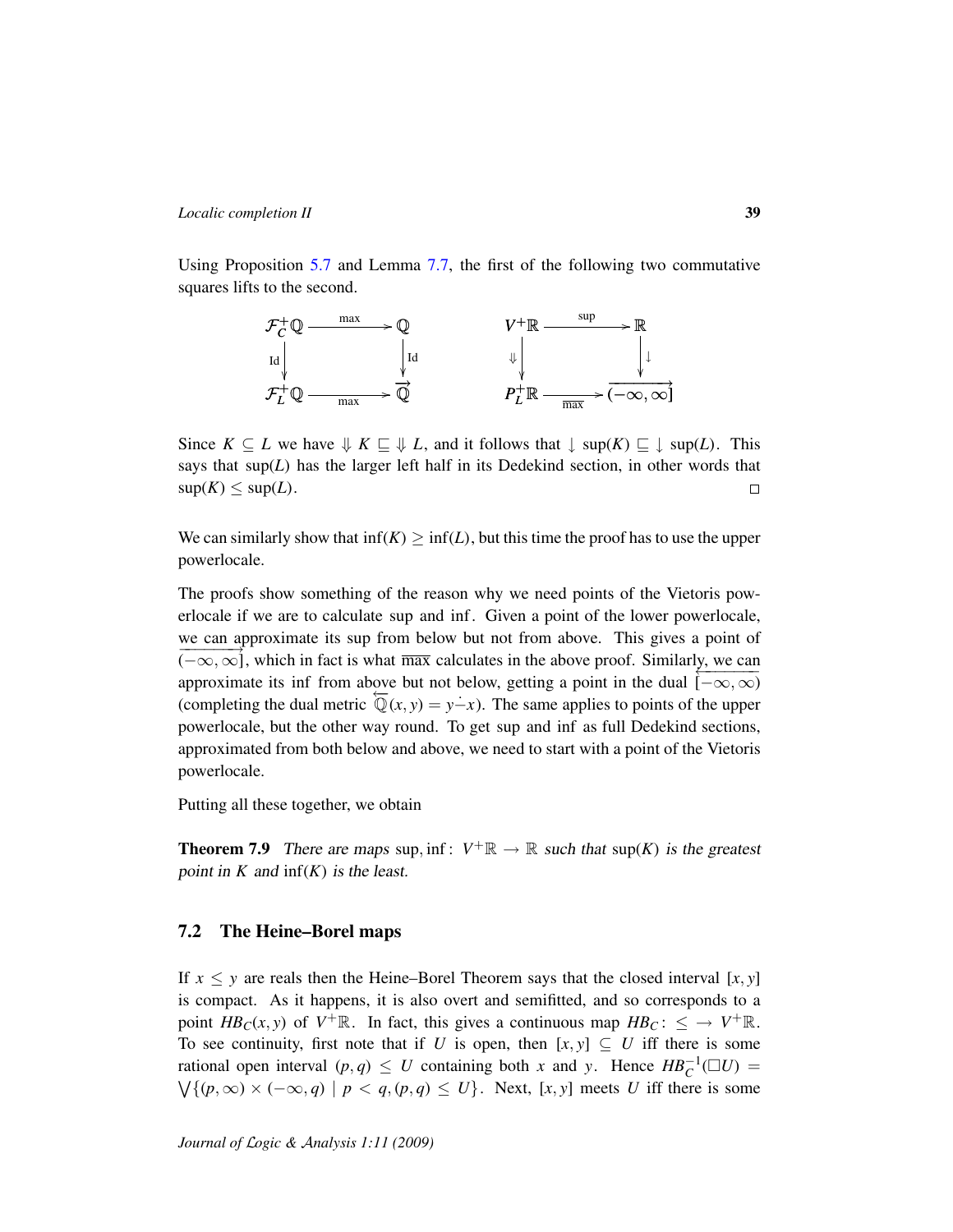rational open interval  $(p,q) \leq U$  such that  $x < q$  and  $p < y$ , so  $HB_C^{-1}(\Diamond U) =$  $\bigvee \{(-\infty, q) \times (p, \infty) \mid p < q, (p, q) \leq U\}.$ 

We shall turn this argument on its head. Suppose we can define a map  $HB_C$ :  $\leq \rightarrow$  $V^+$ **R**, and show that  $HB_C(x, y)$  corresponds to the subspace [*x*, *y*] for reals  $x \leq y$ . Then we have shown that  $[x, y]$  is always compact.

**Remark 7.10** [0, 1] is homeomorphic to  $\overline{(0, 1) \cap \mathbb{Q}}$ , after which its compactness follows by Theorem [6.7](#page-34-2) from the fact that  $(0, 1) \cap \mathbb{Q}$  is totally bounded. A similar technique works for other closed intervals. In fact in the case where  $x < y$  we have  $[x, y] \cong [0, 1]$ . Hence our metric space techniques already give a proof of the localic Heine–Borel.

The paper [\[38\]](#page-47-4) (written as a sequel to the present paper, though published earlier) shows that  $HB_C$  factors via a new powerlocale  $V^c\mathbb{R}$  whose points are *connected* points of *V*<sup>+</sup>ℝ (in fact it gives a homeomorphism  $\leq \cong V^c\mathbb{R}$ ). It exploits *HB<sub>C</sub>* in its discussion of the Intermediate Value Theorem and Rolle's Theorem.

To define *HB*<sub>*C*</sub> it will be convenient also to use two simpler maps  $HB_L = \sqrt{} \circ HB_C$  and  $HB_U = \text{inf } B_C$ , taking their values in  $P_L \mathbb{R}$  and  $P_U \mathbb{R}$ .

To find the closed interval  $[x, y]$  as a point of a powerlocale, our working in effect requires us to define the "upper" and "lower" distances from  $S$  to  $[x, y]$  for every finite  $S \subseteq \mathbb{Q}$ . In classical terms these would appear as  $\sup_{z \in [x,y]} \min_{s \in S} d(s,z)$  and  $\max_{s \in S} \inf_{z \in [x,y]} d(s,z)$ . The upper distance is less than *q* iff every *z* in [*x*, *y*] is within *q* of some *s* in *S*, in other words  ${B_q(s) | s \in S}$  covers [*x*, *y*]. The lower distance is less than *q* iff every *s* in *S* is in the interval  $(x - q, y + q)$ . However, we must express these geometrically.

**Definition 7.11** Let  $x \leq y$  be reals, and let *S* be a non-empty finite subset of  $\mathbb{Q} \times \mathbb{Q}_+$ . We say that  ${B_{\varepsilon}(s) | (s, \varepsilon) \in S}$  *covers* [x, y] if there is some non-empty finite sequence  $(s_i, \varepsilon_i)$   $(1 \leq i \leq n)$  in *S* such that

$$
s_1 - \varepsilon_1 < x
$$
\n
$$
s_{i+1} - \varepsilon_{i+1} < s_i + \varepsilon_i \qquad (1 \le i < n)
$$
\n
$$
y < s_n + \varepsilon_n
$$

It is simpler for us not to assume that  $s_1 \leq s_2 \leq \cdots \leq s_n$ . It could be that the ball  $B_{\varepsilon_{i+1}}(s_{i+1})$  is a long way to the left of  $B_{\varepsilon_i}(s_i)$  with a big gap in between. For present purposes it turns out not to matter, though [\[38\]](#page-47-4) also shows that a better behaved subsequence can always be found.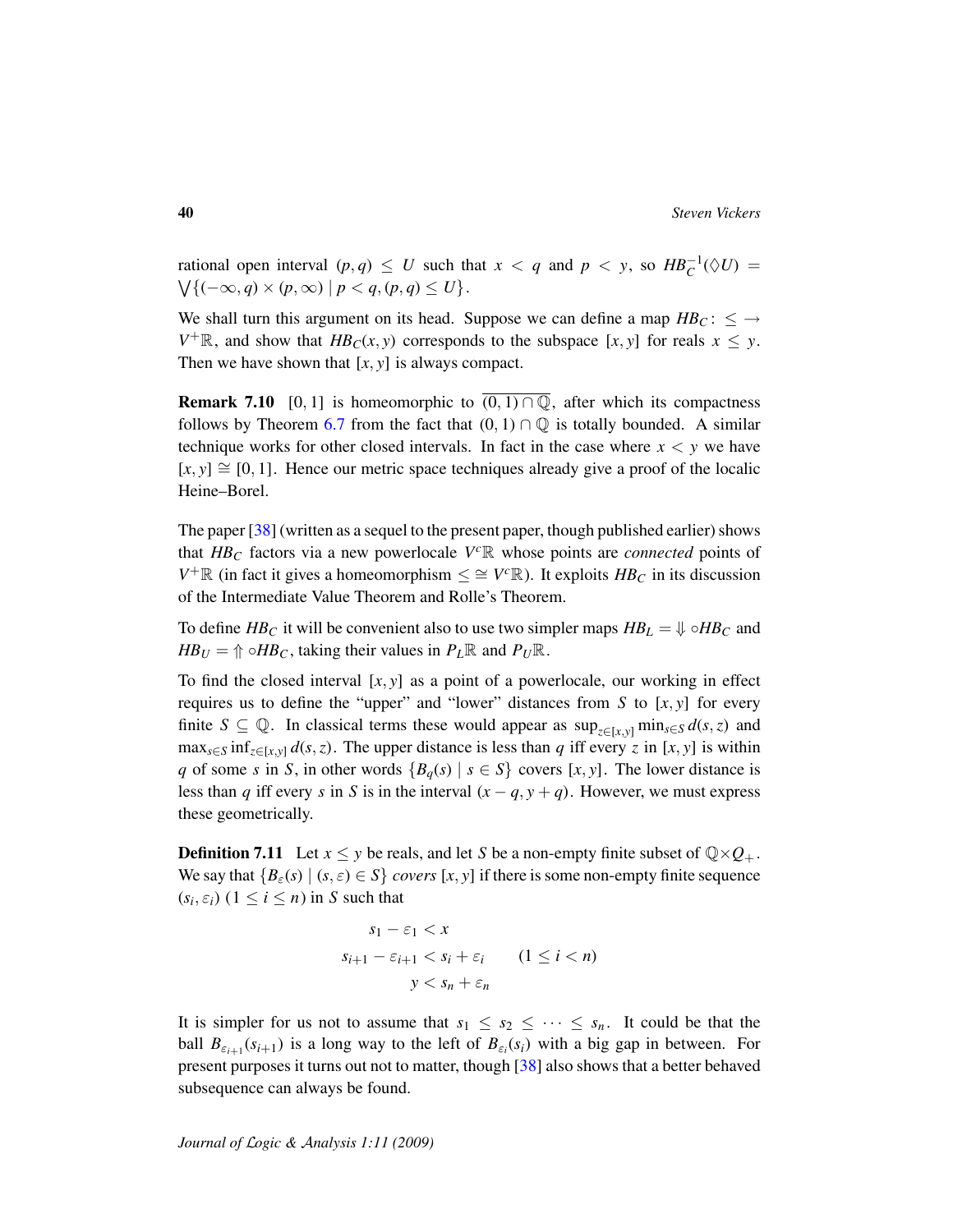<span id="page-40-0"></span>**Lemma 7.12** Suppose  ${B_{\varepsilon}(s) | (s, \varepsilon) \in S}$  covers  $[x, y]$  with a sequence  $(s_i, \varepsilon_i)$  as described. Suppose also  $x \le z \le y$ . Then for some *i* we have  $s_i - \varepsilon_i < z < s_i + \varepsilon_i$ .

**Proof** The sequence also covers  $[x, z]$ , for  $z \leq y \leq s_n + \varepsilon_n$  implies  $z \leq s_n + \varepsilon_n$ . (Proof: choose a rational *q* such that  $y < q < s_n + \varepsilon_n$ . Then we have either  $z < s_n + \varepsilon_n$ , as desired, or  $q < z$ . But this second alternative implies  $y < z$ , which is impossible.) Hence without loss of generality we can assume that  $z = y$ . By a similar argument we can furthermore assume that  $x = z$  and the closed interval is a single point. We use induction on *n*. If  $n = 1$  then we have  $s_1 - \varepsilon_1 < z < s_1 + \varepsilon_1$  and we are done. Now suppose  $n > 1$ . Since  $s_n - \varepsilon_n < s_{n-1} + \varepsilon_{n-1}$ , we have either  $s_n - \varepsilon_n < z$ , in which case we can take  $i = n$ , or  $z < s_{n-1} + \varepsilon_{n-1}$ , in which case we can use induction.  $\Box$ 

It is clear that if we have a cover and we enlarge all the balls then we still have a cover; and also that we are able to shrink the balls slightly and still have a cover.

Recall the natural transformations  $\phi_{\sim}$  from Definition [4.4.](#page-21-0)

**Definition 7.13** Let *x*  $\leq$  *y* be reals. Then we define subsets HB<sub>∼</sub>(*x*, *y*) of  $\mathcal{F}^+$ Q  $\times$  Q<sub>+</sub> by

$$
B_{\delta}(S) \in HB_U(x, y) \text{ iff } \phi(B_{\delta}(S)) \text{ covers } [x, y]
$$
  

$$
B_{\delta}(S) \in HB_L(x, y) \text{ iff } \forall s \in S. \ (x < s + \delta \land s - \delta < y)
$$
  

$$
HB_C(x, y) = HB_U(x, y) \cap HB_L(x, y)
$$

The condition for  $HB_L(x, y)$  is stating that each  $B_\delta(s)$  *overlaps* [x, y]: for it would fail to overlap iff  $s + \delta \leq x$  or  $y \leq s - \delta$ .

<span id="page-40-2"></span>**Lemma 7.14** Suppose  $x \leq y$  are reals, *S*,  $T \in \mathcal{F}^+ \mathbb{Q}$ ,  $B_\delta(S) \in HB_U(x, y)$  and  $B_{\varepsilon}(T) \in HB_L(x, y)$ . Then

$$
\mathcal{F}_U \mathbb{Q}(S,T) = \mathcal{F}_L \mathbb{Q}(T,S) < \delta + \varepsilon.
$$

**Proof** The first equality is immediate from the symmetry of our gms structure on  $\mathbb{Q}$ . If  $t \in T$  then *t* is in the open interval  $(x - \varepsilon, y + \varepsilon)$ . However, the closed interval  $[x - \varepsilon, y + \varepsilon]$  is covered by  $\{B_{\delta + \varepsilon}(s) \mid s \in S\}$ , and so by Lemma [7.12](#page-40-0) there is some  $s \in S$  with  $s - \delta - \varepsilon < t < s + \delta + \varepsilon$ . Hence  $\mathcal{F}_U \mathbb{Q}(S, T) < \delta + \varepsilon$ .  $\Box$ 

<span id="page-40-1"></span>**Lemma 7.15** Let  $x \leq y$  be reals and let  $\varepsilon \in Q_+$ . Then there is some  $S \in \mathcal{F}^+ \mathbb{Q}$  such that  $B_{\varepsilon}(S) \in HB_C(x, y)$ .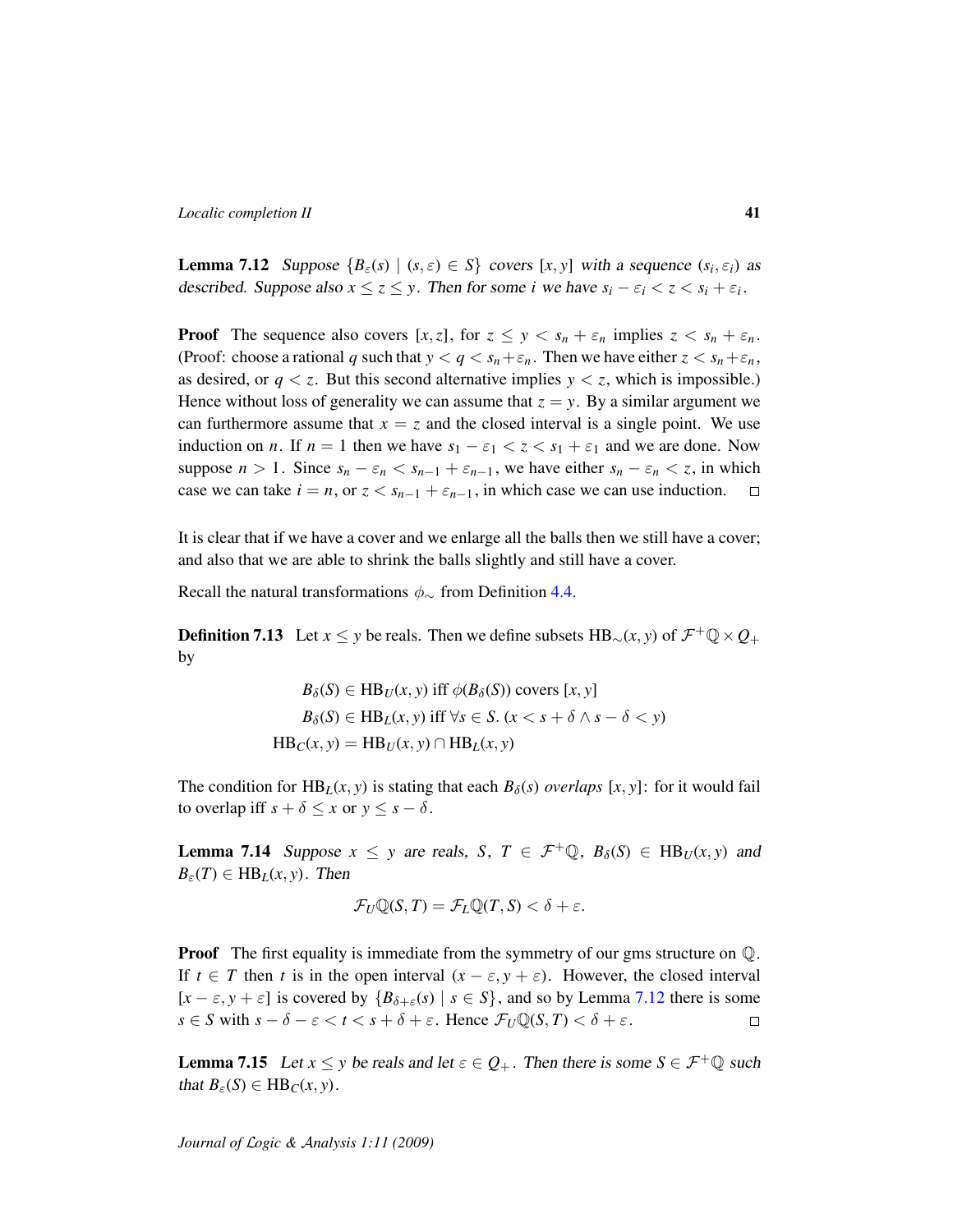**Proof** Choose rationals *a* and *b* with  $a < x < a + \varepsilon$  and  $b - \varepsilon < y < b$ . Now choose some natural number  $k \ge 1$  such that  $\mu < 2\varepsilon$ , where  $\mu = (b - a)/k$ . If we divide the interval  $(a, b)$  into  $k$  equal parts, each of length  $\mu$ , then their centres are

$$
s_i = a + (2i - 1)\mu/2 \ (1 \leq i \leq k).
$$

Let  $S = \{ s_i \mid 1 \le i \le k \}.$ 

<span id="page-41-0"></span>**Lemma 7.16** Suppose  $x \leq y$  are reals, and suppose (with  $\sim$  being either U, L or C) we have

$$
B_{\delta_{\lambda}}(S_{\lambda}) \in HB_{\sim}(x, y)
$$
  $(\lambda = 1, 2).$ 

Then there is some  $B_{\varepsilon}(T) \in HB_C(x, y)$  such that  $\mathcal{F}_{\sim} \mathbb{Q}(S_{\lambda}, T) + \varepsilon < \delta_{\lambda}$ .

**Proof** We can find  $\varepsilon$  such that  $B_{\delta_{\lambda}-2\varepsilon}(S_{\lambda}) \in HB_{\sim}(x, y)$  for  $\lambda = 1, 2$ . By Lemma [7.15](#page-40-1) we can find *T* with  $B_\varepsilon(T)$  ∈ HB<sub>*C*</sub>(*x*, *y*). Now by Lemma [7.14](#page-40-2) if  $\sim$  is U or L we deduce

$$
\mathcal{F}_{\sim}\mathbb{Q}(S_{\lambda},T)<\delta_{\lambda}-2\varepsilon+\varepsilon=\delta_{\lambda}-\varepsilon.
$$

The case when  $\sim$  is C follows.

<span id="page-41-3"></span>**Proposition 7.17** The definitions above define maps HB $\sim$ :  $\leq \rightarrow \overline{\mathcal{F}_{\sim}^{+}\mathbb{Q}}$  (with  $\sim$ being  $U, L$  or  $C$ ).

**Proof** We must show that  $HB_\sim(x, y)$  is a Cauchy filter. Upper closedness is obvious, and binary filteredness and the Cauchy property follow from Lemmas [7.16](#page-41-0) and [7.15.](#page-40-1)

<span id="page-41-1"></span>**Lemma 7.18** Let  $x \leq y$  be reals. Then

- (1)  $\downarrow \text{HB}_C(x, y) = \text{HB}_L(x, y)$  and
- (2)  $\Uparrow$  HB<sub>*C*</sub>(*x*, *y*) = HB<sub>*U*</sub>(*x*, *y*).

**Proof** By Proposition [5.7](#page-30-0) and Definition [2.20](#page-18-3) we must show that (with  $\sim$  standing for L or U)  $HB_{\sim}(x, y) = (\supset HB_C(x, y))$ , where  $\supset$  is the ball refinement of  $\mathcal{F}_{\sim}(\mathbb{Q})$ . This follows from Lemma [7.16.](#page-41-0)  $\Box$ 

<span id="page-41-2"></span>**Theorem 7.19** If  $x \leq y$  are reals, then HB<sub>∼</sub>(*x*, *y*), as point of  $P_{\sim}$ R, corresponds to the closed interval sublocale [*x*, *y*].

 $\Box$ 

 $\Box$ 

 $\Box$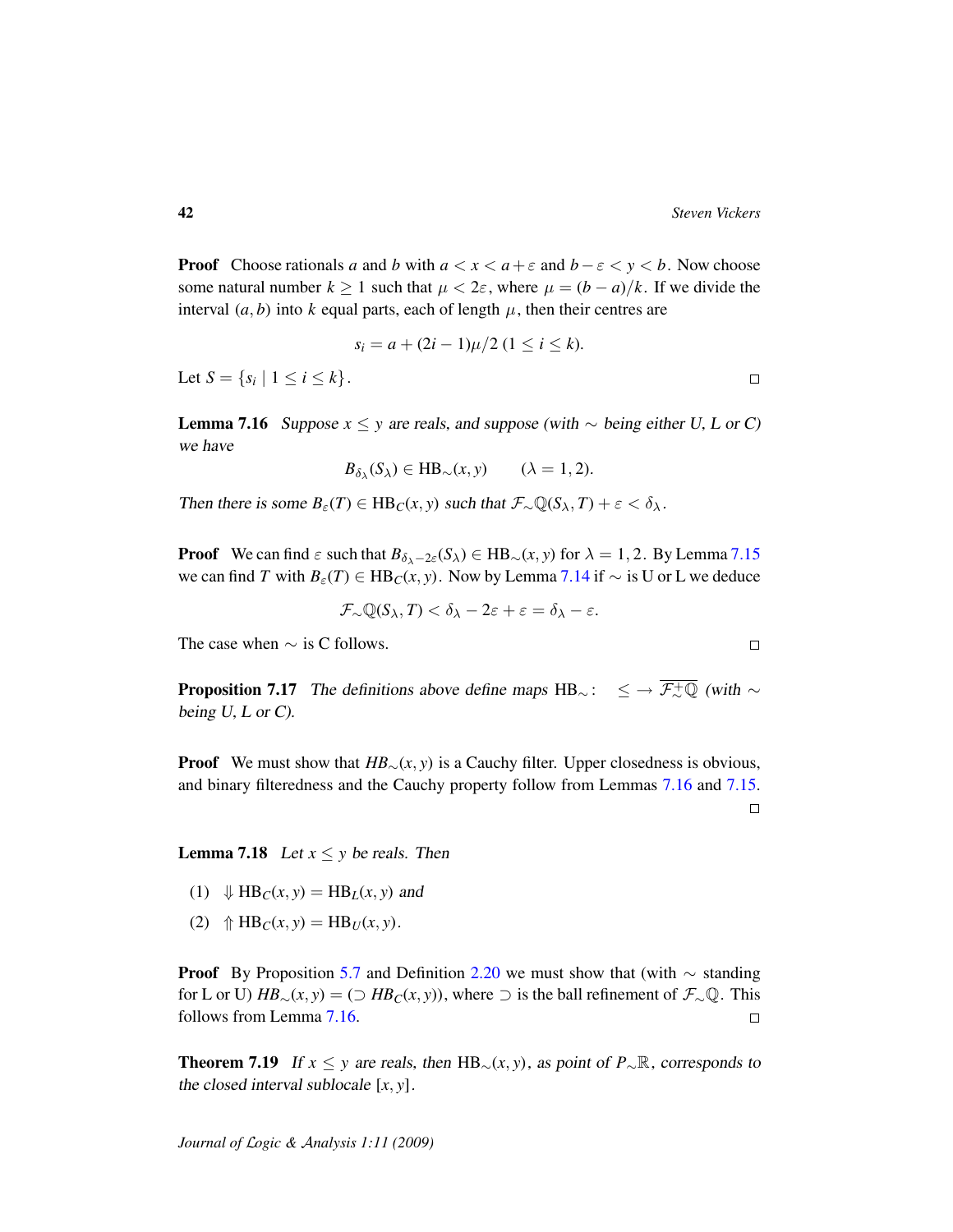**Proof** When  $\sim$  is U: We show that a point *z* of R has  $\uparrow$  *z*  $\sqsupseteq$  HB*U*(*x*, *y*) iff  $x \le z \le y$ . We have that  $\uparrow$  *z*  $\sqsupseteq$  HB<sub>*U*</sub>(*x*, *y*) iff whenever  $\{B_{\varepsilon}(s) \mid s \in S\}$  covers [*x*, *y*] then *z* is in  $B_{\varepsilon}(s)$  for some *s* in *S*. That this is implied by  $x \le z \le y$  has already been proved in Lemma [7.12.](#page-40-0) For the converse we wish to show  $x \le z$ , ie that  $(x, z)$  is in the closed complement of the open sublocale  $>$  of  $\mathbb{R}^2$ , so suppose  $z < q < x$  for some rational *q*. Choosing also a rational *r* > *y* such that *r* > *q*, the ball  $B_{(r-q)/2}((q+r)/2)$  covers [ $(x, y$ ] but does not contain *z*. Similarly,  $z \leq y$ .

When  $\sim$  is L: We show that a point *z* of R has  $\downarrow$  *z*  $\subseteq$  HB*L*(*x*, *y*) iff *x*  $\le$  *z*  $\le$  *y*. We have that  $\downarrow$  *z*  $\subseteq$  HB<sub>L</sub>(*x*, *y*) iff whenever  $s - \varepsilon < z < s + \varepsilon$  then  $x < s + \varepsilon$  and  $s - \varepsilon < y$ . This is obviously implied by  $x \le z \le y$ . For the converse, if  $z \le x$  then we can find rationals *q* and *r* with  $q < z < r < x$  and then by taking  $s = q$  and  $\varepsilon = r - q$  we get a contradiction. Hence  $x \le z$ , and similarly  $z \le y$ .

When ∼ is C: For any locale *X*, the sublocale corresponding to a point *K* of *VX* is the sublocale meet of those corresponding to  $\Uparrow K$  and  $\Downarrow K$ . Hence by Lemma [7.18,](#page-41-1) the sublocale corresponding to  $\text{HB}_C(x, y)$  is the meet of those for  $\text{HB}_U(x, y)$  and  $\text{HB}_L(x, y)$ , so it is just [*x*, *y*] again.  $\Box$ 

Corollary 7.20 (Heine-Borel Theorem) If *x* and *y* are reals, then the closed interval  $[x, y]$  is compact.

**Proof** This follows already from part (U) of the Theorem [7.19,](#page-41-2) since the points of  $P_U$ **R** are equivalent to compact fitted sublocales of **R**.  $\Box$ 

**Example 7.21** Let  $f: \mathbb{R} \to \mathbb{R}$  be a map. Then we can define  $\sup_{x \le z \le y} f(z)$  (as a continuous function of *x* and *y*) localically as the composite map

$$
H\!B_C; V^+f; sup: \quad \leq \longrightarrow V^+\mathbb{R} \longrightarrow V^+\mathbb{R} \longrightarrow \mathbb{R}.
$$

The main technical question here is how we know  $V^{\dagger}f$  takes points of  $V^{\dagger}$  R to their sublocale images under  $f$ . This is discussed in more detail in  $[38]$ .

**Remark 7.22** We have defined  $HB_\sim(x, y)$  in the case where  $x \leq y$ . One might consider it natural to extend this so that  $HB_\sim(x, y)$  is empty if  $x > y$ , but a simple argument shows this is impossible for  $HB<sub>L</sub>$  and  $HB<sub>C</sub>$ . Consider the point  $\emptyset$ . It is bottom in  $P_L X$  and isolated in *VX*, and in each case  $\{\emptyset\}$  is closed. Hence  $H B_L^{-1}(\{\emptyset\})$ and  $\mathit{HB}^{-1}_C(\{\emptyset\})$  would also have to be closed; but our ambition was to have them equal  $to$ , which is open but not closed.

In  $P_U X$  on the other hand,  $\emptyset$  is the top point and  $\{\emptyset\}$  is open. We sketch a modified construction of  $HB_U$  that extends it to a map  $\mathbb{R} \times \mathbb{R} \to \overline{\mathcal{F}_U \mathbb{Q}}$  in the way suggested.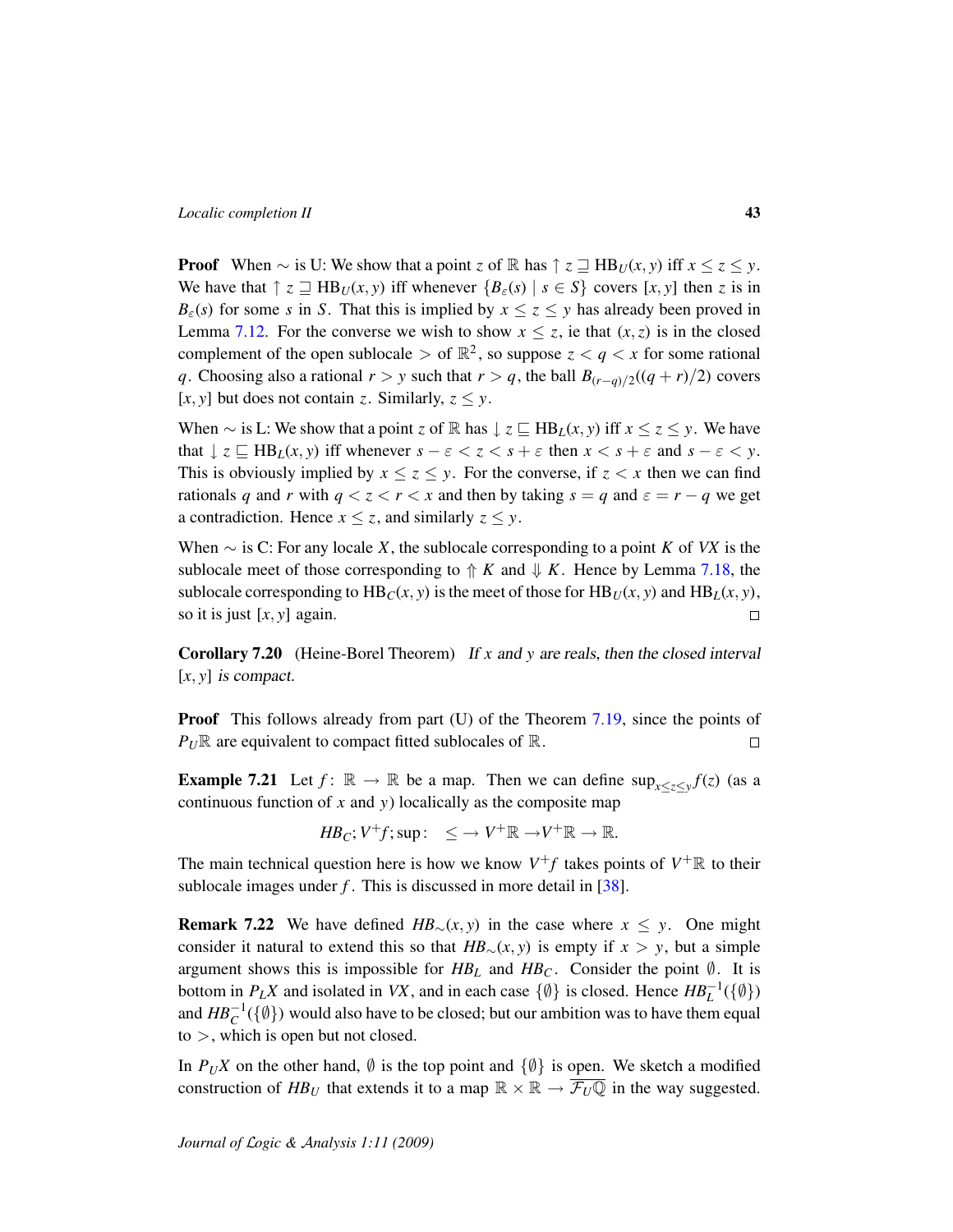We generalize the previous definition of "covers" to say that, for *S* a finite subset of  $\mathbb{Q}\times\mathcal{Q}_+$ ,  $\{B_\varepsilon(s) \mid (s,\varepsilon) \in S\}$  *covers* [*x*, *y*] iff either  $x > y$  or it has a non-empty finite sequence with the property described before. (Note that in this second case we still do not assume  $x \leq y$ .)

The proof of Proposition [7.17](#page-41-3) must now be modified slightly. For the Cauchy property, if  $\varepsilon \in Q_+$  then we find rationals *a* and *b* with  $a < x$  and  $b > y$ . Without loss of generality we can suppose  $a < b$ . By Lemma [7.15](#page-40-1) we can then find *U* with  $B_{\varepsilon}(U) \in \text{HB}_C(a, b) \subseteq \text{HB}_U(a, b) \subseteq \text{HB}_U(x, y).$ 

For binary filteredness, suppose  $B_{\delta_{\lambda}}(S_{\lambda}) \in HB_U(x, y)$  ( $\lambda = 1, 2$ ). We can find  $\varepsilon' \in Q_+$ with  $B_{\delta_{\lambda}-2\varepsilon'}(S_{\lambda}) \in HB_U(x, y)$ . We shall now find  $B_{\varepsilon}(T)$  such that  $B_{\varepsilon}(T) \in HB_U(x, y)$ and  $\mathcal{F}_U \mathbb{Q}(S_\lambda, T) + \varepsilon < \delta_\lambda$ . If  $x > y$  then we can choose  $T = \emptyset$  and  $\varepsilon = \varepsilon'$ . In the other case, we have covering sequences  $((s_i^{\lambda}, \delta_{\lambda} - 2\varepsilon'))_{1 \le i \le m_{\lambda}}$  taken from  $S_{\lambda}$ . Let

$$
a = \max_{\lambda} (s_1^{\lambda} - \delta_{\lambda} + 2\varepsilon') < x
$$
\n
$$
b = \min_{\lambda} (s_{m_{\lambda}}^{\lambda} + \delta_{\lambda} - 2\varepsilon') > y.
$$

Note that  $B_{\delta_{\lambda}-\varepsilon}(S_{\lambda}) \in HB_U(a,b)$ . If  $b < a$  then  $y < x$ , so (since the order is decidable on  $\mathbb{Q}$ ) we can assume  $a \leq b$ , and then by Lemma [7.16](#page-41-0) we can find

$$
B_{\varepsilon}(T) \in \mathrm{HB}_C(a,b) \subseteq \mathrm{HB}_U(a,b) \subseteq \mathrm{HB}_U(x,y)
$$

such that

$$
\mathcal{F}_U \mathbb{Q}(\mathcal{S}_\lambda, T) + \varepsilon < \delta_\lambda - \varepsilon' < \delta_\lambda.
$$

Martín Escardó has pointed out that in some situations it is useful to precompose  $HB_{\sim}$ with  $\langle \min, \max \rangle : \mathbb{R} \times \mathbb{R} \to \leq$ , thus recovering a map with domain  $\mathbb{R} \times \mathbb{R}$ . (This does not recover the *HB<sup>U</sup>* defined above, of course.)

### 8 Conclusions

We have presented a constructive, localic account of hyperspace techniques for dealing with certain kinds of subspaces of complete metric spaces. Our account is very general, covering localic completions of generalized metric spaces in the sense of Lawvere [\[14\]](#page-46-0), and it uses that generality to include the lower and upper powerlocales (localic hyperspaces) where the metric is necessarily asymmetric. The techniques are computationally convenient, as illustrated by the applications here. As applied to compact intervals in the reals, they have been extended [\[38\]](#page-47-4) to discuss connectedness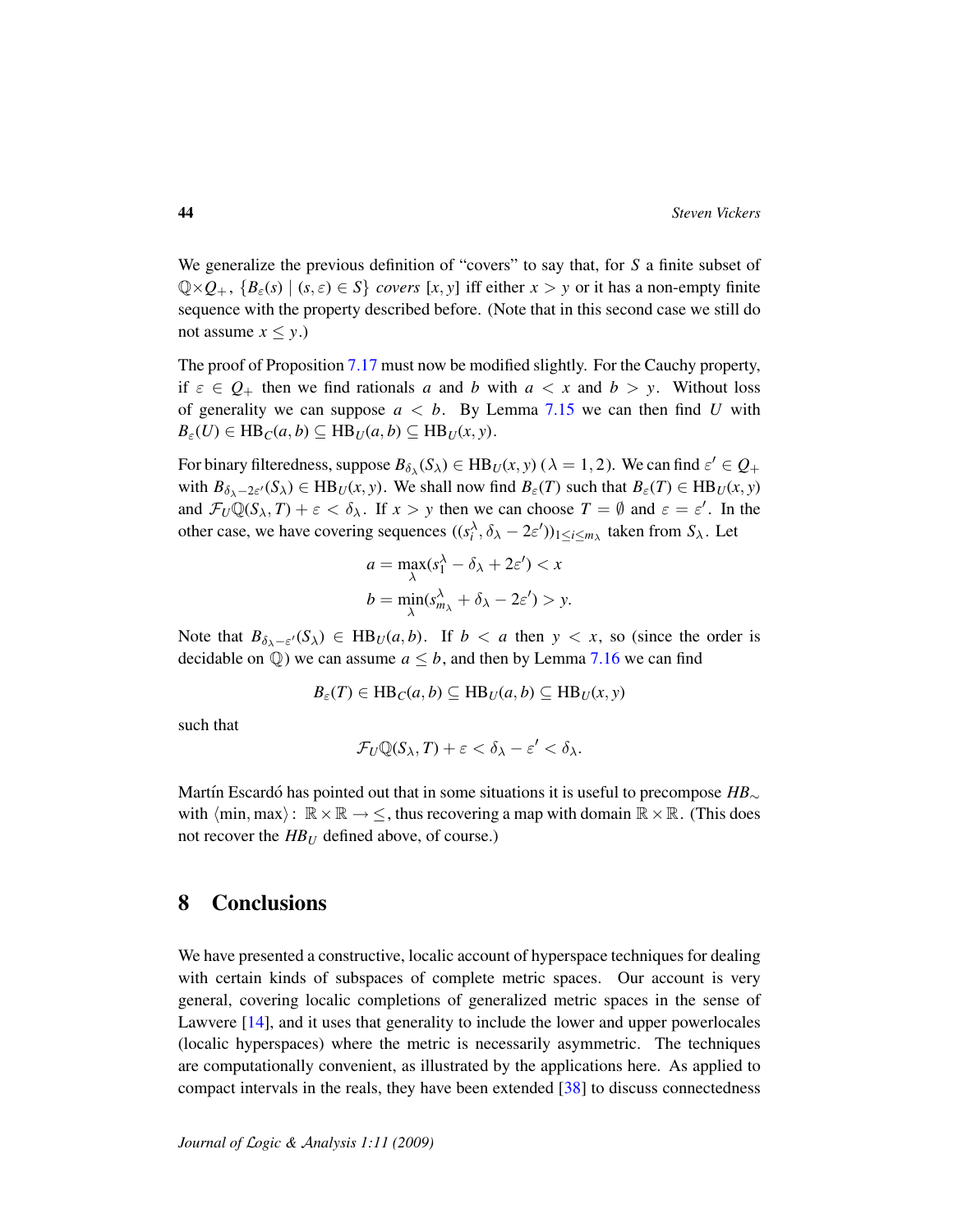and give constructive localic accounts of the Intermediate Value Theorem and Rolle's Theorem.

Our results are analogues of existing classical, spatial results ([\[2\]](#page-45-2), [\[3\]](#page-45-3), [\[20\]](#page-46-1)). [\[2\]](#page-45-2) discusses powerdomains for completions of generalized metric spaces, and shows that they too are completions of spaces of finite subsets. However, their classical proofs are based on a definition of completion as closure by limits within a space of modules. Our constructive, localic results, though clearly analogous, are quite different in their techniques and technical content even when viewed in terms of points. Our completion (from [\[33\]](#page-47-1)) is defined with a direct representation of the points as Cauchy filters, and for our analogues of the powerdomains defined in [\[2\]](#page-45-2) we have been able to exploit the established theory of powerlocales.

One constructivist aspect of the results is that they indicate how to get good *predicative* tools for dealing with these powerlocales. The definition of powerlocale uses the frame of opens of *X* as a set of generators for  $P_U X$  or  $P_L X$ , and on the face of it this underlay our treatment particularly in Section [5.1.](#page-24-0) This is topos-valid, but not predicative, since the construction of the frame of opens requires the powerset axiom. However, there are predicative approaches for extracting generators and relations for powerlocales out of those for the original locale, and some of these are set out (in the context of predicative formal topology) in [\[35\]](#page-47-11) and [\[34\]](#page-47-12). In fact, our proofs in Section [5.1](#page-24-0) could be made compatible with that development. When translated thus into predicative mathematics the general results can be complicated to use. We have here transformed them into a special form that applies in the case of gms completion and naturally extends conventional ideas using the Hausdorff metric.

Finally, it is natural to wonder whether the technical development can be simplified, perhaps avoiding the lengthy detour via continuous dcpos and the ball domain, or perhaps making better use of the pointwise reasoning techniques (in a point-free setting) of geometric logic. I would hope it can, but in the 10 years since [\[29\]](#page-47-2) was issued I have not managed to simplify the overall argument despite having tidied the proofs considerably. Nonetheless, the use of ball domains does show connections with a technique (see [\[3\]](#page-45-3)) that has already had some success in relating computation and domain theory to metric spaces. As for the pointwise reasoning, this seems to call for better ideas than have so far come to me. Even for the particular case of *V*R, the classical equivalence between compact subspaces and points of  $\overline{\mathcal{F}_CQ}$  (see [\[38\]](#page-47-4)) is intricate and does not seem to have an analogue in geometric reasoning.

Acknowledgements In its early stages this work was conducted with the support of the Engineering and Physical Sciences Research Council through the project Foun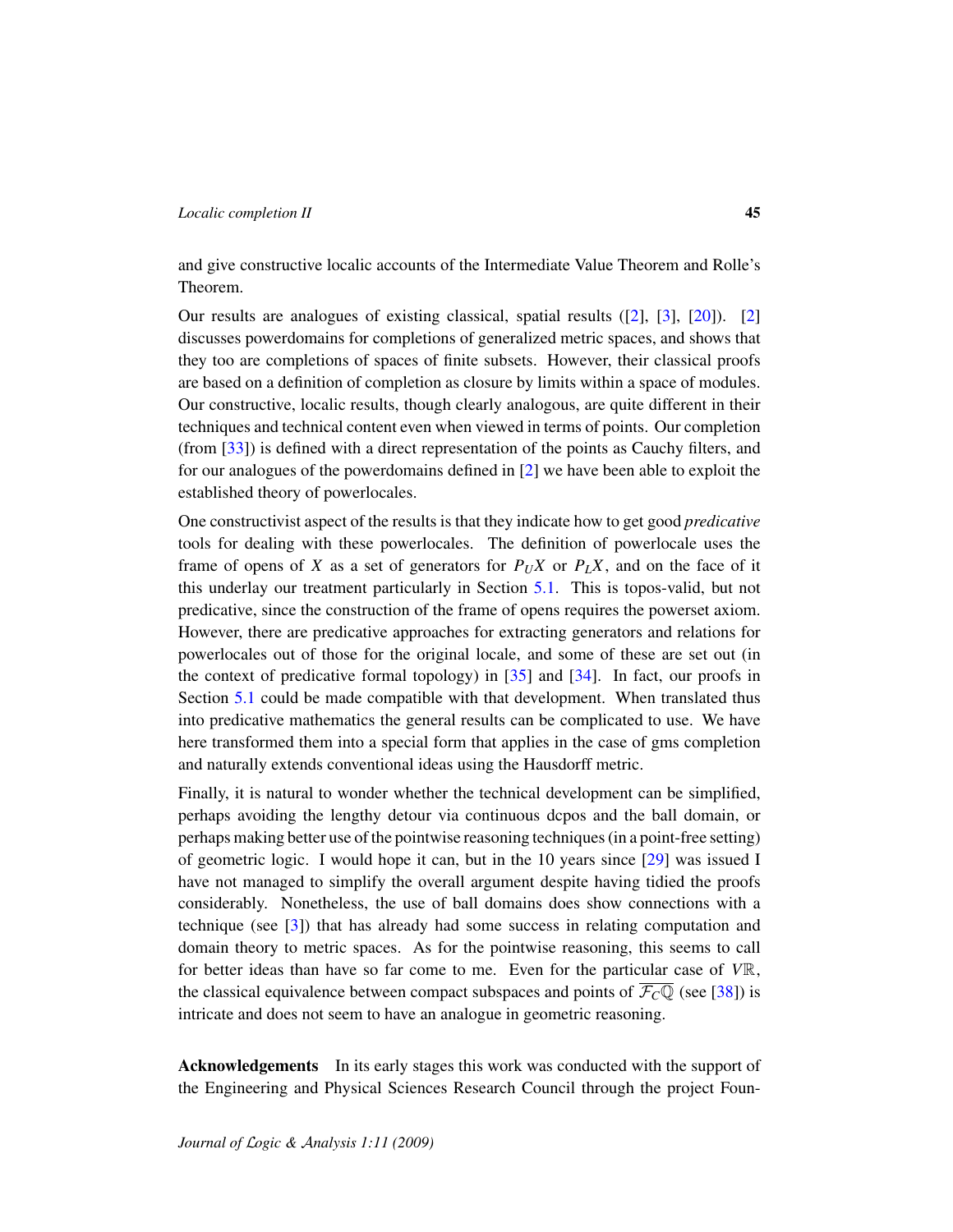dational Structures in Computer Science at the Department of Computing, Imperial College. The author is very grateful to Prof. Edmund Robinson, whose careful criticism of an earlier version stimulated some fundamental revision of the exposition and technical content (in particular, a better integration of the accounts for the three powerlocales and closer attention to the monad structure) and of the discussion of the relation to previous work such as  $[3]$ ,  $[2]$  and  $[20]$ . The author also thanks two anonymous referees for their useful comments.

## References

- <span id="page-45-7"></span>[1] E Bishop, D Bridges, *Constructive Analysis*, Springer-Verlag, 1985.
- <span id="page-45-2"></span>[2] M Bonsangue, F van Breugel, J Rutten, *Generalized Metric Spaces: Completion, Topology, and Powerdomains via the Yoneda Embedding*, Theoret. Comput. Sci. 193 (1998), 1–51; [doi:10.1016/S0304-3975\(97\)00042-X.](http://dx.doi.org/10.1016/S0304-3975(97)00042-X)
- <span id="page-45-3"></span>[3] A Edalat, R Heckmann, *A Computational Model for Metric Spaces*, Theoret. Comput. Sci. 193 (1998), 53-73; [doi:10.1016/S0304-3975\(96\)00243-5.](http://dx.doi.org/10.1016/S0304-3975(96)00243-5)
- <span id="page-45-4"></span>[4] M Fourman, J Hyland, *Sheaf Models for Analysis*, from: "Applications of Sheaves", (M Fourman, C Mulvey, D Scott, editors), Lecture Notes in Mathematics 753, Springer-Verlag (1979), 280–301; [doi:10.1007/BFb0061823.](http://dx.doi.org/10.1007/BFb0061823)
- <span id="page-45-6"></span>[5] G Gierz, K Hofmann, K Keimel, J Lawson, M Mislove, D Scott, *A Compendium of Continuous Lattices*, Springer-Verlag, 1980.
- <span id="page-45-5"></span>[6] K H Hofmann, M W Mislove, *Local Compactness and Continuous Lattices*, from: "Continuous Lattices: Proceedings, Bremen, 1979", (B Banaschewski, R-E Hoffmann, editors), Lecture Notes in Mathematics 871, Springer-Verlag, 1981, 209–248; [doi:10.1007/BFb0089908.](http://dx.doi.org/10.1007/BFb0089908)
- <span id="page-45-0"></span>[7] P Johnstone, *Stone Spaces*, Cambridge Studies in Advanced Mathematics 3, Cambridge University Press, 1982.
- <span id="page-45-10"></span>[8] P Johnstone, *Open Locales and Exponentiation*, Contemporary Mathematics 30 (1984), 84–116.
- <span id="page-45-1"></span>[9] P Johnstone, *Vietoris Locales and Localic Semi-lattices*, from: "Continuous Lattices and their Applications", (R-E Hoffmann, editor), Pure and Applied Mathematics 101, Marcel Dekker, 1985, 155–18.
- <span id="page-45-9"></span>[10] P Johnstone, *Sketches of an Elephant: A Topos Theory Compendium, vol. 2*, Oxford Logic Guides 44, Oxford University Press, 2002.
- <span id="page-45-8"></span>[11] P Johnstone, I Moerdijk, *Local Maps of Toposes*, Proc. Lond. Math. Soc. (3rd series) 58 (1989), 281–305; [doi:10.1112/plms/s3-58.2.281.](http://dx.doi.org/10.1112/plms/s3-58.2.281)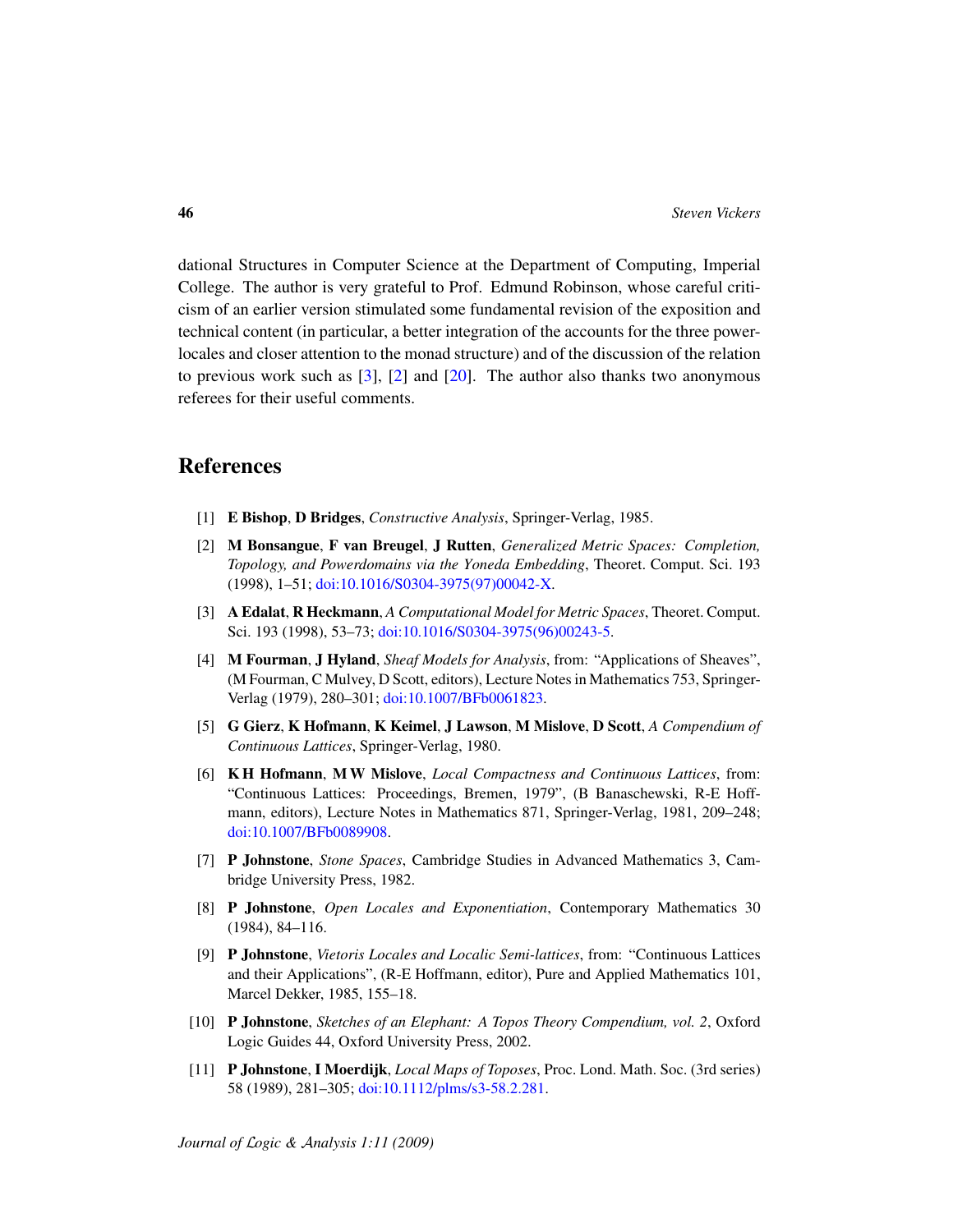- <span id="page-46-10"></span>[12] P Johnstone, S Vickers, *Preframe Presentations Present*, from: "Category Theory – Proceedings, Como 1990", (A Carboni, M Pedicchio, G Rosolini, editors), Lecture Notes in Mathematics 1488, Springer-Verlag, 1991, 193–212; [doi:10.1007/BFb0084221.](http://dx.doi.org/10.1007/BFb0084221)
- <span id="page-46-9"></span>[13] A Joyal, M Tierney, *An Extension of the Galois Theory of Grothendieck*, Memoirs of the American Mathematical Society 309 (1984).
- <span id="page-46-0"></span>[14] F Lawvere, *Metric Spaces, Generalized Logic, and Closed Categories*, Rend. del Sem. Mat. e Fis. di Milano 43 (1973). Reissued as [\[15\]](#page-46-15). [doi:10.1007/BF02924844.](http://dx.doi.org/10.1007/BF02924844)
- <span id="page-46-15"></span>[15] F Lawvere, *Metric Spaces, Generalized Logic, and Closed Categories*, Reprints in Theory and Applications of Categories 1 (2002), 1–37. Originally published as [\[14\]](#page-46-0).
- <span id="page-46-4"></span>[16] S Mac Lane, *Categories for the Working Mathematician*, Springer-Verlag, 1971.
- <span id="page-46-13"></span>[17] S Negri, *Continuous Domains as Formal Spaces*, Mathematical Structures in Computer Science 12 (2002), 19–52; [doi:10.1017/S0960129501003450.](http://dx.doi.org/10.1017/S0960129501003450)
- <span id="page-46-11"></span>[18] E Palmgren, *A Constructive and Functorial Embedding of Locally Compact Metric Spaces into Locales*, Topology and its Applications 154 (2007), 1854–1880; [doi:10.1016/j.topol.2007.01.018.](http://dx.doi.org/10.1016/j.topol.2007.01.018)
- <span id="page-46-7"></span>[19] E Robinson, *Power-Domains, Modalities and the Vietoris Monad*, Technical Report 98, Computer Laboratory, University of Cambridge, 1986.
- <span id="page-46-1"></span>[20] J Rutten, *Weighted Colimits and Formal Balls in Generalized Metric Spaces*, Topology and its Applications 89 (1998) 179–202; [doi:10.1016/S0166-8641\(97\)00224-1.](http://dx.doi.org/10.1016/S0166-8641(97)00224-1)
- <span id="page-46-2"></span>[21] D Scott, *Lattice Theory, Data Types and Semantics*, from: "Formal Semantics of Programming Languages", (R Rustin, editor), Courant Computer Science Symposia 2, Prentice-Hall, Englewood Cliffs, N.J., 1972, 65–106.
- <span id="page-46-12"></span>[22] M Smyth, *Totally Bounded Spaces and Compact Ordered Spaces as Domains of Computation*, from: "Topology and Category Theory in Computer Science", (G Reed, A Roscoe, R Wachter, editors), Oxford University Press, 1991, 207–229.
- <span id="page-46-5"></span>[23] R Street, *The Formal Theory of Monads*, Journal of Pure and Applied Algebra 2 (1972), 149–168; [doi:10.1016/0022-4049\(72\)90019-9.](http://dx.doi.org/10.1016/0022-4049(72)90019-9)
- <span id="page-46-14"></span>[24] P Taylor, *A Lambda Calculus for Real Analysis*, from: "Computability and Complexity in Analysis", (T Grubba, P Hertline, H Tsuiki, K Weihrauch, editors), Informatik Berichte 326, FernUniversität in Hagen (2005), 227–266. Revised version at [http:](http://www.paultaylor.eu/ASD/lamcra/) [//www.paultaylor.eu/ASD/lamcra/](http://www.paultaylor.eu/ASD/lamcra/).
- <span id="page-46-6"></span>[25] S Vickers, *Topology via Logic*, Cambridge University Press, 1989.
- <span id="page-46-3"></span>[26] S Vickers, *Information Systems for Continuous Posets*, Theoretical Computer Science 114 (1993), 201–229; [doi:10.1016/0304-3975\(93\)90072-2.](http://dx.doi.org/10.1016/0304-3975(93)90072-2)
- <span id="page-46-8"></span>[27] S Vickers, *Locales are Not Pointless*, from: "Theory and Formal Methods of Computing 1994", (C Hankin, I Mackie, R Nagarajan, editors), Imperial College Press, London, 1995, 199–216.